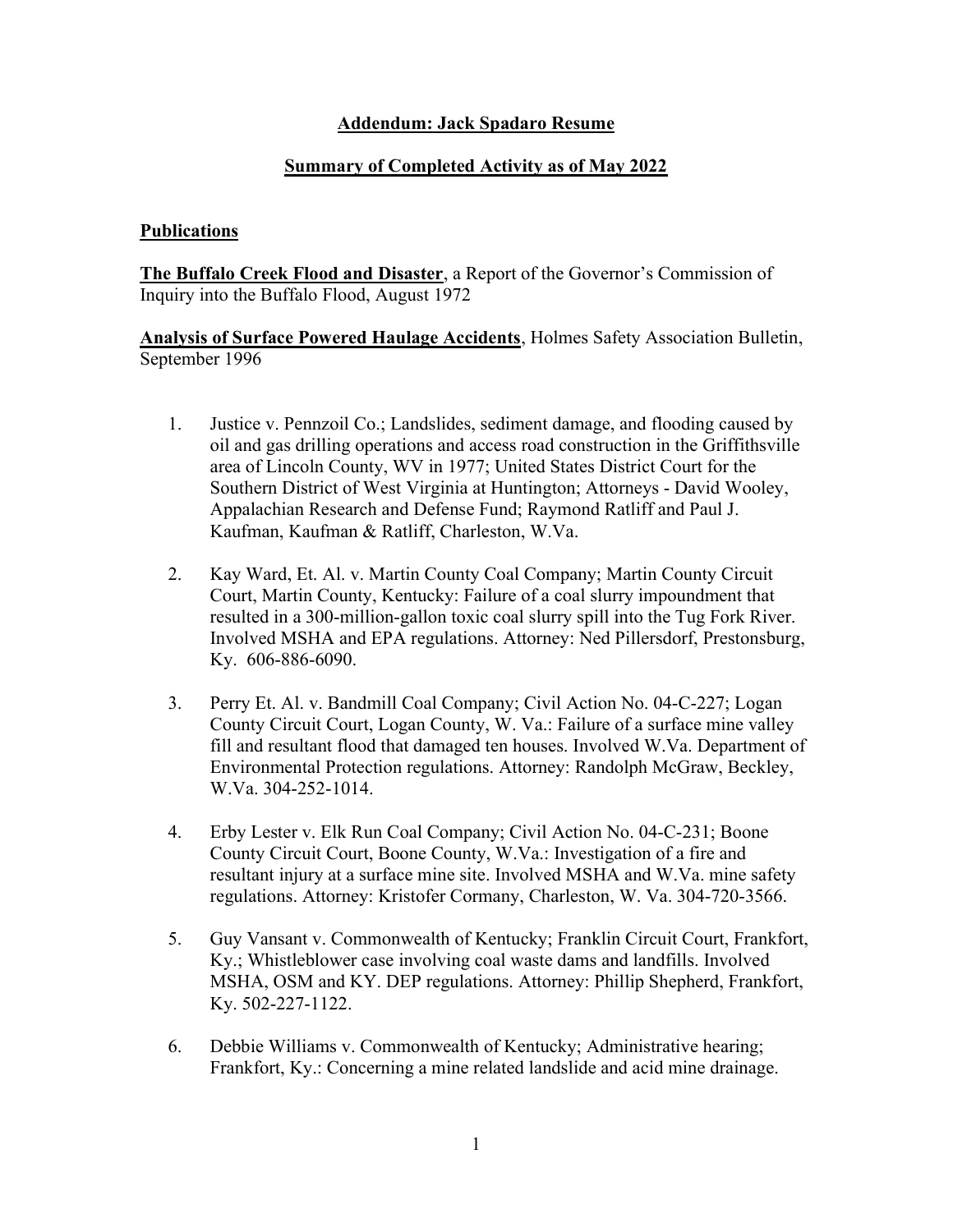Involved Ky. DEP and federal OSM regulations. Attorney: Appalachian Citizens Law Center, Stephen Sanders, Director 606-886-1442. .

- 7. Willie Juan Hatfield Et. Al. v. Hampden Coal Co. Inc.; Civil Action No. 05-C-63; Mingo County Circuit Court, Mingo County, W.Va.; Injury of a worker at a coal preparation plant. Involved MSHA and state of WV mine safety regulations. Attorney: Kristofer Cormany, Charleston, W. Va. 304-720-3566.
- 8. I have also testified as an expert witness while working as a federal mine health and safety engineer. I testified in approximately thirty-five to forty administrative and federal district court hearings involving OSM or MSHA regulations.
- 9. Larry Brown v. Rawl Sales and Processing Company; Injection of coal slurry into underground mine workings, damage to groundwater system and water wells; Involves Clean Water Act and Surface Mining Control and Reclamation Act; Mingo County Circuit Court, Williamson, W. Va.; Attorney: Kevin Thompson, Charleston, W.Va. 304-235-4006.
- 10. Flood Litigation; Involved mountaintop removal mining operations, mine drainage, and relationship to flooding of July 8, 2001 in southern West Virginia; Raleigh County Circuit Court, Beckley, W.Va.; Attorneys: Stuart Calwell, Charleston, W.Va. and Randolph McGraw, Beckley, W.Va. 304-252-1014.
- 11. Johnny Orras v. Min. Inc. and Nell-Jean Industries, Inc.; Investigation of an accident involving an end-loader on a surface mine; Mingo County Circuit Court, Williamson, W.Va.; Attorney: Kristofer Cormany, Charleston, W.Va. 304-720-3566.
- 12. Richard Hanshaw v. Kanawha River Terminals Inc. and J&T Contracting Inc.; Investigation of an accident involving an excavator at a coal loading facility; Kanawha County Circuit Court, Charleston, W.Va.; Attorneys: Kristofer Cormany and J.R. Carter, Charleston, W.Va. 304-720-3566.
- 13. Ricky Dean Lester v. J.M.A.C. Leasing, Inc.; Investigation of a rock truck haulage accident on a surface mine; Wyoming County Circuit Court, Pineville, W.Va.; Attorney: Robert Warner, Charleston, W.Va. 304-344-4460.
- 14. Gordon Lawson v. Patriot Mining Company and Anker Energy Corporation; Involved fly ash disposal on a surface mining operation in northern W.Va.; Monongalia County Circuit Court, Morgantown, W.Va.; Attorney: Vincent Trivelli, Morgantown, W.Va.
- 15. Anthony Runyon v. Hampden Coal Co. and Sartin Contracting, Inc.; Coal truck haulage accident at a coal loading facility near Man, W.Va.; Involved MSHA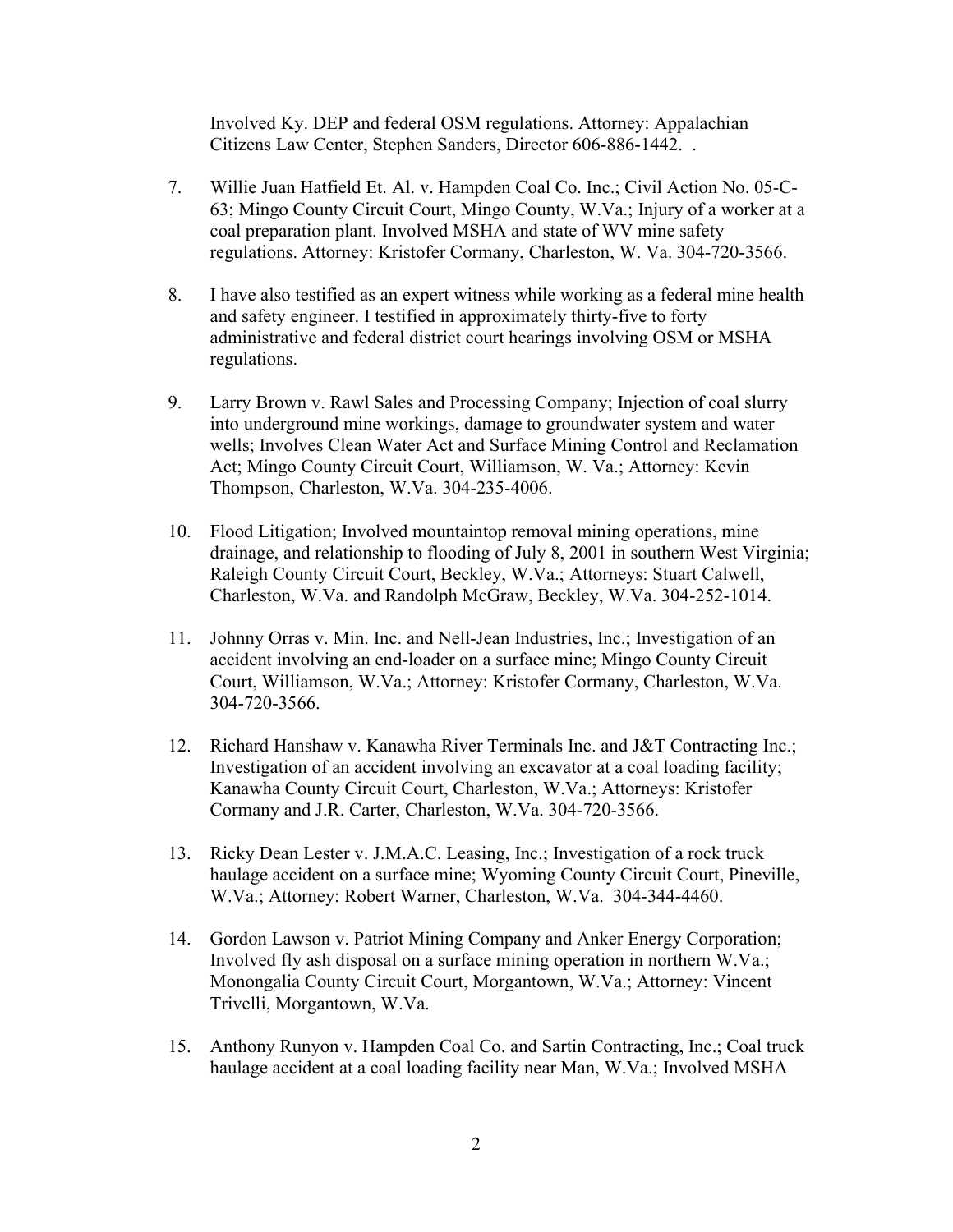and state of W.Va. mine safety regulations; Logan County Circuit Court, Logan, W.Va.; Attorney: Kristofer Cormany, Charleston, W.Va. 304-720-3566.

- 16. Rocky Wiley v. Colony Bay Coal Co. and Eastern Associated Coal Corp.; Accident involving a fall from the platform on an excavator; Involved MSHA and state of W.Va. mine safety regulations; Boone County Circuit Court, Madison, W.Va.; Attorney: Kristofer Cormany, Charleston, W.Va. 304-720- 3566.
- 17. Woodrow Church v. Premium Processing, Inc. and Addington Mining, Inc.; Injury to a miner involving exposure to chemicals and silica dust on a surface mine in southern West Virginia; Involved MSHA and state of W.Va. mine health and safety regulations; McDowell County Circuit Court, Welch, W.Va.; Attorney: Kristofer Cormany, Charleston, W.Va. 304-720-3566.
- 18. Ila Cisco v. Mingo Logan Coal Company and Arch Coal Inc.; Underground coal mine subsidence damage to a residence; Mingo County Circuit Court, Williamson, W.Va.; Attorneys: David Barney and Kevin Thompson, Williamson, W.Va. 304-235-4006.
- 19. James Bailey v. Extra Energy, Inc.; Truck haulage accident at a valley fill dump site on a coal surface mine; McDowell County Circuit Court, Welch, W.Va.; Attorneys: David Barney and Kevin Thompson, Williamson, W.Va. 304-235- 4006.
- 20. Robert W. Coffield v. Consol Energy, Inc. and Consolidation Coal Company; Underground coal mine haulage accident involving a motor operator; United States District Court for the Northern District of W.Va., Wheeling, W. Va.; Attorneys: Christopher Turak and Richard Wilson, Moundsville, W. Va. 304- 845-9750.
- 21. Roxann and Dennis Treadway v. Simmons Fork Mining, Inc. and Danbi Inc.; Truck haulage accident involving defective brakes and a steep road grade at a surface coal mine; Wyoming County Circuit Court, Pineville, W.Va.; Attorneys: Guy Bucci and Blake Carter, Charleston, W. Va. 304-345-0346.
- 22. Michelle and William Martin v. Dynamic Energy, Inc. and Bluestone Industries, Inc.; Truck haulage accident at a dumping location at a valley fill on a surface coal mine; Wyoming County Circuit Court, Pineville, W.Va.; Attorneys: Lee Javins and Blake Carter, Charleston, W.Va. 304-345-0346.
- 23. William J. Osborne v. Rockhouse Creek Development, LLC.; Civil Action No: 07-C-363; Underground coal haulage accident involving a scoop operator; Mingo County Circuit Court, Williamson, W.Va.; Attorney: Michael Ranson, Charleston, W. Va. 304-345-1990.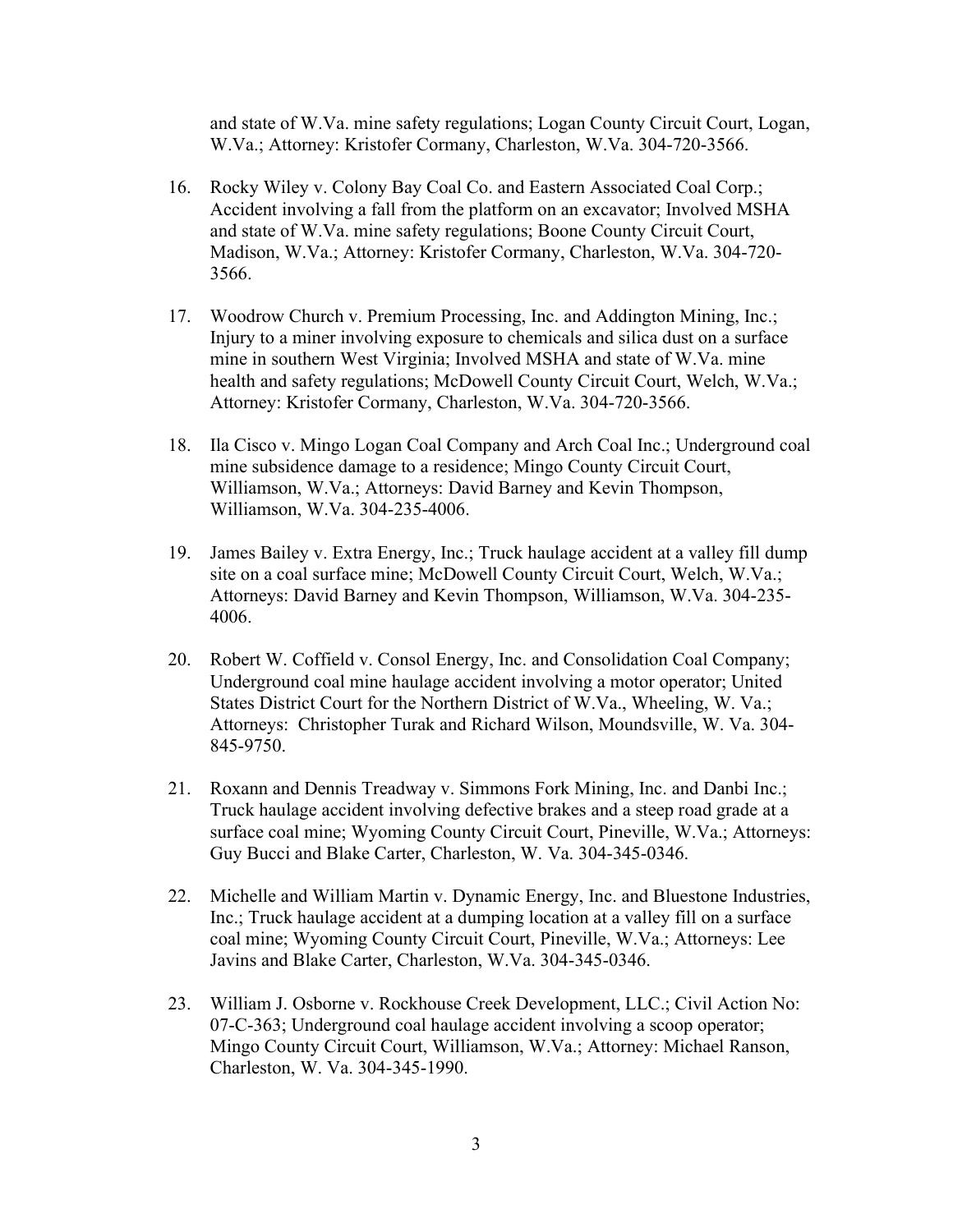- 24. Ricky and Mary Christian v. Premium Energy, LLC.; Flood damage to properties caused by surface water runoff and mine drainage from mountaintop removal surface coal mining operations; Mingo County Circuit Court, Williamson, W.Va.; Civil Action No: 06-C-178; Attorneys: David Barney, Kevin Thompson, Jeffrey Simpkins, and Eugene Sisko, Williamson, W.Va. 304-235-4006.
- 25. Michael W. Pennington v. Hampden Coal Company, Inc. Et. Al.; Civil Action No: 07-C-283; Vehicle accident at a coal preparation plant and loading facility; Mingo County Circuit Court, Williamson, W.Va.; Attorney: Robert B. Warner, Charleston, W.Va. 304-344-4460.
- 26. Maria Gunnoe v. Jupiter Coal Company, Inc., Et. Al.; Flood damage caused by mine drainage from surface coal mining operations; Boone County Circuit Court, Madison, W.Va.; Civil Action No: 04-C-276; Attorney: Randolph McGraw, Beckley, W.Va. 304-252-1014.
- 27. Dahryl Keller v. Martin County Coal Company; Landslides, acid mine drainage, and flood damage caused by mountaintop coal mining operations; Martin County Circuit Court, Inez, Kentucky; Attorney: Kevin Thompson, Williamson, W.Va. 304-235-4006.
- 28. George Ballard v. Petroleum Fueling, Inc., Et. Al.; Surface coal mining truck haulage accident on a steep road gradient involving serious injury to two miners; Boone County Circuit Court, Boone County, W.Va.; Civil Action No. 08-C-235; Attorneys: Paula Wilson and Timothy Bailey, Charleston, W.Va., 304-345-0346.
- 29. Donald McCoy v. Eagle Creek Mining, LLC.; Surface coal mining truck haulage accident at a valley fill dumping point; Mingo County Circuit Court, Mingo County, W.Va.; Attorney: Kris Cormany, Charleston, W.Va. 304-720- 3566.
- 30. Aric Hinrichs v. The Cincinnati Insurance Co.; Fatal truck accident involving a highwall in a limestone quarry; Springfield Township, Dare County, Wisconsin; Involved violation of MSHA regulations regarding safety berms at quarries; Attorney: Eric Haag of Gingras Cates and Luebke, Madison, WI 608-833-2632.
- 31. Randal Varney v. Akers Supply, Inc., Et. Al.; Involved the electrocution of a mine worker at a magnetite processing facility; Mingo County Circuit Court, Mingo County, W. Va.; Civil Action No. 08-C-185; Attorney: Kristofer Cormany 304-720-3566.
- 32. Alberta Allen, Et. Al. v. Lexington Coal Company, Et. Al.; Involves flooding of areas downstream from surface coal mining operations on Quicksand Creek in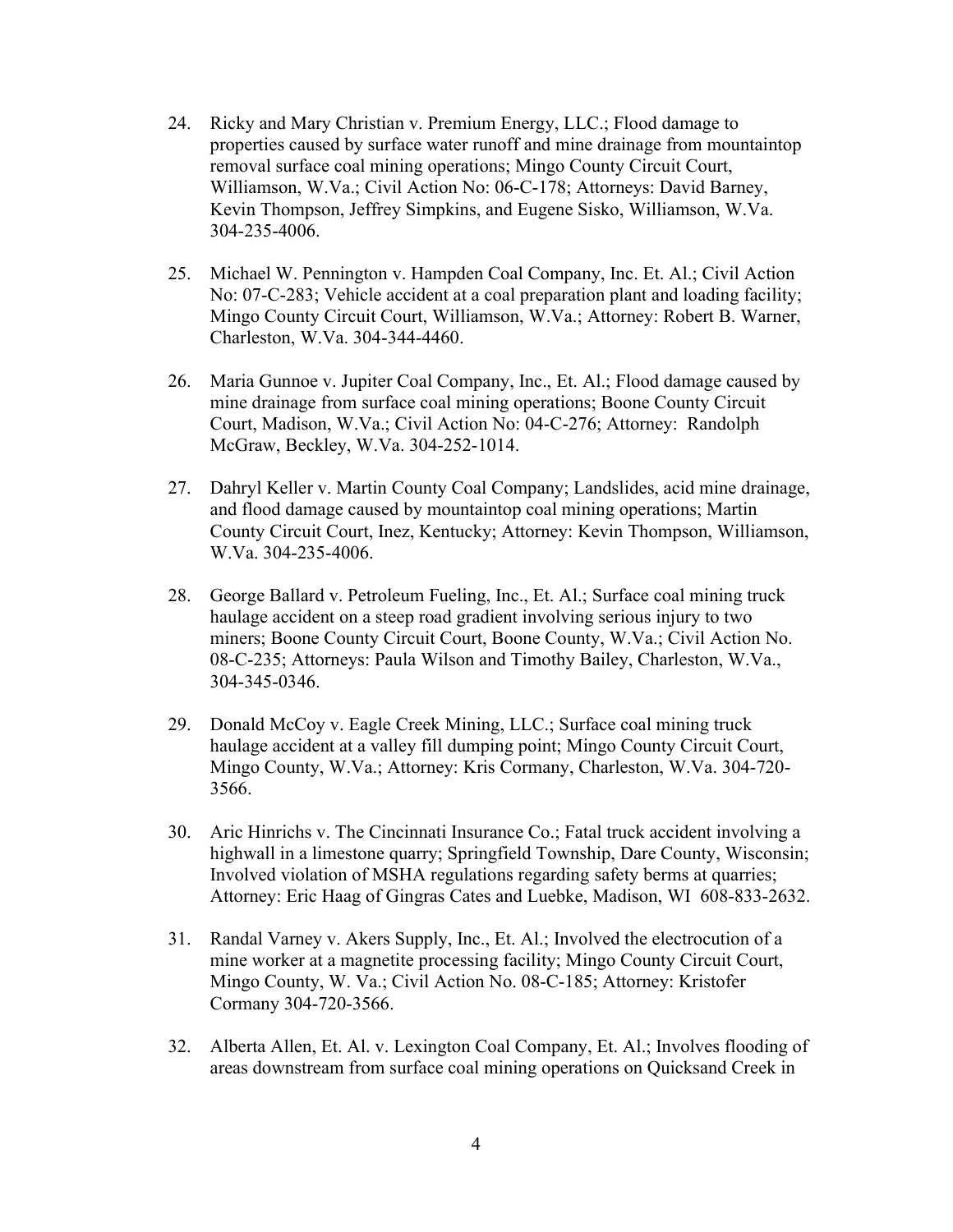Breathitt County, Ky.; Breathitt County Circuit Court, Jackson, Ky.; Attorney: Ned Pillersdorf, Prestonsburg, Ky. 606-886-6090.

- 33. Chad Kalousek v. The Monarch Cement Company; Involves an injury to a worker near a conveyor belt at a processing plant; Involves MSHA metal/nonmetal regulations and citations of the plant operator; District Court, Allen County, Kansas; Case No. 09-CV-45; Attorney: Scott McCreight, Kansas City Mo. 816-842-1515.
- 34. Larry Wiggins v. Coal Transport, Inc. and Argus Energy, Inc.; Involves defective surface haulage equipment; Civil Action No: 09-C-154; Circuit Court of Lincoln County, W.Va.; Attorney: Frank Venezia and Jamie Little, Madison, WV 304-369-0511.
- 35. Ronald Beverly v. Dakota, LLC; Involves unsafe working conditions resulting in injury caused by rock from rib falling and pinning individual between rock and a roof bolting machine; Civil Action No: 08-C-90; Circuit Count of Boone County, W.Va.; Boone County, W.Va.; Attorney: Bradley J. Pyles, Logan, W.Va. 304-645-6400.
- 36. Kevin Blankenship v. Deepgreen West Virginia; Involves an accident caused from unstable road surface on haulage road; Civil Action No: 06-C-222-M; Circuit Court of McDowell County, W.Va.; McDowell County, W.Va.; Attorney: Warren R. McGraw II, Prosperity, W.Va. 304-252-1014.
- 37. Franklin Crabtree, Et. Al. v. West Virginia Department of Environmental Protection; Involves flooding, mine drainage and location of an underground mine; Case No: U-4011-06 in War, W.Va.
- 38. Charles Evans v. Apollo Fuels, Inc.; Involves landslide damages from surface mine to property; Attorney: Mary Cromer of the Appalachian Citizens' Law Center, Whitesburg, KY 606-633-3929.
- 39. Victoria Green v. Energy and Environmental Cabinet; Involves Abandoned Mined Lands including a landslide and acid mine drainage issues; Case No: GAH-40543-039; Commonwealth of Kentucky; Attorney: Stephen Sanders, Appalachian Citizens' Law Center, Inc., Whitesburg, KY 606-633-3929.
- 40. Mabel Smith v. Energy and Environmental Cabinet; Involves Abandoned Mined Lands, landslide and mine drainage issues; Case No: GAH-40479-046; Commonwealth of Kentucky; Attorney; Stephen Sanders, Appalachian Citizens' Law Center, Inc., Whitesburg, KY 606-633-3929.
- 41. Michael Hathaway v. R.G. Johnson, Consol. Energy; Involves unsafe working conditions at a shotcrete injection borehole; Civil Action No: 09-C-105-1;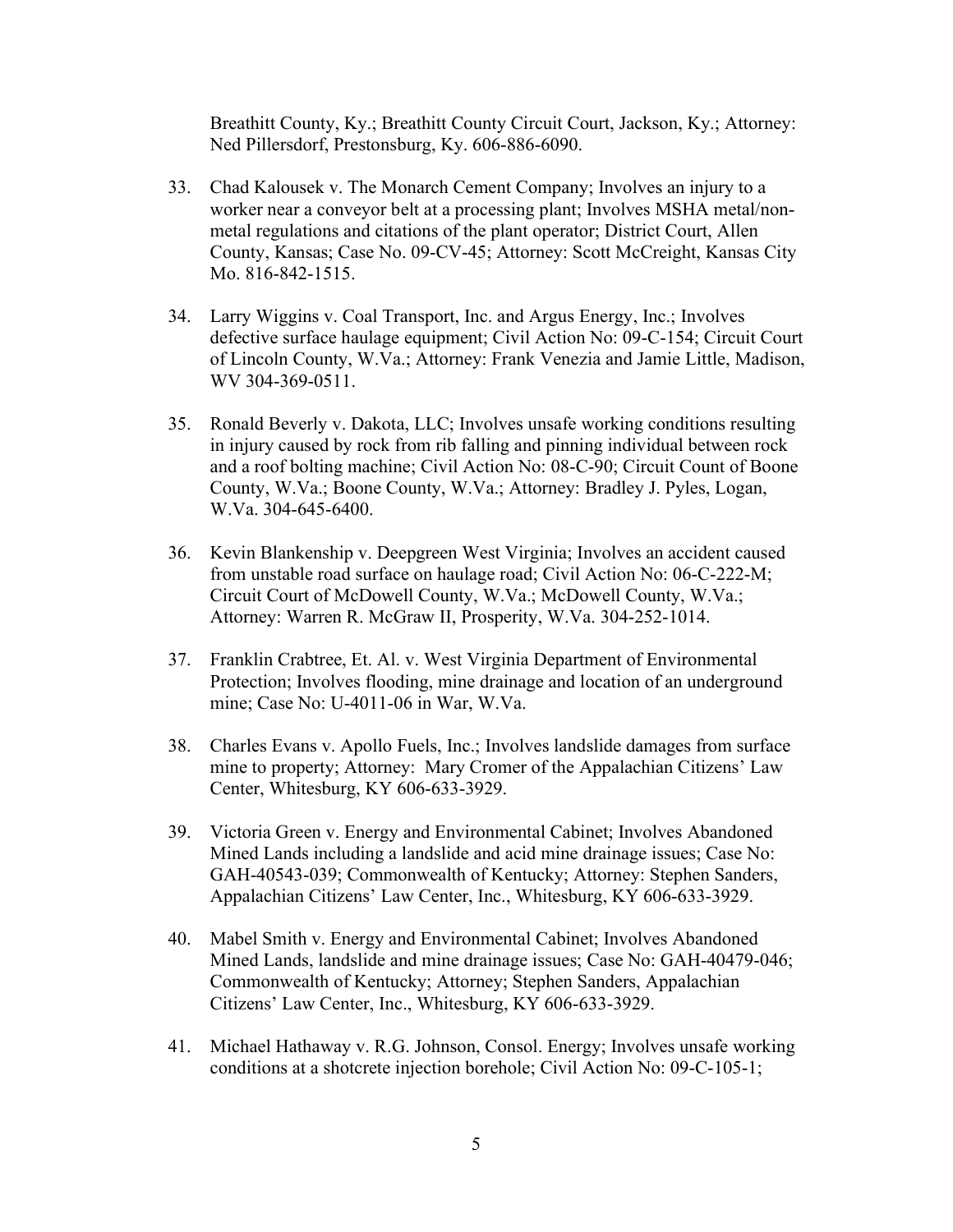Circuit Court of Harrison County, W.Va.; Harrison County, W.Va.; Attorney: Paul Cranston and James Bryan Shockley, Morgantown, W.Va. 304-296-3500.

- 42. Wilson Lambert v. Odell Processing; Involves unsafe working conditions resulting in a machinery accident (jack failure); Attorney: Douglas Witten of Avis, Witten and Wandling, Logan, W.Va. 304-752-2838.
- 43. Gary Lawson v. Black Bear Processing; Involves unsafe working conditions and injury caused by the removal of a lockout mechanism from the sump pump area in a preparation plant; Civil Action No: 09-C-103-S; Circuit Court of McDowell County, W.Va.; McDowell County, W.Va.; Attorney: Robert B. Warner and Tammy Bowles Raines, Charleston, W.Va. 304-344-4460.
- 44. Charles Martin v. Remington, LLC; Involves unsafe working conditions resulting in a rib roll that pinned client; Kanawha County, W.Va.; Attorney: Robert A. Campbell of Farmer, Cline and Campbell, Charleston, W.Va. 304- 346-5990
- 45. Priscilla Miranda v. Crisp Contractors; Involves accident due to dangerous highwall conditions and defective equipment at a caliche pit resulting in death; Case No: 09-07-00064-CVL; Texas; Attorney: Rudy Gonzales, Ray Pena, and Hilliard Munoz Gonzales, Corpus Christi, Texas 361-882-1612.
- 46. SAGO: Randal McCloy, Et. Al. v. International Coal Group, Et. Al.; Civil Action No: 06-C-2454; Mine Explosion resulting in the death of twelve miners: Circuit Court of Kanawha County, W.Va.; Attorneys: Allan N. Karlin, Morgantown, WV 304-296-8266; Stephen Annand, Washington DC 202-682- 5800; Hunter Mullens, and Catherine McGuire, Philippi, W.Va. 304-457-9000.
- 47. Yukon Pocahontas v. Consolidation Coal Co.; Case No: CL04-91; Involves groundwater contamination caused by discharging mine wastewater; Circuit Court for the County of Buchanan, VA; Buchanan, VA; Attorney: J. Scott Sexton and Travis Graham, Roanoke, VA 540-983-9300.
- 48. Joe Justice v. Nicewonder Contracting, Et. Al; Involves unsafe working conditions resulting in an injury caused from an unsafe air receiver on a service truck; Civil Action Case No: 09-C-413; Circuit Court of Mingo County, W.Va.; Mingo County, W.Va.; Attorney: Timothy Bailey of Bucci Bailey and Javins, Charleston, W. Va. 304-345-0346.
- 49. Roush v. American Electric Power; Involves fly ash and coal ash dumped in Little Broad Run Creek causing damages; Civil Action Case No.: 08-C-576-N; Mason County Circuit Court; Mason County, W.Va.; Bradley H. Layne of Kayser Layne and Clark, Point Pleasant, W.Va. 304-675-5440.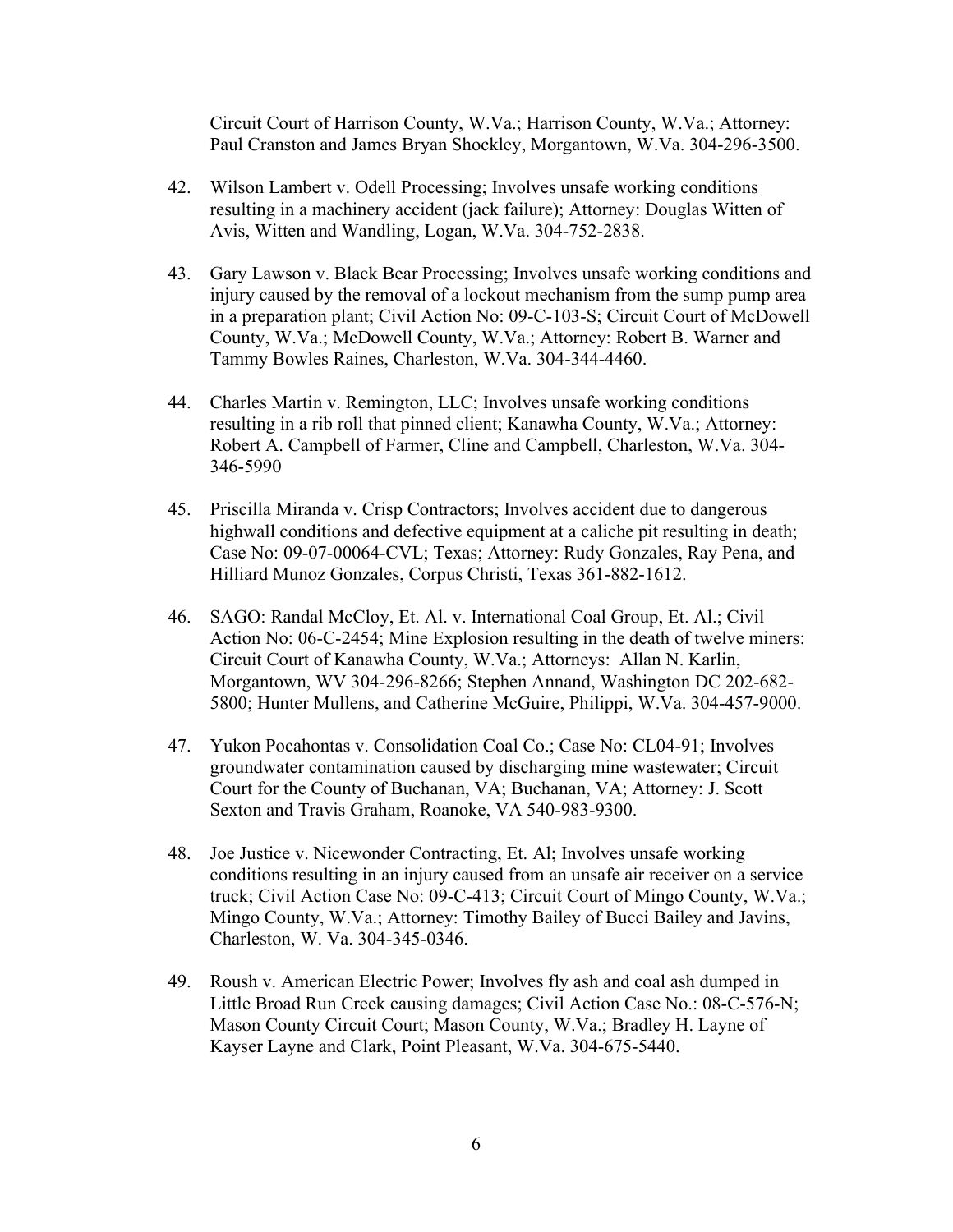- 50. Estate of Wilbur Farris v. U. S. Lime Co.; Fatal accident in a limestone preparation plant; Marble City, Sequoyah County, OK; Attorney: Blake Beeler 405-232-6490.
- 51. Julian Ooten v Bridgestone Retail; Involves injury caused by improper tire changing equipment at a surface mine; Civil Action Case No. 2:10-0246; U. S. District Court, Southern District of W. Va.; Attorney: J. Kristofer Cormany of Cormany Law, PLLC, Charleston, W.Va. 304-720-3566.
- 52. Wayne Turner v David Stanley Consultants; Involves accident-causing injury due to unsafe conditions on mantrip in mine; Civil Action Case No. 10-C-148; Circuit Court of Boone County, W. Va.; Attorney: Tammy Bowles Raines of Warner Law Offices, Charleston, W.Va. 304-344-4460.
- 53. Rodney Reed v Baylor Mining, Inc.; Involves unsafe coal ribs resulting in rib roll accident in underground mine; Civil Action Case No. 07-C-250; Attorney: James R. Fox of Fox Law Office, Hurricane, W.Va. 304-562-9202.
- 54. Robert King v Double Bonus Coal Co. /Bluestone Industries; Involves accident due to unsafe roof and rib conditions (no support) resulting in injury; Civil Action Case No.: 10-C-112; Circuit Court of Wyoming Co., W. Va.; Attorney: J. Kristofer Cormany of Cormany Law, PLLC, Charleston, W.Va. 304-720- 3566.
- 55. John Hardesty, et. al. v International Coal Group, et. al.; Involves unsafe working conditions resulting in injury to individual when run over by a scoop; Civil Action Case No.: 10-C-513; Circuit Court of Monongalia Co., W. Va.; Attorney: J. Bryan Edwards and Paul Cranston of Cranston and Edwards, Morgantown, W.Va. 304-296-3500.
- 56. Upshur County School Board v. ICG. Involves mining under proposed new school. Attorney: Hunter Mullens, Mullens and Mcguire Law Firm, Phillipi, W. Va. 304-457-9000.
- 57. Laura Chapman v. Performance Coal Co. /Upper Big Branch; Involves investigation of mine explosion that resulted in the death of 29 coal miners; Attorney: Randolph McGraw, Beckley, W.Va. 304-252-1014.
- 58. Nathan Earle v. Harrison Western Construction; Safety discrimination case regarding mine electrician; Civil Action Case No. 10-C-1002-H; Circuit Court of Raleigh Co., WV; Attorney: Stephen P. New, Beckley, W.Va. 304-250-6017.
- 59. Frasure Creek Mine Appeal (Fayette County) to Surface Mine Board; Appeal of a permit in the Beards Fork watershed involving surface mining and potential contamination of surface and ground water; Case # 2011-01-SMB; Attorney: Tom Rist, Rist Law Offices, Oak Hill, W.Va. 304-253-1636.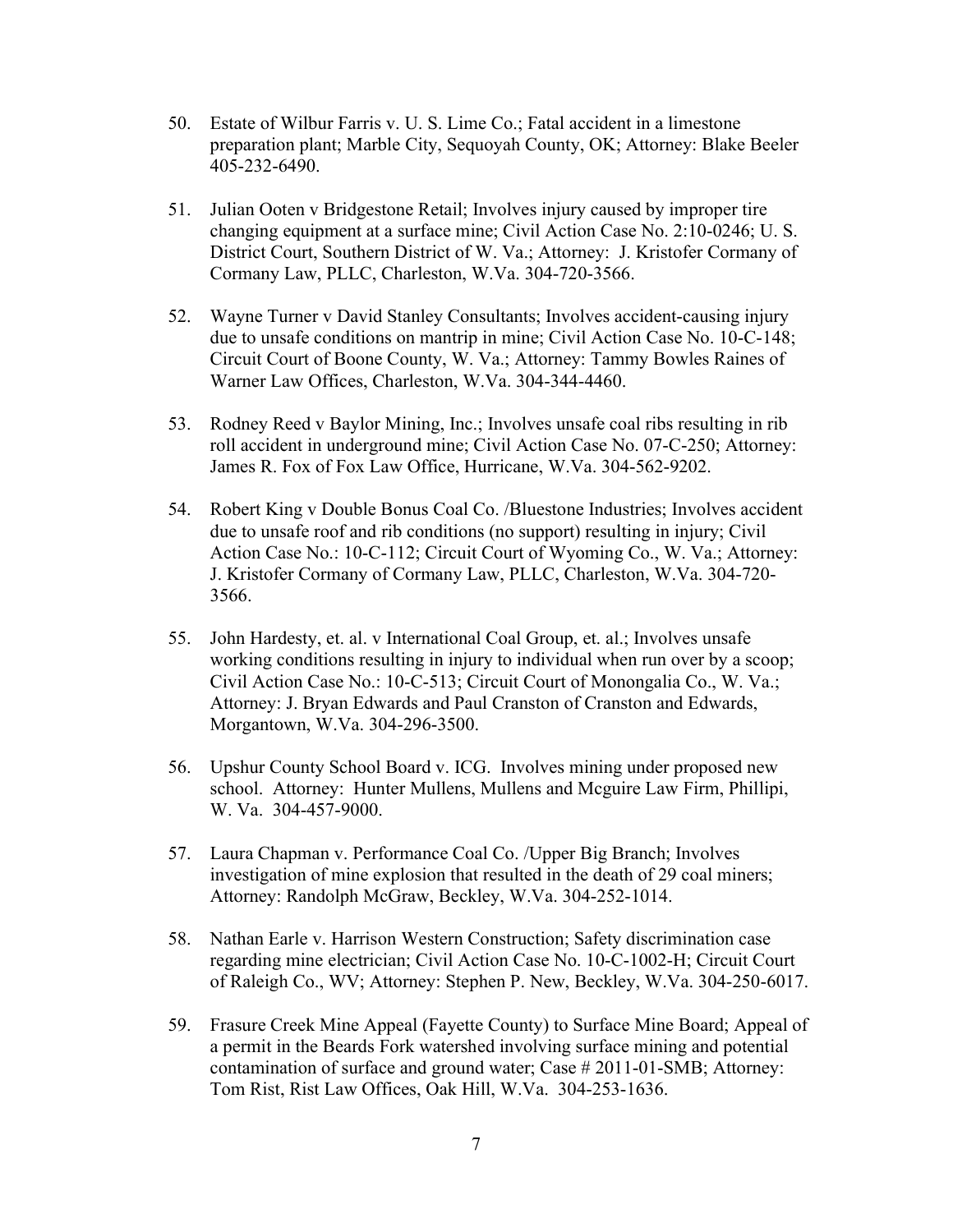- 60. William Dixon, as administrator of the Estate of Charles E. Dixon v. Newtown Energy and Kanawha Eagle Coal; Involves hoisting rope accident resulting in fatality; Civil Action No. 10-C-1090; Attorney: Robert Berthold, Berthold Law Firm, Charleston, W.Va. 304-345-5700.
- 61. Clarence Ray Maynard v. Logan-Mingo Contractors; Accident involving excavator that fell from highwall on a surface mining reclamation operation resulting in injury; Civil Action No. 09-C-1911; Attorney: Matthew Berthold, Berthold Law Firm, Charleston, W.Va. 304-345-5700.
- 62. David Smith, Et. Al. v. KWV Operations, LLC; Involves injury to miner when instructed to cross conveyor belt; Attorney: Kris Cormany, Cormany Law PLLC, Charleston, W.Va. 304-720-3566.
- 63. Rodney Thomas v. Massey Coal Services, Inc.; Involves injury to a contract employee; Civil Action No. 07-CI-01627; Attorney: Mike Ranson, Charleston, W.Va. 304-345-1990.
- 64. Paul Ledford Et. Al. v Kentucky Darby Et. Al.; Involves a mine explosion at a mine seal resulting in the death of five miners; Civil Action No. 07-CI-00418; Attorney: Tony Oppegard, Lexington KY. 859-948-9239.
- 65. Calvin and Denise Howard; Involves continued release of methane resulting in health hazards regarding explosions and water well contamination; Attorney: Ned Pillersdorf, Prestonsburg, KY, 606-886-6090.
- 66. Bonnie Crisp, Et. Al. v. Grizzly Processing, LLC. and Frasure Creek Mining, LLC. ; Involves damage to property and air pollution caused by a coal processing plant near Allen, Ky.; Floyd County Circuit Court, Prestonsburg, Ky.; Case No. 07-CI-1384; Attorney: Ned Pillersdorf, Prestonsburg, Ky. 606- 886-6090.
- 67. 2<sup>nd</sup> Phase: Susan Barnette, et.al. v. Grizzly Processing and Frasure Creek Mining. Involves damage to property and air pollution caused by a coal processing plant near Allen, KY; Civil Action No. 7:10-CB-00077-ART; United States District Court, Eastern District of Kentucky, Southern Division, Pikeville, Ky.; Attorney: Ned Pillersdorf, Prestonsburg, Ky. 606-886-6090.
- 68. Charles Howard v. Blue Diamond Coal; Involves subsidence and landslide induced by subsidence in an underground coal mine; CRI No. 10-06-0014; Commonwealth of Kentucky, Energy and Environment Cabinet, Department of Natural Resources; Frankfort, KY. Attorney: Mary Cromer, Appalachian Citizens Law Center, Whitesburg, KY. 606-633-3929. Completed.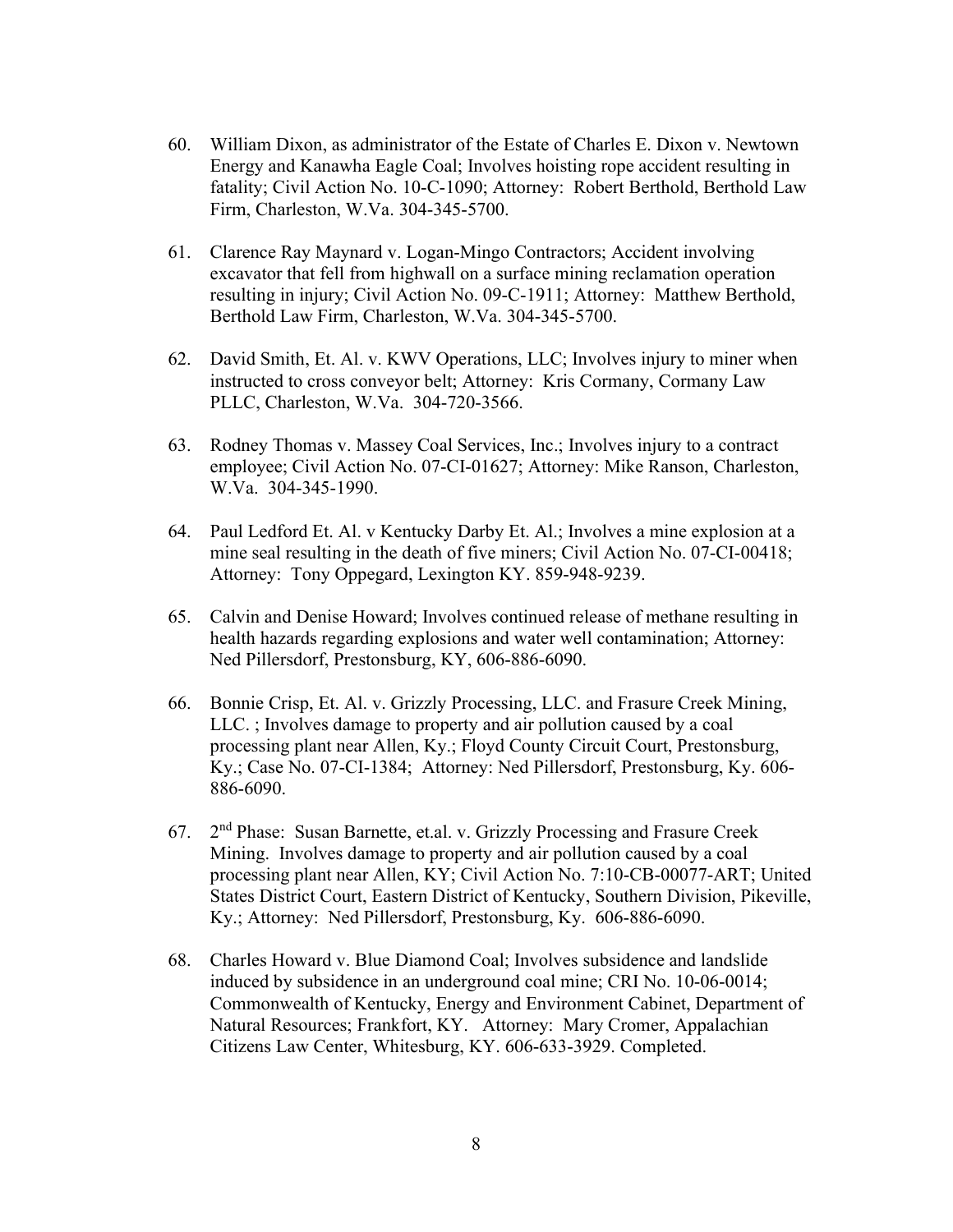- 69. Mary Bowles v. Massey Energy (Seth Water Case). Groundwater contamination and well water damage caused by surface and underground mine drainage; Civil Action Case No. 09-C-212; Circuit Court of Boone County, W. Va.; Attorneys: Roger Decanio, John Sutter, and John Mitchell, Sr. of Sutter Law Firm, Charleston, W. Va. 304-343-1514.
- 70. Allen Biased v. Alpha and Omega; Involves serious injury to roof bolting machine operator when canopy lift was modified and the miner was injured by a roof fall; Attorney: Tom Peyton, Nitro W.Va. 304-755-5556.
- 71. Jennifer Hensley, et.al. v. Dolet Hills Lignite; Involves fatality of a dragline oiler when he was crushed between the top of the walking shoe and the bottom of the dragline house; Docket #  $645,178$ , Division P;  $24<sup>th</sup>$  Judicial Court, Parish of Jefferson, State of Louisiana; Attorney: Dodson, Hooks and Frederick, Michael T. Beckers, Baton Rouge, LA, 225-756-0222.
- 72. Donald Gene Snyder v. Alpha Natural Resources Services, LLC; Wrongful termination of miner regarding safety discrimination case; Civil Action No. 11- C-142; Attorney: Atkinson and Polak, Charleston, W.Va. 304-346-5100.
- 73. Richard Hutchens v. Alpha Natural Resources Services, LLC; Wrongful termination of miner regarding safety discrimination case; Civil Action No. 11- C-205; Attorney: Atkinson and Polak, Charleston, W.Va., 304-346-5100.
- 74. Thomas Gary Young v. Alpha Natural Resources Services, LLC; Wrongful termination of miner regarding safety discrimination case; Civil Action No. 11- C-204; Attorney: Atkinson and Polak, Charleston, W.Va., 304-346-5100.
- 75. Brian Penny v. Jim Walter Resources; Involves dam face of slurry impoundment collapse and injury to worker on a dredge; Circuit Court of Jefferson County, Alabama; Attorney: Lloyd Gathings, Birmingham, AL 205- 322-1201.
- 76. Richard Ooten v. F. Dunlop and Mingo Logan Coal Company; Involves an injury caused when a dislodged belt roller fell on the victim; Kanawha County, W.Va.; Attorney: Robert A. Campbell, Charleston, W.Va. 304-346-5990.
- 77. Jason Metcalf v. Peabody Midwest Mining, LLC.; Injury and burns to a miner caused from a methane/coal dust explosion; Case No. 82D03-1008-CT-04831; State of Indiana, County of Vanderburgh, Vanderburgh Superior Court; Attorney: William Winingham, Indianapolis, IN, 317-920-6400.
- 78. Ronald C. Buckler v. Uehlin Farms, Inc., et. al.; Serious injury to miner caused by impact with steel rod used to clear limestone crusher; Attorney: Benjamin Creedy of Murphy, Taylor, Siemens and Elliott, St. Joseph, Missouri, 816-364- 6677.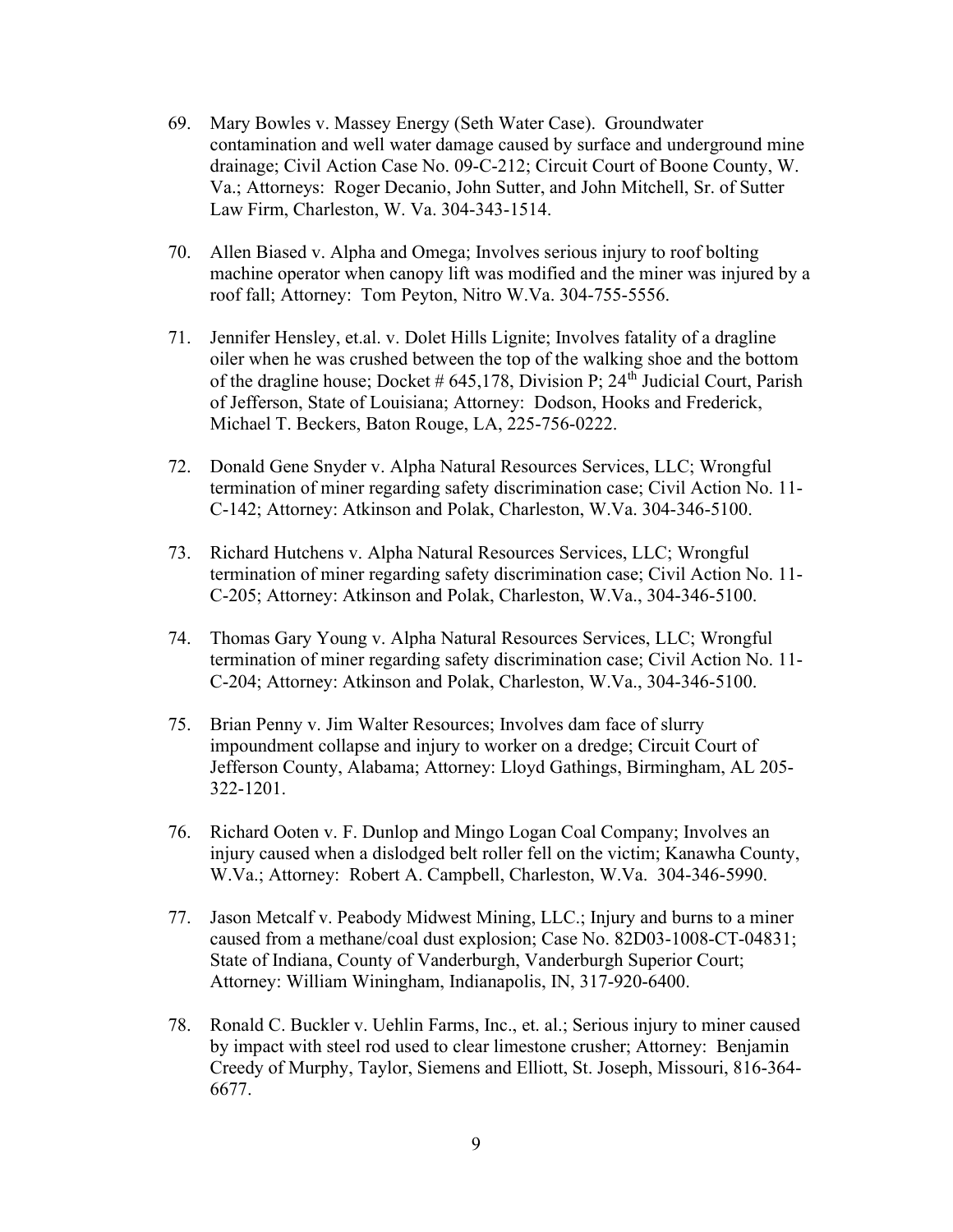- 79. Jerome and Ernestina Trent v. Frasure Creek Mining, et al; Mining mudslide and debris flow causing property damage, Gilbert Creek, Mingo County; Civil Action No. 11-C-235; Attorney: Jerry Lyall, Williamson, W.Va. 304-235- 2578.
- 80. Ronnie Hall v. Remington, LLC; Involves harassment and the creation of unsafe working conditions and a hostile work environment in an underground coal mine ; Civil Action No. 2:11-CV-00812; U. S. District Court, Southern District Court of W.Va.; Attorney: Tom Rist, Fayetteville, W.Va. 304-574-0222.
- 81. Curtis and Sue Blankenship v. Alpha Natural Resources Services, Open Fork Mining and Mingo Logan Coal Company; Involves damage to property on Gilbert Creek on May 9, 2009 caused by runoff and flooding from surface mines; Civil Action No. 11-C-234; Circuit Court of Mingo County, WV; Attorney: The Calwell Practice, Alex McLaughlin, Charleston, WV 304-343- 4323.
- 82. Ethel Adams, et.al. v. Bluestone Coal Corporation, et.al.; Involves material damage to property caused from excess runoff from surface mining operation; Civil Action Case No. 04-C-101-M; Circuit Court of McDowell County, W.Va.; Attorney: Warren McGraw II, Prosperity, W.Va. 304-252-1014.
- 83. Donnie Smith v. Spartan Mining Co., Alex Energy, Inc., and Jack Tharp; Wrongful termination case involving harassment of scoop operator/laborer due to illness and attack, assault and battery to scoop operator/laborer; Civil Action No. 10-C-289; Boone County, WV; Attorney: Kristofer Cormany, Charleston, W.Va. 304-720-3566.
- 84. Glenn Dials v. Spartan Mining Company; Investigation regarding a beam in a mine which fell on an individual causing injury; Attorney: Douglas Witten of Avis/Witten and Wandling, Logan, W.Va. 304-752-2838.
- 85. Brenda K. Starcher for Wilbert Ray Starcher v. White Buck Coal Co.; Underground coal mine fatality involving a shuttle car; Attorney; Gregory Sproles, Summerville, W.Va., 304-872-2271.
- 86. Jeff Bartram v. N.F.C. Mining, Inc.; Involves excessive fugitive dust emissions, mine drainage, and water pollution; Civil Action No: 05-CI-01297; Commonwealth of Kentucky; Floyd Circuit Court; Attorney: Earl McGuire, Prestonsburg, KY 606-886-2201.
- 87. Kenneth Combs v. B and W Resources, Inc.; Landslide and mud flow from surface mining operation that caused extensive and destructive property damage; Perry County, KY; Attorneys: Patrick Conley, Hindman, KY. 606- 477-5659, and Adam Collins, Hindman, KY. 606-785-5048.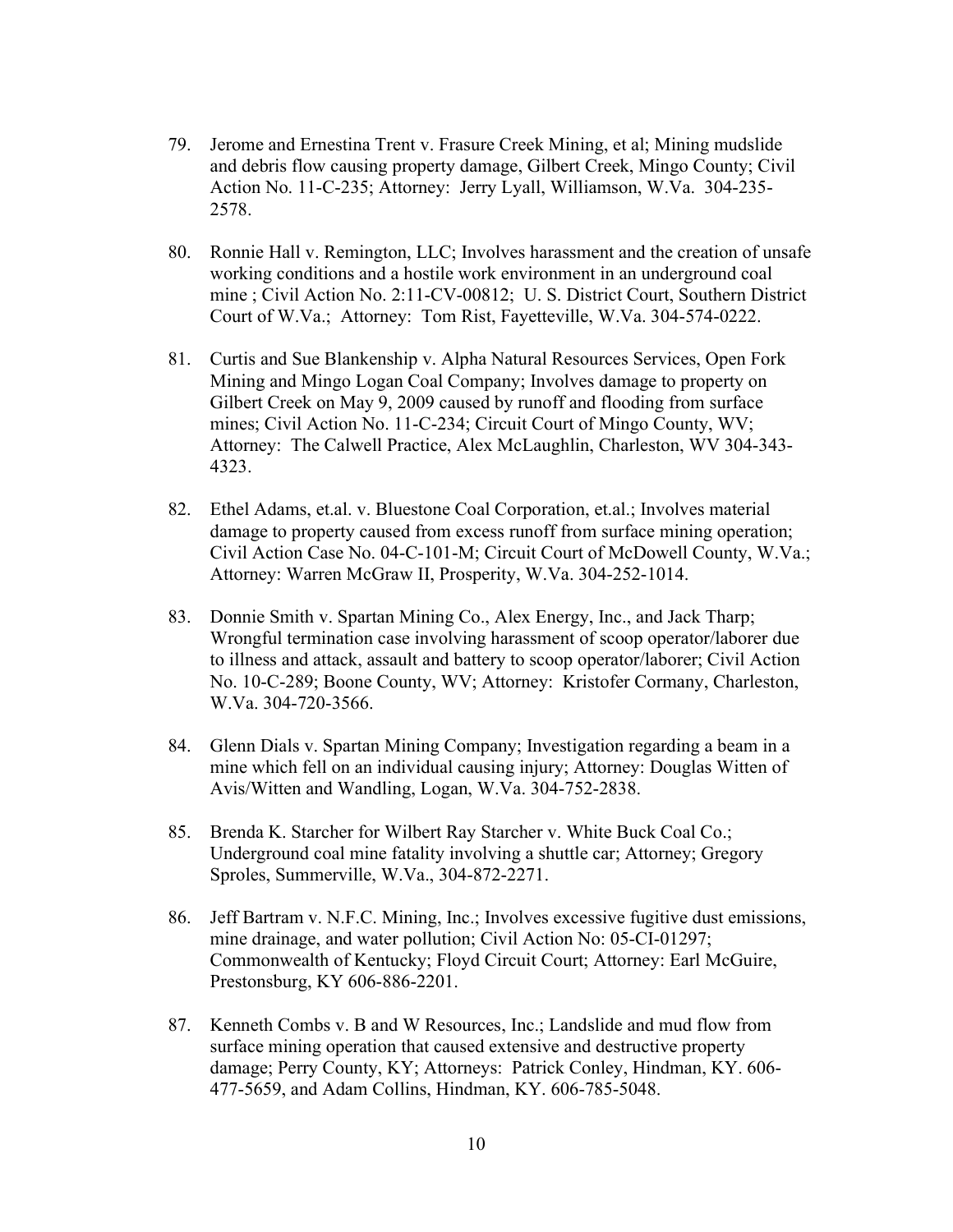- 88. Randy Martin v. Bluestone Coal Corporation; Wrongful termination case involving exposing of unsafe mining conditions while performing duties as the certified mine foreman. Civil Action No. R-10-4201; Beckley, WV; Attorney: Stephen New, Beckley, W.Va. 304-250-6017.
- 89. Raymond and Mary Holyfield v. Kingwood Mining, LLC. Underground coal mining operations that contaminated groundwater with acid mine drainage. Also mine subsidence damage to homes; Preston County Circuit Court, Kingwood, W. Va.; Civil Action No: 07-C-239; Attorneys: Hunter Mullens, Kevin Thompson, and David Barney, Philippi, W.Va. 304-457-9000.
- 90. Justin Morgan et. al. v. BHP Holdings, Inc. et. al.; Serious injury to mine worker due to injection of nitrogen into gob area and the creation of an oxygen deficient environment; Civil Action No. D-0101-CV-2010-344; Attorney: Sam Fadduol and Joshua Conaway of Fadduol, Cluff and Hardy, Albuquerque, NM 505-243-6045.
- 91. Doyle Whitaker v. James River Coal Service Company; Involves an accident on 2/2/09 resulting in severe injury to a continuous mine operator; Civil Action No. 10-CI-025, Commonwealth of Kentucky, Knott Circuit Court; Attorney: Randy A. Campbell, Hindman, KY 606-785-9958.
- 92. Mason Slone v. Consol of Kentucky; landslide caused by seepage from underground coal mines owned by Consol of KY; Civil Action Case No. 10-C1- 00105; Knott Circuit Court; Attorney: Adam Collins and Patrick Conley, Hindman KY 606-785-5048.
- 93. Randall Beheler v. Binkley and Oker, Inc.; Involves an accident causing an eye injury due to unsafe working conditions at a stone quarry; Case No: CI-08- 05313; Court of Common Pleas of Lancaster County, Pennsylvania; Lancaster, PA; Attorney: John P. Stengel, Lancaster, PA 717-290-7971.
- 94. Bertha Adkins, Et. Al. v. Cambrian Coal Company, Et. Al. (Harless Creek Flooding); Involves investigation of surface mining resulting in flooding and damage to homes; Civil Action Case No. 10-CI-01290; Pike Circuit Court; Pikeville, KY; Attorney: Ned Pillersdorf, Prestonsburg, KY 606-886-6090.
- 95. Melvin Jones v. Process Machinery Inc.; Involves the death of a miner who was working on a conveyor belt at a limestone processing plant; Civil Action Case No. 10-CI-00147; Commonwealth of Kentucky; Gallatin County Circuit Court, KY; Attorney: Meredith Lawrence, Warsaw, KY. 859-567-8500.
- 96. Anita Cecil, Et. Al. v Bluestone Coal Corporation, Et. Al.; Involves material damage to property caused by runoff from surface mining operation; Civil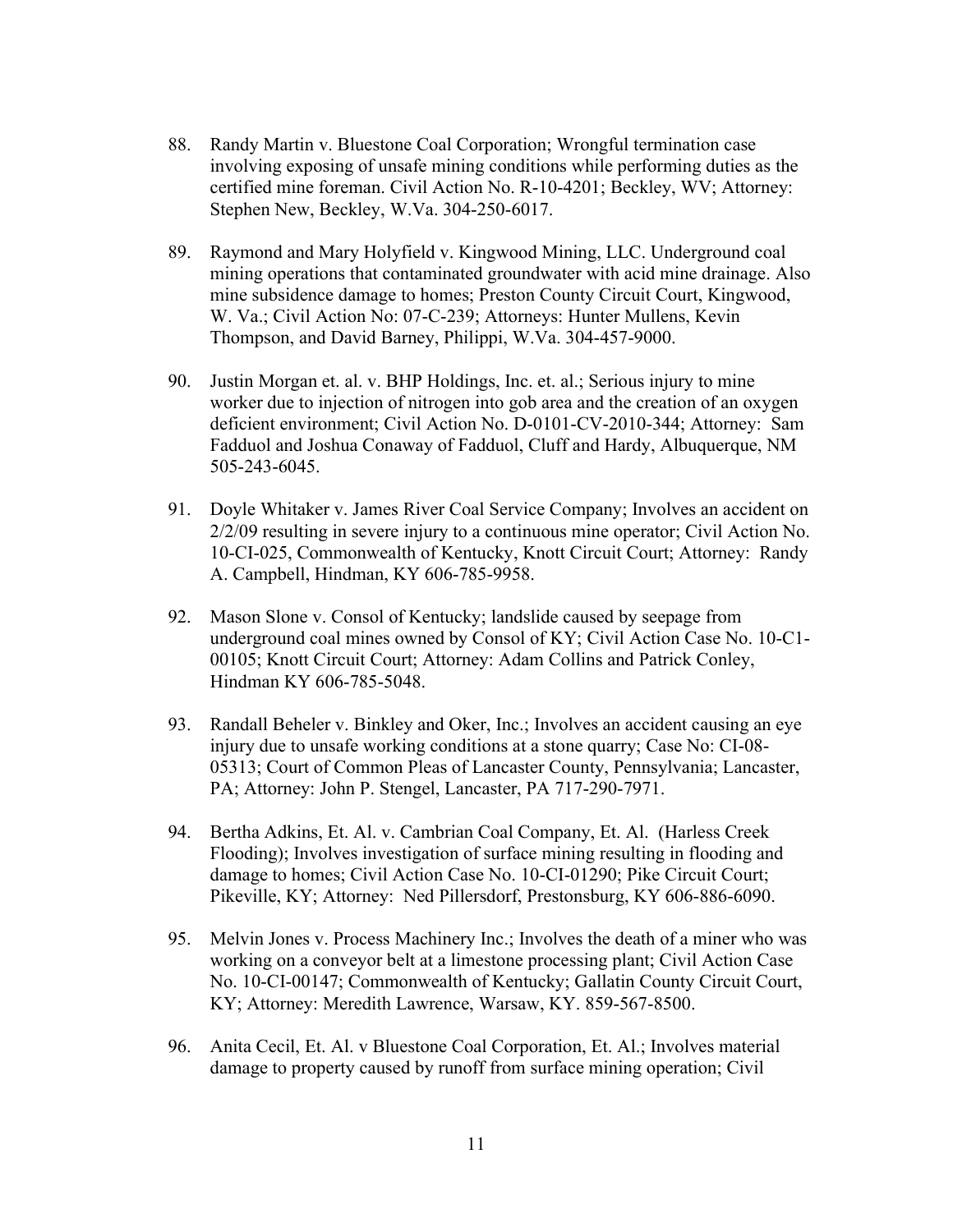Action Case No. 04-C-104; Circuit Court of Wyoming County, W.Va.; Attorney: Warren McGraw II, Prosperity, W.Va. 304-252-1014.

- 97. Timothy Bevel v. Patriot Coal Corporation; Involved injury to a miner while he was attempting to hammer and tighten rollers in place. Movement of unblocked and unsecured hauler resulted in miner being hit in the head with a sledge hammer causing head and neck injury; Civil Action No. 11-C-; Circuit Court of Boone Co., W.Va.; Attorney: Robert Warner, Tammy Bowles Raines, Warner Law Offices, Charleston, and W. Va. 304-345-6789.
- 98. Champion Processing Coal Refuse Disposal Area; Involves acid mine drainage pollution generated by coal refuse disposal area; Client: Environmental and Natural Resources Law Clinic, Vermont Law School, Ken Rumelt, South Royalton, VT 802-821-1630.
- 99. Keith Barnhart v. Big River Mining; Involves an accident on 2/11/10 when a roof bolt machine operator was hit by draw rock falling and crushing his legs; Attorney: Rob Berthold, III.
- 100. Elizabeth Jane Carmack v. Arch Coal, Inc. and Lone Mountain Processing; Involves a fatal accident on 6/16/10 when a portion of rib fell, dislodging a roof jack hitting a section foreman; Civil Action No. 6:11-cv-00186-GFVT; United States District Court, Eastern District of Kentucky, Southern Division at London; Attorney: Tony Oppegard, Lexington KY. 859-948-9239.
- 101. Mildred Elkins et. al. v. Nicewonder, et. al.; Mingo County Flooding. Re: Danny Hylton case. Involves Pigeon Creek Watershed and King Coal Highway. Involves flooding of residence from runoff from surface mining operations; Civil Action Case; Circuit Court of Mingo County, W.Va.; Mingo County, W.Va.; Attorney: Kevin Thompson of Thompson Barney; Williamson, W.Va. 304-235-4006.
- 102. Edward Finney v. Affinity Coal Company, Inc.; Involves fatal accident on 2/7/13 when a service hoist operated unexpectedly causing a scoop to fall back onto a miner; Attorney: Kris Cormany, Charleston, WV 304-720-3566.
- 103. Melissa Adkins as Administratrix of the Estate of Jessie Adkins v. Consolidation Coal Company; Involves a fatal injury in a rib roll accident to a Continuous Mining Machine Mounted Roof Bolter Operator; Civil Action Case No. 2:11-cv-285; United States District Court for the Southern District of West Virginia; Attorney: Law Offices of David A. Sims, Adam L. McCoy, Elkins, W. Va. 304-636-8000.
- 104. Kimberly Adkins, et. al. v. Appolo Fuels, et. al.; Material damage to property caused by runoff and flooding from surface mining operation; Civil Action No. 11-CI-00508; Commonwealth of Kentucky, Bell Circuit Court; Middlesboro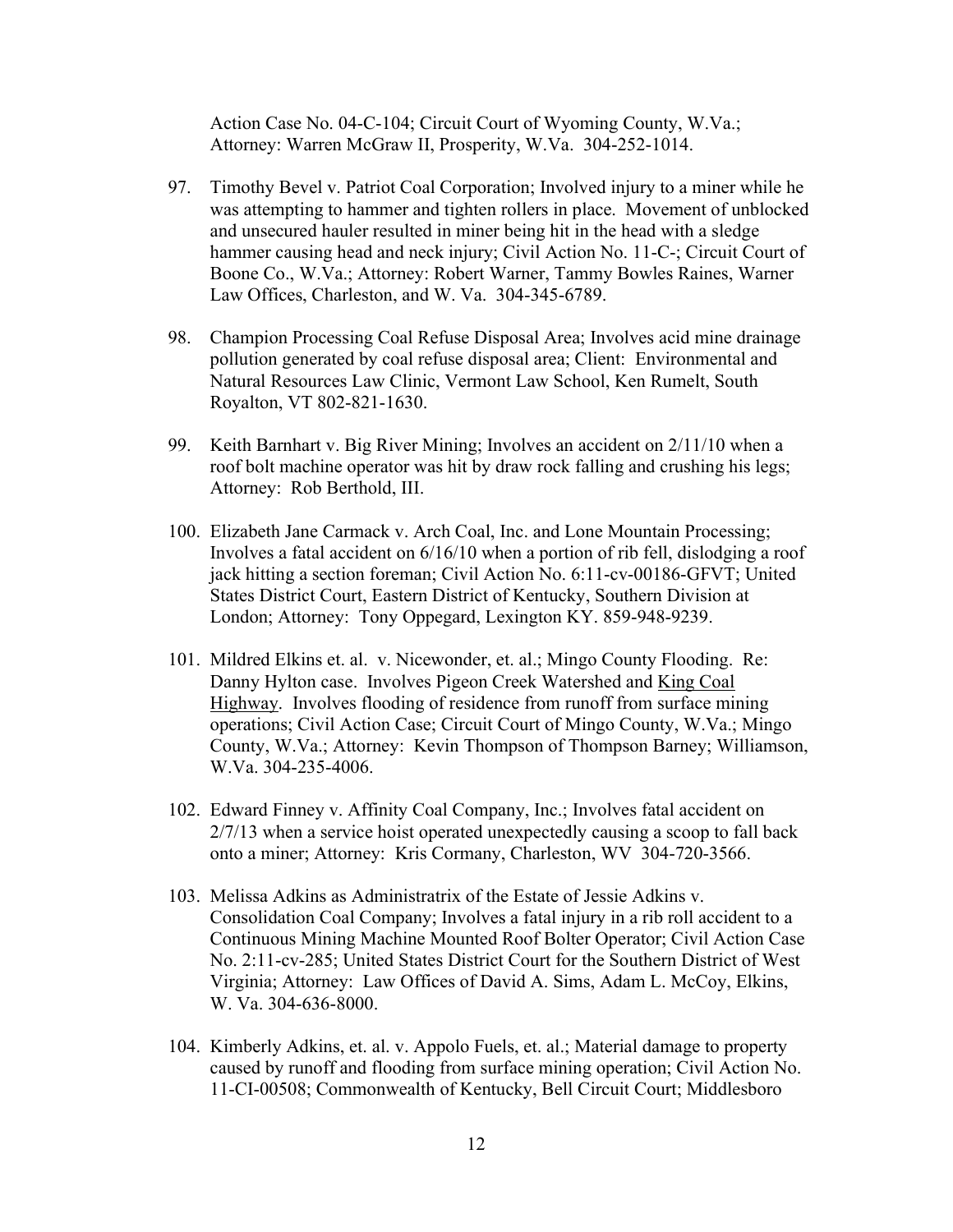Kentucky Flood case; Attorney: Ned Pillersdorf, Prestonsburg, KY, 606-886- 6090.

- 105. Donna M. Fisher and Scott Fisher v. Mallard Contracting Co., Farragut Anthracite Co., and Edward Helfrick, Jr.; Surface mining operation that created unsafe highwalls and lack of berms and safety provisions that presented a hazard to the public and resulted in injuries to persons; Civil Action No. CV-10- 1024; Northumberland Co., PA; Attorney: Robert Hoffa of Campana, Hoffa, Morrone and Lovecchio, Williamsport, PA 570-326-2401.
- 106. Kenneth Allen, Jr. v. Chafin Clear Cutting, et.al.; Involves an accident on 9/9/2008 when a heavy equipment operator was overturned while operating a bulldozer on a steep undulating slope and was severely injured; Civil Action No. 10-C-257, Circuit Court of Logan County, WV.; Attorney: Pamela Lambert, The Masters Law Firm, Charleston, WV 304-342-3106.
- 107. Benjamin L. Mullens v. Independence Coal Co., et. al.; Head injury to mine worker when struck by a rock while cleaning coal feeder; Civil Action No.: 11- C-114; Attorney: Ranson Law Offices, Charleston, W.Va., 304-345-1990.
- 108. William and Joann Mullins v. Alpha Natural Resources Services and Bandmill Coal Corporation; Flood damage from runoff from mountain top removal operation; Civil Action No. 12-C-162; Circuit Court of Logan County, WV; Attorney: Tom Rist, Fayetteville, WV 304-574-0222.
- 109. Frank Ferguson v. Hanson Aggregates; Injury caused from a fall from the back of a dump truck while adjusting a mandatory tarp over a load of gravel; Civil Action No. CA2007-002175; Attorney: Michael Longstreet and Berry, Syracuse, New York, 315-422-9295.
- 110. Charles and Debbie Semenske v. Massey Energy Co., et. al.; Involves severe and debilitating physical and psychological injuries caused by a mine explosion killing 29 WV coal miners; Civil Action No. 12-C-38, Circuit Court of Boone County, WV; Attorney: Thomas A. Rist, Fayetteville, WV 304-574-0222.
- 111. Philip R. White v. Nicewonder Contracting, Et. Al.; Involves flooding damages caused by surface mining; Civil Action Case No.: 10-C-131; Circuit Court of Mingo County, W.Va.; Mingo County, W.Va.; Attorney: Jane Moran, Williamson, W.Va., 304-235-3509.
- 112. Larry Morgan v. Kirk Trucking, et. al.; Involves a falling incident on 5/12/2011 caused by faulty truck door not opening from the outside; Civil Action Case No. 12-C-229-P; Circuit Court of Beckley, WV; Attorney: Stephen P. New, Beckley, WV 304-250-6017.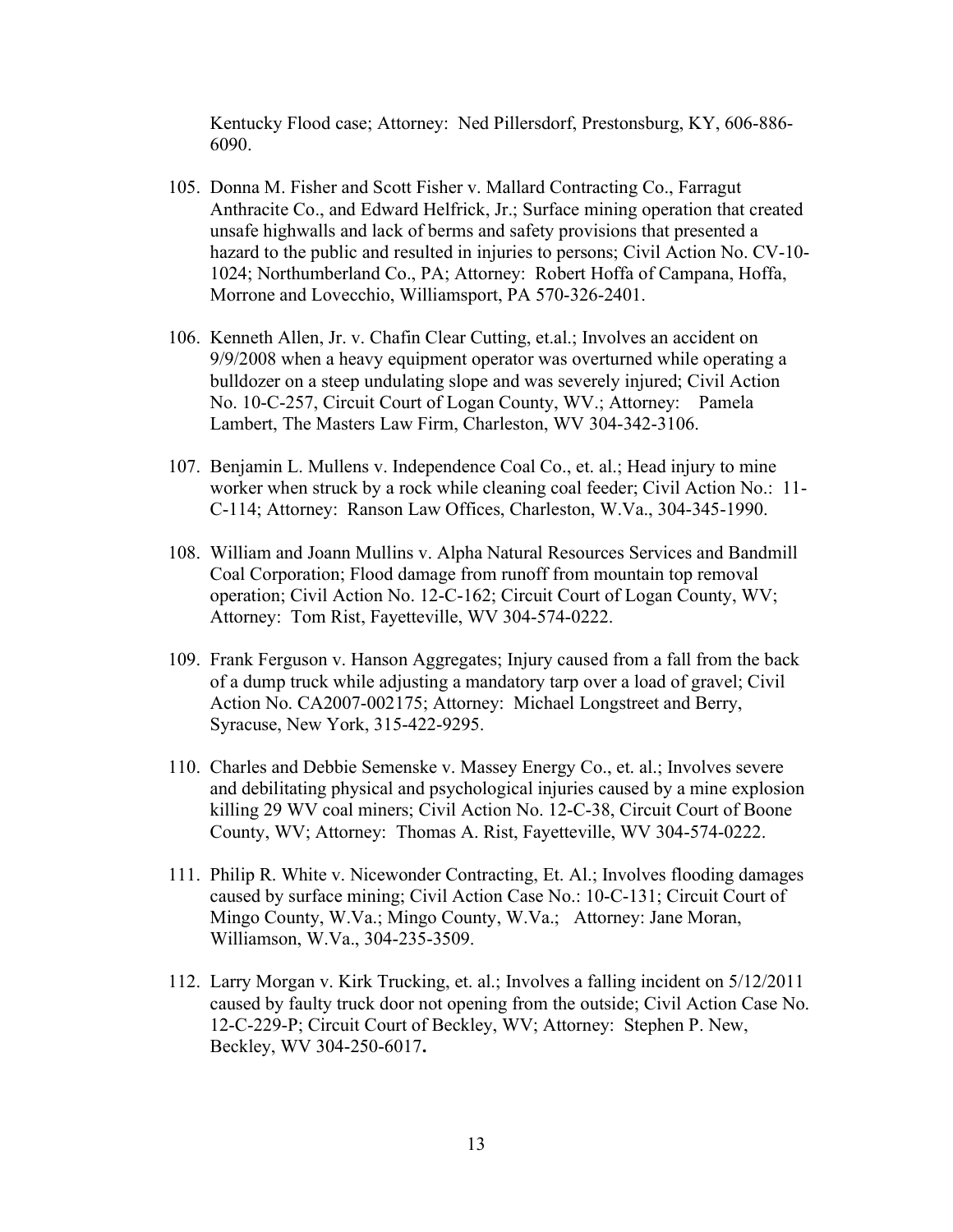- 113. Anthony Lester v. Bandmill Coal Corporation, et. al.; Involves severe injuries to a bulldozer operator on 9/29/2010 when an unsecured bulldozer plummeted down a hillside falling over a highwall cliff and rolling multiple times; Civil Action Case No. 12-C-1919; Circuit Court of Kanawha County, WV; Attorney: Kristofer Cormany, Charleston, WV 304-720-3566.
- 114. Michael Edwards v. Wolf Run Mining; Unsafe working conditions while operating a walk-through roof bolter. The drill steel broke hitting miner in the face on 10/20/2008; Civil Action No. 12-C-39; Circuit Court of Barbour Co., WV; Attorney: Jamie Fox, Hurricane, WV 304-562-9202.
- 115. Deborah Watts et al v. T&T Energy, LLC et al, Leslie Circuit Court, Hyden, Leslie County, Kentucky, Attorney Gary C. Johnson, P.S.C. Lexington, KY 40588-1717, Phone 859-268-4300. Fax 859-268-7318. Fatal accident (Machinery) on January 26, 2013 when Jerry A. Watts, a 52-year-old contract welder received blunt force trauma injuries to the head when he was struck by a metal liner (component of the push blade) at the Begley Resources, #1 Mine. Attorney: Michael Liska of Gary C. Johnson, PSC, Lexington, KY 859-268- 4300.
- 116. Advisory role to James Tate of firm Helmer, Martins, Rice and Popham. Accident involving KOMATSU end loader that rolled downslope in underground lime stone mine colliding with truck and injuring driver. Attorney: Meredith Lawrence, Warsaw, KY.
- 117. Anthony Castle v. Long Branch Development Co., et. al.; Injury from fall while standing on a drill pod of a roof bolter. Attorney: Mark Atkinson of Atkinson and Polak, Charleston, WV, 304-346-5100.
- 118. Zachary Bowman v. Affinity Coal Company and Pocahontas Coal Company and United Coal Company; Involves injury on 10/7/11 to miner due to unsafe working conditions created by suspended boom that dropped from a roof bolt plate; Civil Action No. 12-C-995-H; Circuit Court of Raleigh Co., WV; Attorney: Zach Zatezalo of Bordas and Bordas, Wheeling, WV 304-242-8410.
- 119. Adam Lanham, Et. Al. v. International Coal Group, Et. Al.; Involves an accident causing death when a miner was hit by a scoop in an underground mine; Civil Action No: 09-C-1; Circuit Court of Barbour County, W.Va.; Barbour County, WV; Attorney: James Fox of Fox Law Office, Hurricane WV. 304-562-9202.
- 120. Tammy Seals, Kathy Pennington, Walter Johnson, Rick and Luna Adams, Everett and Kathleen Slone v. H & D Coal Co., Inc.; Flood damage to homes caused by runoff from surface mines; Attorney: Adam Collins and Patrick Conley, Hindman, KY 606-477-5659.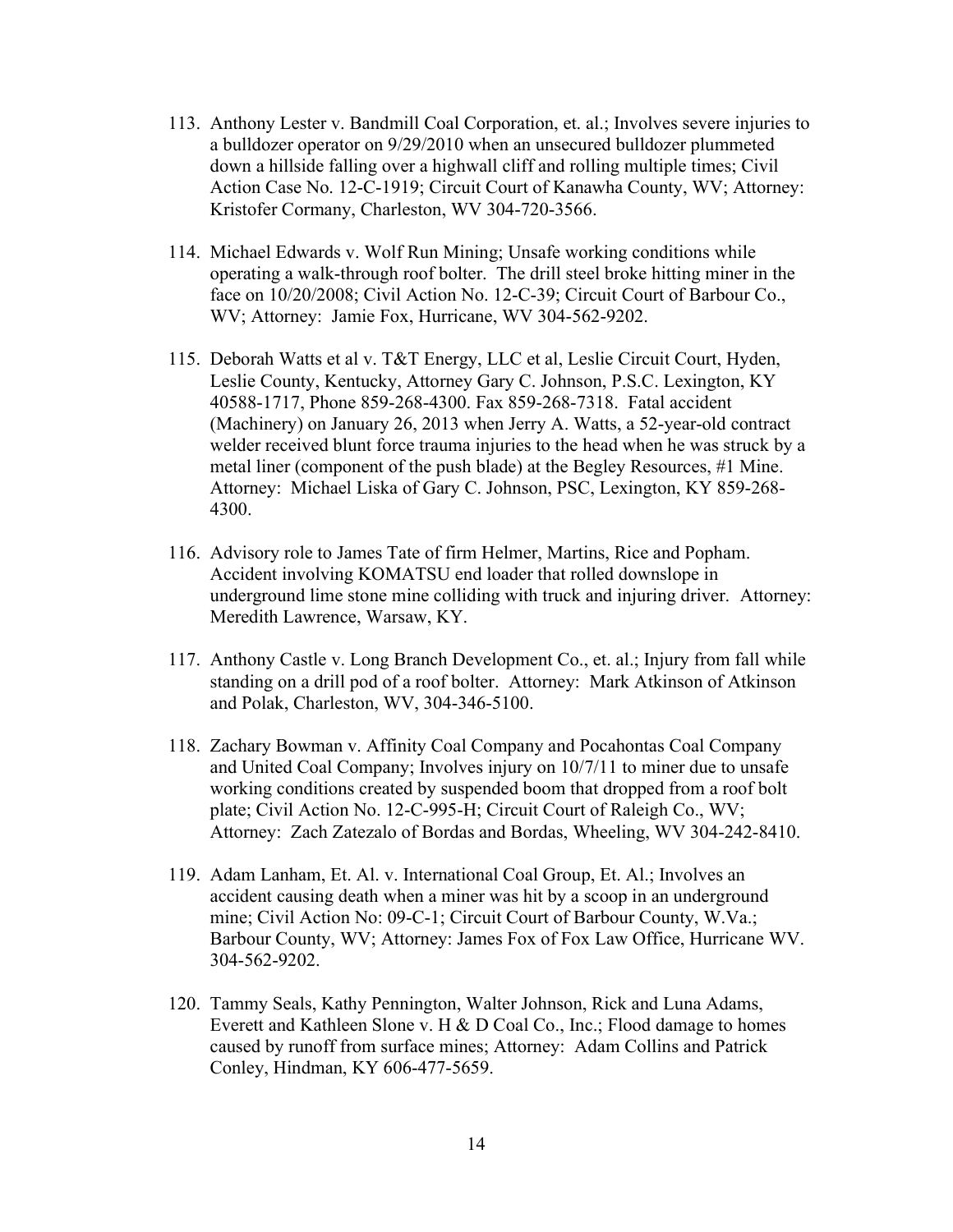- 121. The Estates of Roberts and Wallace v. Sterling Materials; Involves the death of three individuals in an automobile accident related to haulage from a limestone quarry; Civil Action Case No.: 09-CI-00225; Gallatin County Circuit Court; Gallatin County KY; Attorney: Meredith L. Lawrence, Warsaw, KY, 859-567- 8500.
- 122. Dorsey Green v. Eastern Assoc. Coal and Patriot Coal; Material damage to property caused by mine subsidence; Attorney: Tom Rist, Fayetteville, W.Va. 304-574-0222.
- 123. Andrew and Patrick Graham (Administrators of Estate of Harold Graham) v. International Coal Group; Fatality caused when a highwall failed and a dozer fell from the 10 seam level to the 7 seam level at a surface coal mine; Civil Action No. 09-CI-00584; Perry Circuit Court, Commonwealth of Kentucky; Attorney: Patrick Conley and Adam Collins, Hindman, KY 606-477-5659.
- 124. Howard Wayne Hager v. Clay Trucking Co.; Circuit Court of Nicholas County, WV; Civil Action No. 12-C-88; Unsafe and hazardous working conditions resulting in severe burns from an open fire on 12/6/10; Attorney: Paula Wilson of Masters Law Firm, Charleston, WV 304-342-3106.
- 125. Benny McClain v. Black Energy Inc. and Clark Mining and Chrysler Group; automobile incident on 10/3/12 resulting in serious bodily injury caused by extreme fatigue from working long hours; Commonwealth of Kentucky; Civil Action No. 13-CI-00153; Attorney: Michael Liska of Gary C. Johnson, PSC, Lexington, KY 859-268-4300.
- 126. Alexander Wright v. W. Va. DEP and Bluestone Coal Corp.; flooding, water quality, hollow fill and reclamation problems; Attorney: Thompson and Barney Law; Dave Barney and Kevin Thompson, Charleston, WV, 304-235-4006.
- 127. Raymond and Mary Holyfield v. Kingwood Mining, LLC. Underground coal mining operations that contaminated groundwater with acid mine drainage. Also mine subsidence damage to homes; Preston County Circuit Court, Kingwood, WV; Civil Action No: 07-C-239; Attorneys: Hunter Mullens, Kevin Thompson, and David Barney, Philippi, WV, 304-457-9000.
- 128. Tommy Blevins v. Independence Coal Company; Incident on 3/31/2010 when management ordered miner to conduct maintenance (cut strings off of conveyor belts) while in operation causing serious injuries; Civil Action #12-C-56; Circuit Court of Boone County, WV; Attorney: Stephen New, Beckley, WV 304-250-6017.
- 129. Joyce J. Dooley, individually and as the Administratrix of the Estate of William R. Dooley v. Kingston Mining, Inc., Kingston Resources, Inc. and Alpha Natural Resources, Inc.; Involves roof fall incident on 11/11/2010 resulting in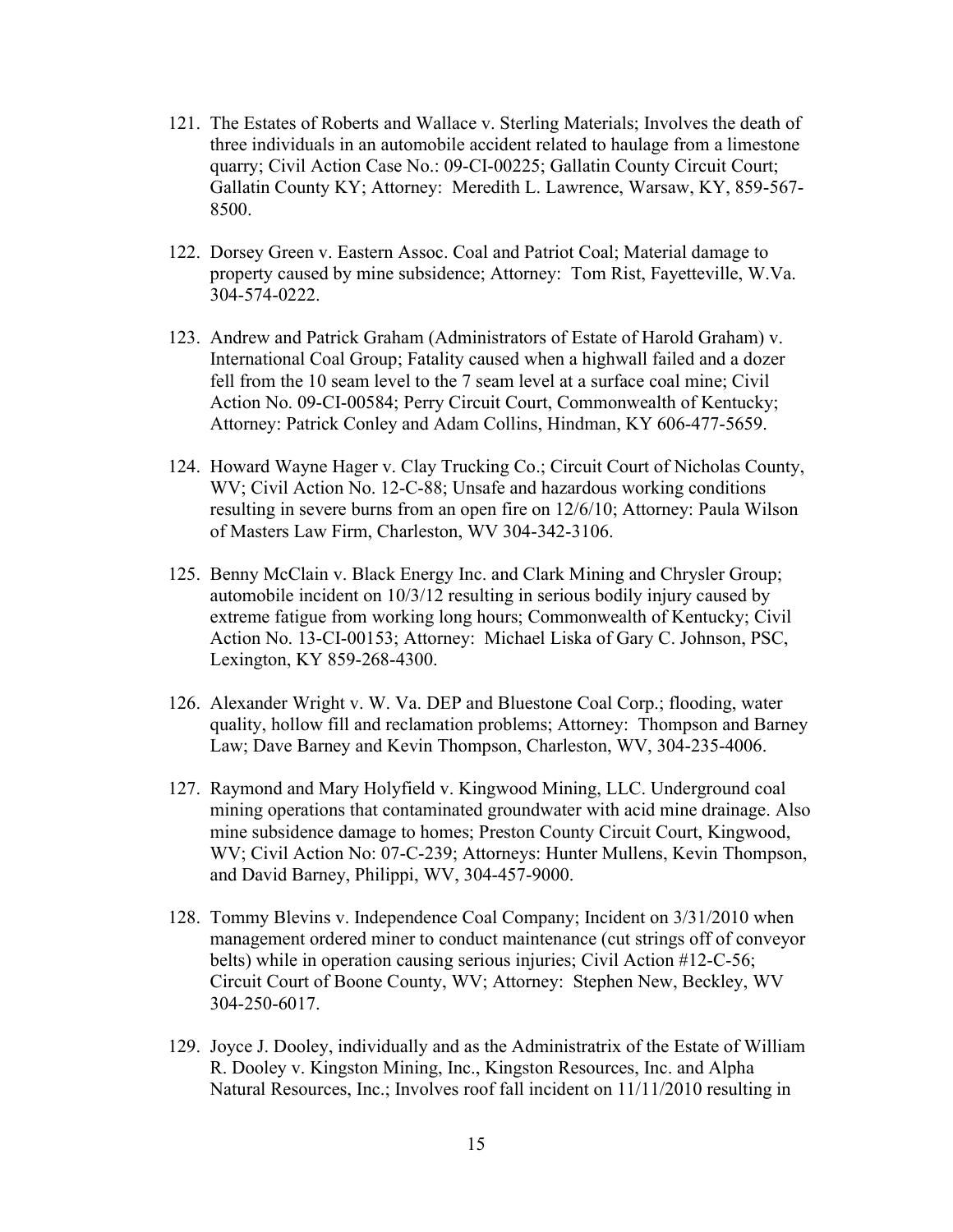the death of W. R. Dooley; Civil Action Case No. 12-C-314; Circuit Court of Fayette County, WV; Attorney: Thomas A. Rist, Fayetteville WV 304-574- 0222.

- 130. John H. Cowley v. Eastern Associated Coal Company; Bulldozer operator engulfed in coal stockpile. Civil Action No. 13-C-123; Circuit Court of Boone County, WV; Attorney: Roger Decanio of Sutter Law Firm, Charleston, WV 304-343-1514.
- 131. Alfredo Romero v. Chevron Mining, Inc., Molycorp, Inc., Securitas Security Services, USA, Inc., Pinkerton's Inc., and Steven Segura. Involves injury to child at a toxic waste dump that did not have sufficient security. Cause No. CV-2012-71. Attorney: Tina Cruz Law Firm and David H. Urias of Freedman, Boyd, Hollander, Urias & Ward P.A., Albuquerque, NM 505-842-9960.
- 132. Carlos James Copley v. Argus Energy: On 9/16/2011 Mr. Copley sustained severe crushing and permanently disabling injuries to his spine due to a roof fall in an underground coal mine. Attorney: Kristofer Cormany, Charleston, WV 304-720-3566.
- 133. Larry Johnson and Tomma Johnson v. Mountain Edge Mining, Inc. Incident involving defective brakes on mantrip resulting in a rollback of a mantrip causing serious injury to Mr. Johnson and other miners on 12/27/2010 at Dorothy Mine #3 mine; Civil Action No.: 13-c-36. Attorney: William M. Tiano of Tiano O'Dell, Charleston, WV 25339. 304-720-6700.
- 134. David Brown v. Independence Coal Company and Alpha Natural Resources Services. Wrongful termination of employee who revealed unsafe working conditions. Attorney: Stephen New, Beckley, WV 304-250-6017.
- 135. Jacob Dowdy Estate v. Western Resources LLC. Fatality on 8/16/2013. Miner was crushed by a shovel being moved at the Black Thunder Mine; State of Wyoming; Attorneys: Robert Tiedeken with Wolf, Tiedenken and Woodard, Cheyenne, WY. 307-635-2876 and William Simpson of Simpson, Kepler and Edwards, Cody, WY 307-527-7891.
- 136. Maurice W. Mullins v. Deane Mining; massive landslide caused by drainage from underground coal mine causing severe property damage; Knott County, KY; Attorney: Adam Collins and Patrick Conley, Collins and Collins Law Firm, Hindman, KY 606-477-5659.
- 137. Marietta Thornsberry v. Deane Mining, Knott County, KY; Landslide created by underground coal mine drainage causing property damage and destruction of house; Attorney: Adam Collins and Patrick Conley, Hindman, KY 606-477- 5659.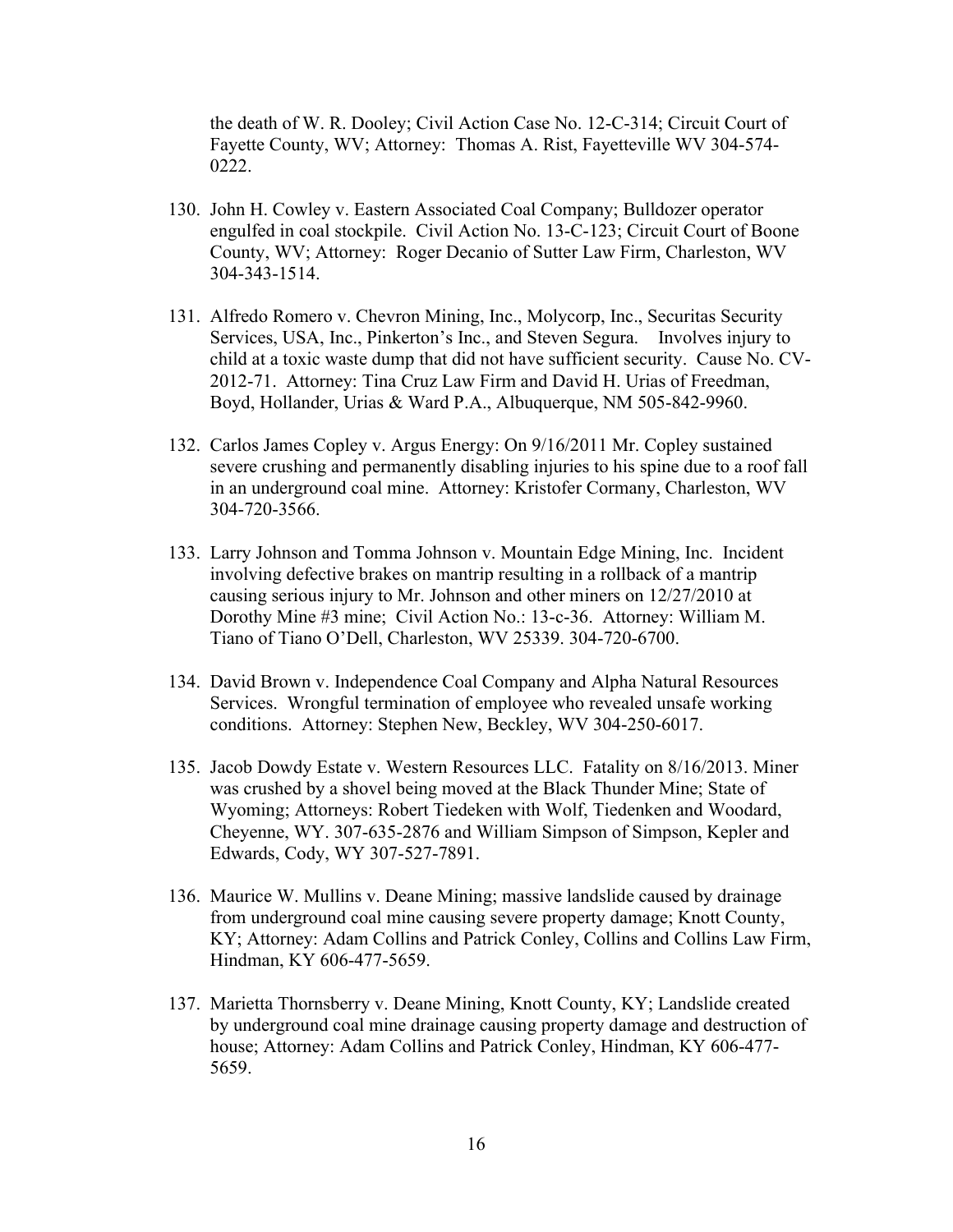- 138. Clinton Handshoe/Brewer v. Consol of Kentucky; Involves methane infiltration into homes from underground mines near property; Civil Action No: 10-CI-65; Commonwealth of Kentucky; Knott County, KY; Attorney: Adam Collins and Patrick Conley, Hindman, KY 606-477-5659.
- 139. Robert S. Powers v. Consolidation Coal Company: Water contamination and mineral and property damage case in Buchanan County, Va.; Attorney; M. Bryan Slaughter, Michie Hamlett, Attorneys at Law, Charlottesville, Va. 434- 951-7200.
- 140. Richard and Michelle Maggard v. Consol Energy and Consol of Kentucky; Flood damage to homes caused by runoff from surface mines; Attorney: Adam Collins and Patrick Conley, Hindman, KY 606-477-5659.
- 141. Seth Benally v. Arch Coal Inc., Mountain Coal Company, LLC, et. al. Involves ironworker killed on June 9, 2011 when he slipped on loose coal material and fell from beam at scalping tower construction site. Attorney: Joshua K. Conaway, Fadduol, Cluff and Hardy, P.C., Albuquerque, NM 505-243-6045.
- 142. George Jude v. Bluestone Industries Inc. et. al. On February 10, 2008, two roof bolters were welding on canopy and bracing wall when gust of wind blew canopy down pinning both victims to the ground. Attorney: Pam Lambert and Karen Hatfield of Lambert Law Office, Gilbert, WV 304-664-3096.
- 143. Crystal Lee Mosley, et. al., v. Dixie Fuel Company; Fatal accident involving the death of truck operator on 11/23/10 at Rex Coal Company; Civil Action 11-CI-00349; Harlan Circuit Court, Kentucky; Attorney: Jeffrey R. Morgan and Associates, Hazard, KY 606-436-4361; Dale Golden of Golden & Walters, Lexington, KY.
- 144. Patricia Mahan et. al. v. Nally and Hamilton; Kay Jay, Knox County, Kentucky. Involves flooding and debris flow from surface mining operation resulting in a fatality and damage to homes in Kay Jay area; Commonwealth of KY, Knox Circuit Court, Knox County, Ky.; Case No. 11-CI-505. Attorneys: Bruce McDonald and Paul Craft; McBrayer, McGinnis, Leslie and Kirkland PLLC, Greenup, KY 606-473-7303; and Ned Pillersdorf, Prestonsburg, KY 606-886- 6090.
- 145. Fouts/Johnson v. EQT Gathering, LLC. Landslide and debris flow causing damage to houses and property related to construction of a gas pipeline. Attorney: Adam Collins and Patrick Conley, Hindman, KY 606-785-5048.
- 146. Ronnell E. Barrett, et. al. V. Hecla Mining Company, et. al. Involves a rock burst on December 14, 2011 that caused injury to several miners. Case No. CV-13-8793, District Court, First Judicial District, State of ID, Kootnai County.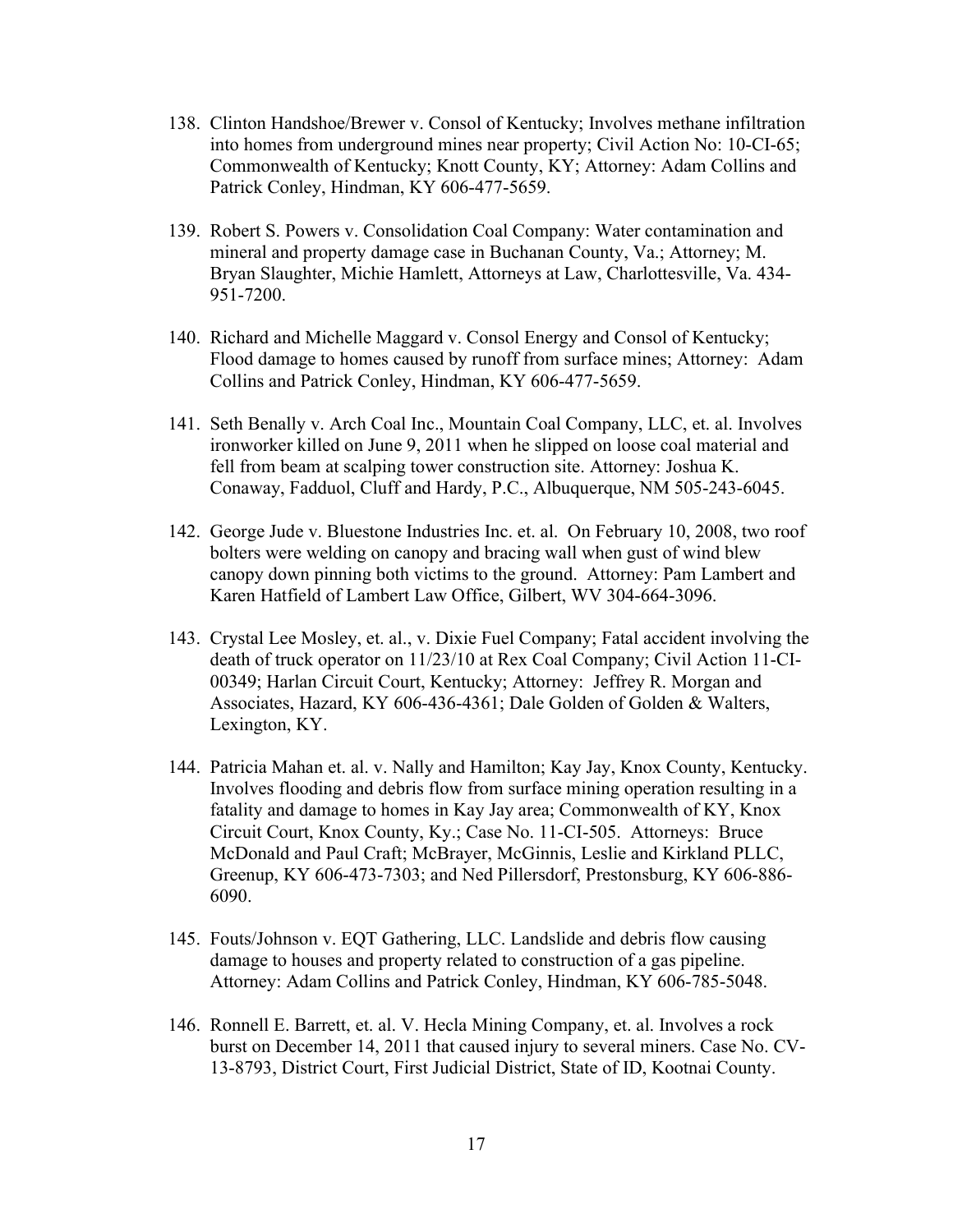Attorney: Eric S. Rossman, of Rossman Law Group, PLLC, Boise, ID 83702. Phone 208-331-2030.

- 147. Charles M. Shirkey V. Central Contracting, Inc. et. al. On April 4, 2012, victim was struck while loading a section of pipe at the Hobet Mine while operating a Komatsu PC400 Excavator, sustaining broken rib and bruised lung. Circuit Court of Kanawha Co., WV. Civil Action No. 14-C-216. Attorney: Kristofer Cormany, Charleston, WV 304-720-3566. Complete.
- 148. Larry Byrd v. Revett Silver Company; Troy Mine Inc. and Revett Mining Company Inc. Employee fell on flatbed while unloading grinding balls on 9/2/2011. Montana Eleventh Judicial District Court, Flathead County. Cause No. DV-14-932B. Attorney: Kraig Moore of Bliven and /Evans, Kalispell, Montana 406-755-6828. Complete.
- 149. Jane Byers v. Arch Coal/ICG; Fatal crushing injuries a when miner was trapped between battery operated power scoop and coal rib on 6/31/12; Attorney: Lynette Marshall, Warner Law Offices, Charleston, WV 304-345-6789.
- 150. Dimitri and Mary Chaber v. Erie Insurance, Property and Casualty Co. and Stephan Myers; St. Albans, WV. Involves rock fall from highwall causing property damage. Circuit Court of Kanawha Co., WV Civil Action No. 14-C-1088. Attorney: Clayton Anderson of Masters Law Firm, Charleston, WV. 304-342-3106.
- 151. Gene Ann Mare Blythe, et. al. v. Consol Energy, et. al. Accident involving track mounted machinery at the Shoemaker Mine resulting in the death of an equipment operator. Case No. 12-C-106-K. Attorney: Clayton J. Fitzsimmons, of Fitzsimmons Law Firm, LLC. Wheeling, WV 304-277-1700.
- 152. Kevin Vaughn v. Hanover Resources, LLC. Coal dust on road causing hazards to the public. Dust on houses, yard, and roadway. Boone County, W.Va. Circuit Court. Attorney: Kevin Thompson and David Barney of Thompson Barney; Charleston, W.Va. 304-235-4006.
- 153. James Couch et. al. v. Mine Safety Appliance Co., et. al.; Civil Action No.: 10- CI-00155, Knott Circuit Court KY. Involves defective respirator regarding exposure to coal dust. Attorney: Adam Collins, Nathan Collins and Patrick Conley of Collins, Collins and Conley, Hindman, KY. 606-785-5048.
- 154. Victor J. Goudy v. McElroy Coal Co., Involves a fatal accident on 10/19/08 caused when a miner was pinned between a trip of empty dollies (lowboys) and the lead motor locomotive; Marshall County, WV, I.D. No. 46-01437; Circuit Court of Marshall County, WV, Civil Action 10-C-129H. Attorney: Chris Turak; Gold, Khourey and Turak; Moundsville, WV 304-845-9750.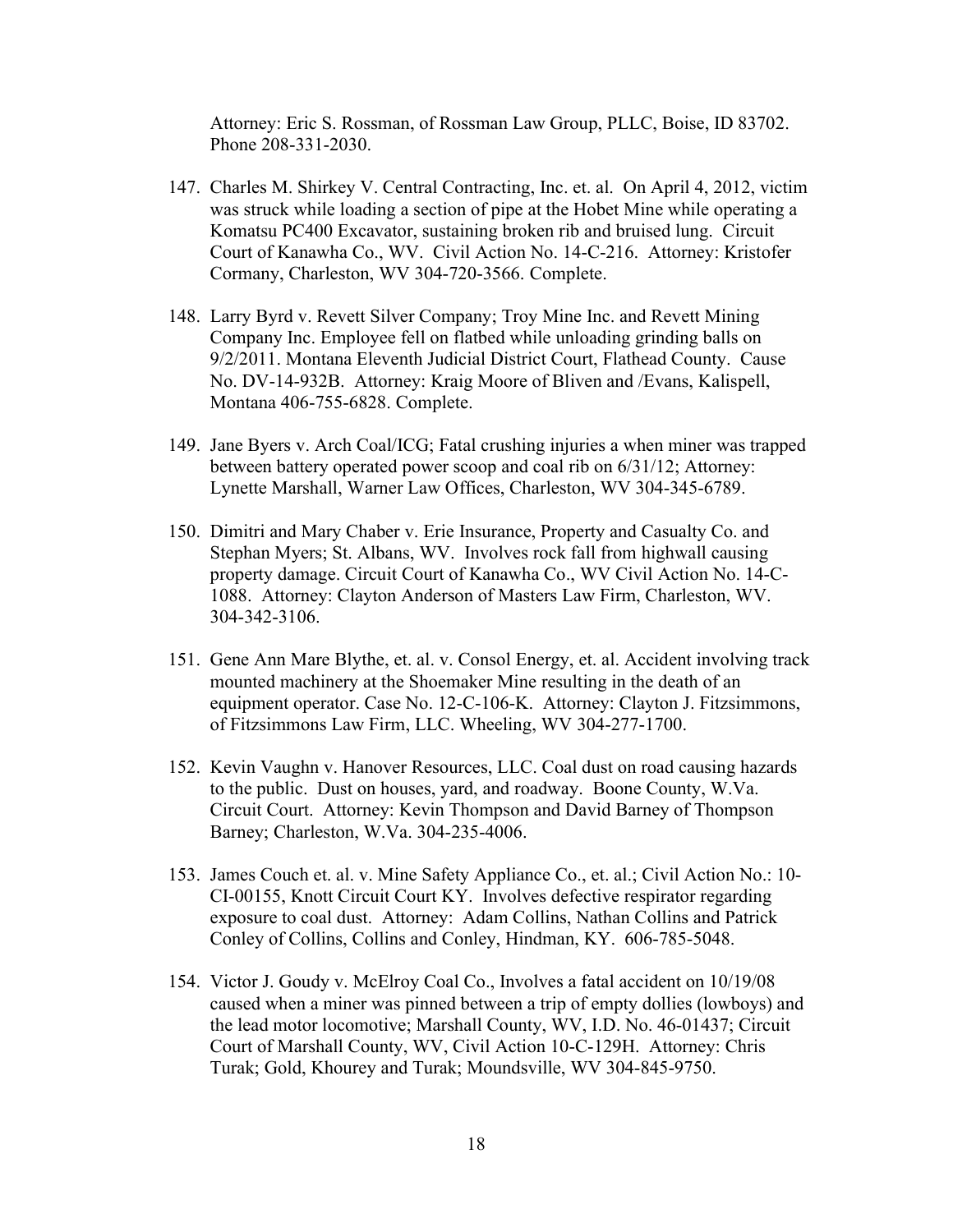- 155. Louis Ferrari v. MSA, et. al. Ineffective respirators in underground coal mines; Black lung damages. Attorney: Al Hollon of Sams & Hollon, Jacksonville, FL. 904-737-1995.
- 156. Markel J. Koon v. Consolidation Coal Company, Robinson Run No. 95 Mine, Nolan Run Slurry Impoundment Site I.D. No. WV03-00161-00, Harrison County, WV. Massive upstream slope failure occurred causing the death of a bulldozer operator. Attorneys: Tim Bailey and Ryan Stewart of Bucci, Bailey and Javins, Charleston, WV 304-345-0346.
- 157. Karl and Brenda Spires v. Oxford Mining Company; Involves highwall failure and property damage due to surface mining and interception of underground mine workings and water loss in a lake; Common Pleas of Court of Belmont Co., Ohio; Case No. 11CV524. Attorney: Daniel Padden of Tribbie, Scott, Plummer and Padden, Cambridge, OH 740-432-6322.
- 158. Matt and Jessica Osborne v. Hanover Resources, LLC, et. al. Unsafe working conditions resulting in severe injury to a miner on 5/30/13. Civil Action No. 15-C-61. Attorney: Tom Rist, Rist Law Offices, LC, Fayetteville, WV. 304- 547-0222.
- 159. Senorita "Nikki" Henderson (Representative of Estate of JaQuanist Henderson) v. Boral Bricks, Inc.; Involves 8-year-old boy drowning in a quarry. Civil Action No. 13EV017195C, Fulton County State Court. Attorney: Jeremy Citron of Citron Law Group, Decatur, GA 678-227-8920.
- 160. Rebecca Myles v. Affinity Coal Company, LLC, Pocahontas Coal Company, LLC, et. al. Fatality on February 19, 2013 when a shuttle car operator was pinned underneath the rear frame of a rubber-tired battery powered section scoop. Civil Action No: 15-C-65-K. Attorney: Benny Jones, Beckley WV 304- 255-2551. Invoice sent 1/3/17.
- 161. Crystal Good et. al. v. American Water Works Co. Inc. et. al. January 2014 public water supply contamination. Damages to water users. Case No. 2:14- CV-01374. Attorney: Kevin Thompson 304-457-9000 and Dave Barney 304- 235-4006, Charleston, WV.
- 162. Buck Steam Station Coal Ash Dams Duke Energy Carolinas, LLC, Salisbury, Rowan County, NC. Evaluation of stability of Coal Ash Dam operated by Duke Carolinas, etc. (Federal civil case) Attorney: Myra Blake of Southern Environmental Law Center, Chapel Hill, NC.
- 163. Catherine Edmiston v. Illinois Department of Natural Resources and Hillsboro Energy, LLC. (Illinois Petitioners v. Permit No. 399, Revision #1, Hillsboro Energy, LLC.; Deer Run Mine; Hillsboro, Montgomery County, IL; Construction of a coal refuse dam at a coal preparation facility that could cause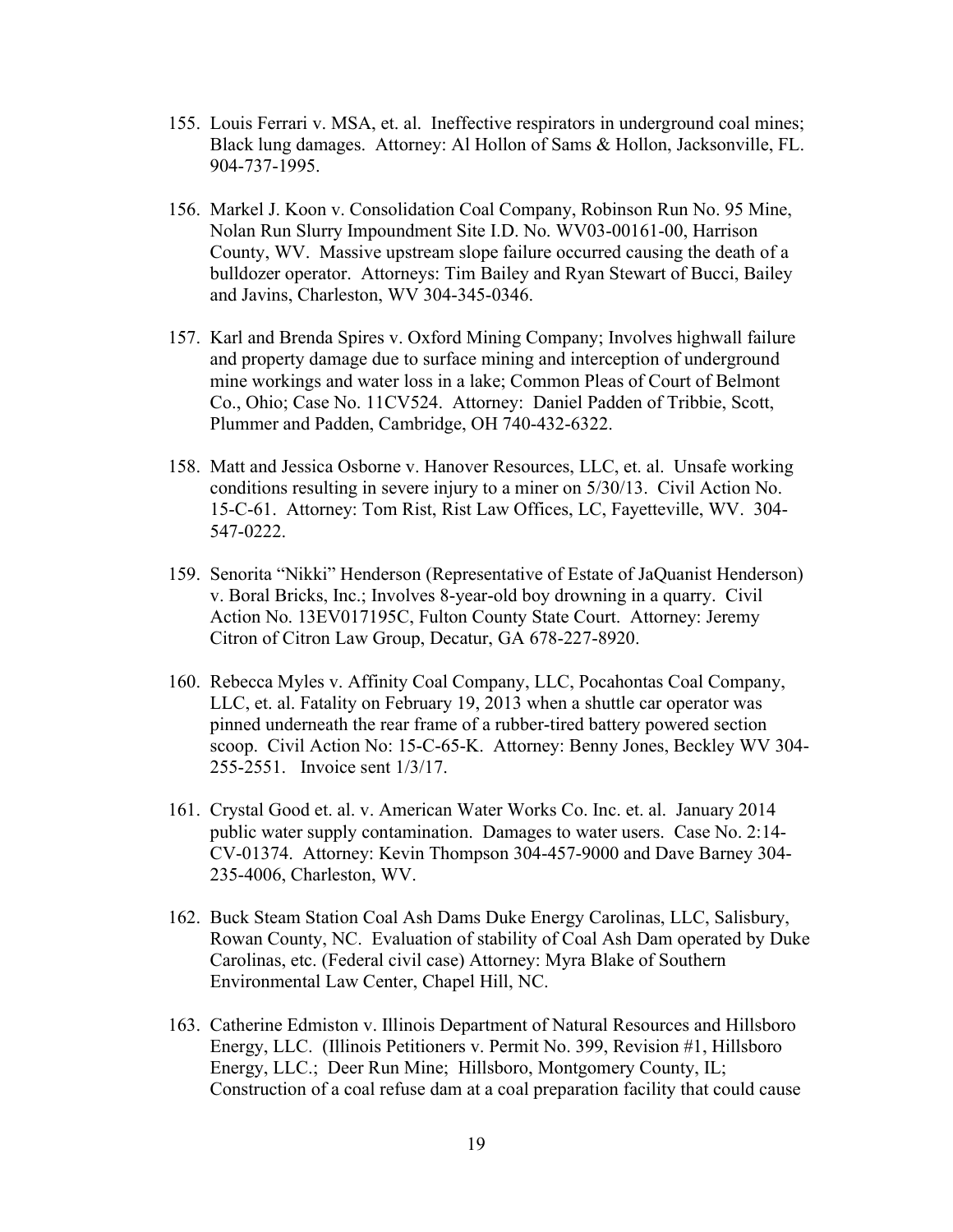acid mine drainage. Petition is a challenge to the permit. Attorney: David Wentworth of Hasselberg Grebe Snodgrass Urban and Wentworth, Peoria, IL. 309-369-3895. Completed 2/14/17.

- 164. David Vinson, Jr. v. Lhoist, et. al.; Involves injury due to inhaling of lime dust; Civil Action No. CV2010-900862; Circuit Court of Shelby County, Alabama; Attorney: William P. Traylor III, from Yearout and Traylor, 205-414-8160.
- 165. Donna Branham, et. al. v. Consol of Kentucky; Appeal of Surface Mine Permit; Mingo County, WV; Attorney: Roger Decanio of Masters Law Firm, Charleston, WV. 304-342-3106.
- 166. Clifford Belcher V. Dynamic Energy and Mechel Bluestone: Wyoming County Water Case – (Cedar Creek); groundwater contamination case in Cedar Creek area of Wyoming County, WV involving contamination of wells by seepage and runoff from mountain top removal operation; Civil Action No. 14-C-67. Attorney: Kevin Thompson, 304-457-9000 and David Barney, 304-235-4006, Charleston, WV.
- 167. Vanoss/Healey V. BHP Copper, et. al. Fatal accident involving a new miner exposed to falling hazard; Attorney: Robert J. Hommel, Scottsdale, AZ 480- 778-0123.
- 168. Sue Ann and Noel Richardson v. WVDEP. Landslide and water saturation in yard and foundation; damage to house and garage caused by seepage from abandoned underground coal mine. Attorney: Alex McLaughlin of the Calwell Practice, Charleston, WV 304-400-6558.
- 169. Brian May (as the Administrator of the Estate of Marshall Fletcher) v. United Coal Company, LLC and Pocahontas Coal Company. Fatality at the Pocahontas Highwall Mine. Fatal injury in a vehicle accident related to a highwall; Court of Raleigh County; Civil Action No. 15-C-536-B. Attorney: Stephen P. New at 114 Main Street, PO Box 5516, Beckley, WV 25801. 304-250-6017.
- 170. Jobie Howard v. Arch Coal, Inc., Coal Mac, Inc., and Eaton Corporation; Involves severe injury on5/12/10 due to electrical burns from working on a control panel. Civil Action Case No. 12-C-37; Circuit Court of Mingo County, WV. Attorney: Paula Wilson of Masters Law Firm, Charleston, WV. 304-342- 3106.
- 171. Edward Ellis Jr. and Tina Ellis v. Pinnacle Mining Co. LLC, et. al. Underground mining accident resulting in severe injuries to a miner riding on a man trip on a track haulage system. Civil Action No. 15-C-153. Attorney: Kris Cormany, Cormany Law PLLC, Charleston, WV. 304-720-3566.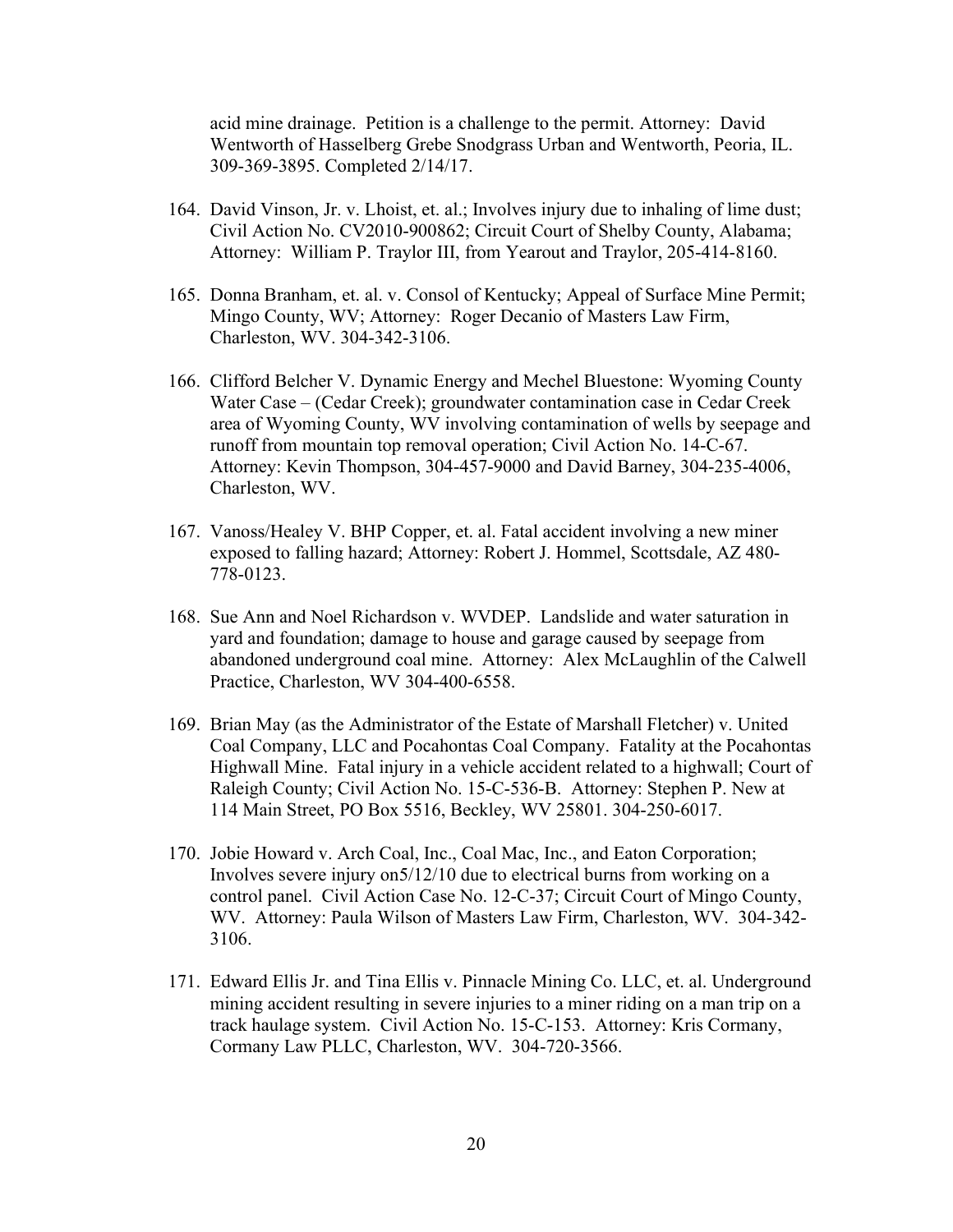- 172. Joseph and Ashley Charles v. Rockhouse Creek Development, LLC et. al. Injury to a miner caused by defective modification of a roof bolting machine causing safety defects. Civil Action No. 15-C-152. Attorney: Dan Snuffer of Preston and Salango, PLLC, Charleston, WV. 304-342-0512.
- 173. Dominique Tindall v. Knife River Construction. On January 8, 2015, Death of a salesman when he was advising on the installation of a vibration screen; State of California, County of San Joaquin, Case No. 39-2015-00326572-CU-NP-STK. Attorney: Jillian L. Ferrario of Casey Gerry Schenk Francavilla Blatt & Penfield LLP, 110 Laurel Street, San Diego, CA 92101-1419 (619) 238-1811. Paralegal – Andrew Duckworth.
- 174. John F. Collins, et.al. v. 3M Company et. al. Injury to a miner resulting in coal worker's pneumoconiosis caused by defective respirators/dust masks; Civil Action # 2010-CI-00176, Commonwealth of Kentucky, Knott Circuit Court Attorneys: Adam Collins, Nathan Collins & Patrick Conley, P.O. Box 727, Hindman, KY 41822, 303-785-5048; Richard Friedman and Henry Jones of Friedman and Rubin, Seattle, WA 206-501-4446.
- 175. James and Rose Surratt v. Pinnacle Mining Company, LLC. Mine subsidence and methane explosion causing structural damage related to longwall mining in Pinnacle Mine in Pineville area of Wyoming County; Civil Action No. 5:15- CV-15444; U.S. District Court; Attorney: Roger Decanio and Marvin Masters of Masters Law Firm, Charleston, WV. 304-342-3106.
- 176. William Baughn v. Staker & Parson Companies, Inc. et. al. Injury to a truck driver when a tire exploded at an access area to a processing plant; Case No. C20150432; State of Arizona, County of Pima; Attorney: Barry Kirschner, of Waterfall Economidis, Caldwell, Hanshaw and Villamana Law Office, Tucson, AZ 520-202-7847.
- 177. Haskell Runyon, Sr., et.al. v. Consol of Kentucky Inc., et.al. (Dan's Branch Mingo County Blasting Case). Flooding and blasting damage related to operation of the Consol of KY surface mines S-5040-93 and S-5018-02 and Chesapeake Energy gas well access roads; Civil Action No. 2:15-CV-13958; US District Court, Southern District of West Virginia; Attorney: Roger Decanio of Masters Law Firm, Charleston, WV 304-342-3106.
- 178. Taylor Rawson, et.al v Arthur Roth, et.al. Death of two miner when rocks fell on the outrigger of a boom truck causing the bucket containing two miners to fall; Case No. 15SF-CC00208, Circuit Court of St. Francois County, Missouri; Attorney: Andrew Mundwiller of Cagle Law Firm, Saint Louis, Missouri 314- 241-1700.
- 179. Dustin Blankenship, et. al. v. Alpha Natural Resources Services (King Coal Highway) Trial Group #3. On May 9, 2009 flooding on Mate Creek, Mingo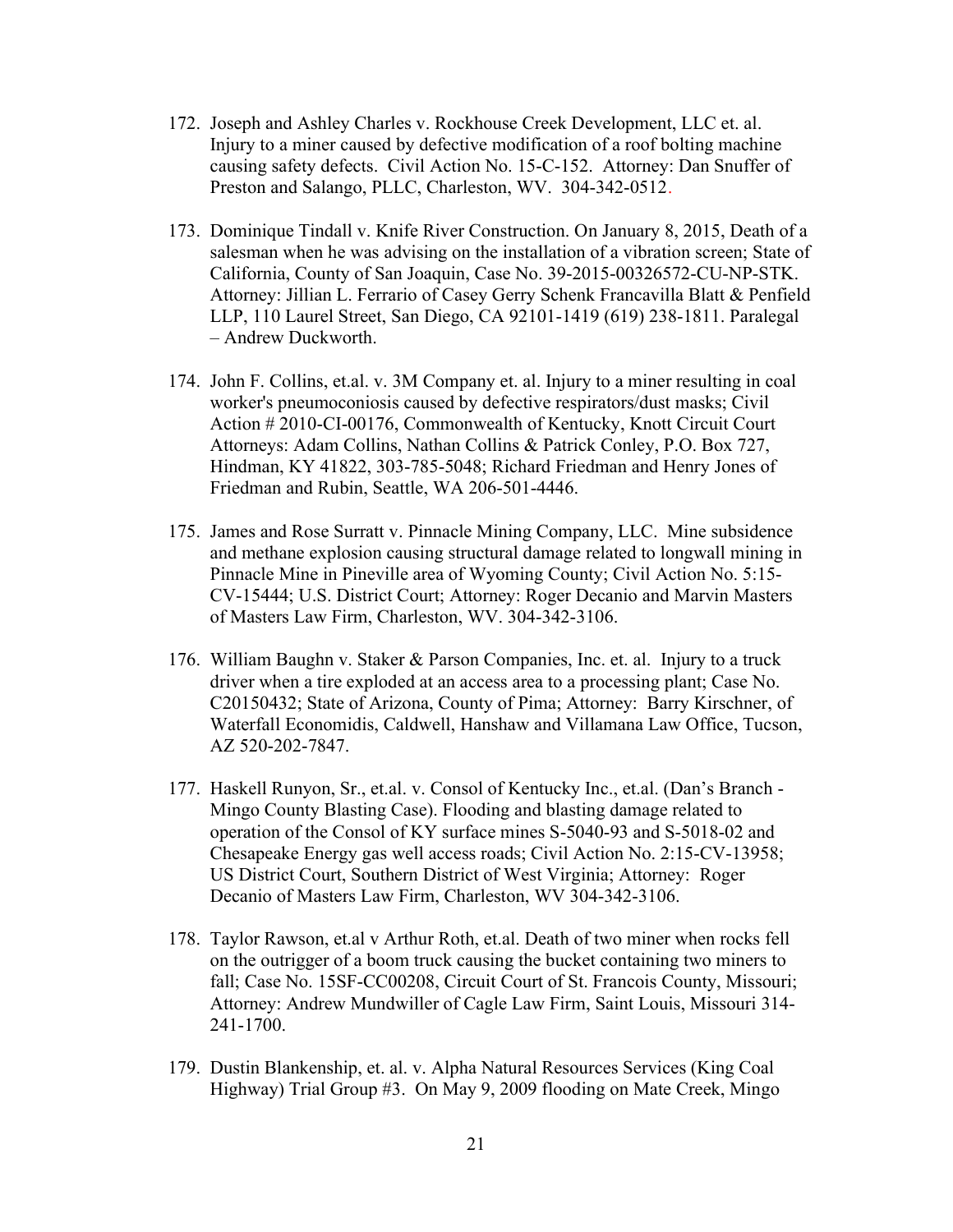County, WV caused by excessive run off from King Coal Highway, surface mining operations, and gas well development; Civil Action 11-C-307; Circuit Court of Mingo County, WV; Attorney: Kevin Thompson 304-457-9000 and Dave Barney 304-235-4006, Charleston, WV.

- 180. Jeremy Vance, et.al. v. Mingo Logan Coal Company, et.al. Injury to a miner when a drill steel rotated and struck the roof bolter operator, injuring his arm; Case 2:2015cv15179; Kanawha Circuit Court; Attorney: Rob Berthold III 304- 605-2040.
- 181. George Runion v. Patriot Coal, et. al. Severe and permanent injuries to a miner who was transporting timbers on a Johnson personnel carrier; Civil Action No.:13-C-2027; Circuit Court of Kanawha Co., WV. Attorney: Dan R. Snuffer of Preston & Salango, PPLC. Charleston, WV 25331 at 304-342-0512 and Kristofer Cormany, Charleston, WV 304-720-3566.
- 182. Pauline M. Bailey, as Administrator of the Estate of Wesley John Sherwood Jr. v. B.S. Quarries, Inc. et al ; Fatal injury involving the death of a miner at a rock crusher; Case No. 3:13-03006; United States District Court, Middle District, Pennsylvania; Attorneys: Michael Pisanchyn at Pisanchyn Law Firm, 524 Spruce St. Scranton, PA 18503. 570-344-1234.
- 183. Christopher Blankenship v. Brooks Run Mining Co., et. al.; Unsafe coal rib conditions resulting in a failure that cased injury to a miner; Civil Action No. 2:14-CV-26268; United States District Court, Southern District of WV; Attorneys: Robert Campbell and Chad Duffield, Charleston, WV 304-346- 5990.
- 184. Victor Pelayo v. GDG Holdings, Inc. /Interstate Power Systems and Peabody Powder River Mine. Severe injury to a contract employee of a cleaning crew when he was electrocuted and fell from a shovel; Civil Action No. 35324; State of Wyoming, County of Campbell; In the District Court, Sixth Judicial District; Attorney: Nick Carter, William L. Simpson and Larry B. Jones of Simpson Kepler and Edwards, LLC., Cody WY. 307-527-7891.
- 185. Kim Plattenburg, Jr. v. Gibraltar Rock, Inc. Highwall failure at a granite quarry resulting in injury to an excavator operator; Claim No. 77856; File No. 8043-1; Location: Gibraltar Rock Quarry, Belle Mead, NJ. Attorney: Timothy Dinan of Laddey, Clark & Ryan, LLP. 973-729-1880.
- 186. Shawn Osborne v. Pioneer Fuel Corp. Ewing Fork No. 1 Surface Mine. Injury to miner when unattended truck rolled forward and struck miner. Attorney: Kris Cormany, Cormany Law PLLC, Charleston, WV. 304-720-3566.
- 187. Franklin and Amy McMillion v. Greenbrier Minerals, LLC. Injury to miner caused by loss of brakes on Mantrip; Case # 15-C-294; Mingo County, WV.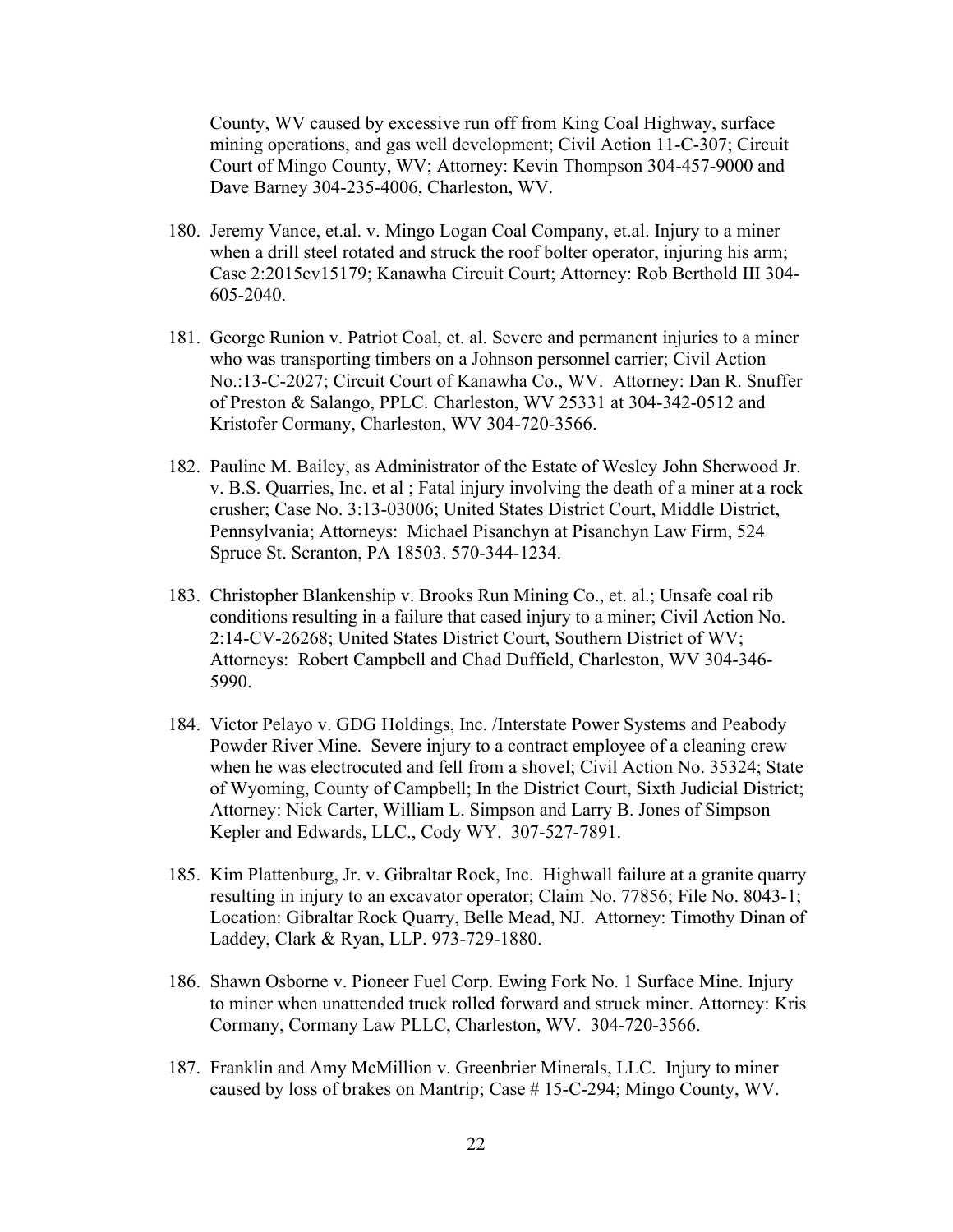Attorney: Clay Anderson of Masters Law Firm, Charleston, WV. 304-342- 3106.

- 188. Denice Stokke v. American Colloid Company, et. al. Injury to a miner due to unsafe access to water well used to supply water trucks on a surface mine; Civil No. DV-15-68; Montana Twenty Second Judicial District Carbon County, Montana; Attorney: Colin Simpson of Simpson Kepler and Edwards, LLC. Cody WY. 307-527-7891.
- 189. Danny and Dreama Peters v. KC Transport, et.al; Hazards created by truck haulage on public roads. Dust and airborne contaminates causing hazards to the public; Case # 15-CV-15609; United States District Court, Southern District. Attorney: Sam Petsonk, Mountain State Justice.304-344-3144.
- 190. Blane Caudill, et. al v American Optical Corporation, et. al. Injury to a miner resulting in coal worker's pneumoconiosis caused by defective respirators/dust masks; Civil Action # 16-CI-00158, Commonwealth of Kentucky, Letcher Circuit Court. Attorney: Adam Collins, Nathan Collins, and Patrick Conley; Collins, Collins & Conley, P.O. Box 727, Hindman, KY 41822, 303-785-5048; Richard Friedman and Henry Jones; Friedman and Rubin, Seattle, WA 206-501- 4446.
- 191. Nellie Kennedy, et. al. v. EQT, et. al. (Dustin Blankenship, May 2009 Flood). Property damage due to King Coal Highway and gas well development; Attorney: Kevin Thompson 304-457-9000 and Dave Barney 304-235-4006, Charleston, WV.
- 192. Isaac Overbee v. 3M Company et. al. Injury to a miner resulting in coal worker's pneumoconiosis caused by defective respirators/dust masks; Civil Action # 16-CI-313, Commonwealth of Kentucky, Letcher County Circuit Court; Attorney: Adam Collins, Nathan Collins, and Patrick Conley; Collins, Collins & Conley, P.O. Box 727, Hindman, KY 41822, 303-785-5048; Richard Friedman and Henry Jones: Friedman and Rubin, Seattle, WA 206-501-4446.
- 193. James Dwight Chaney v. Hampden Coal LLC (dba Chafin Branch Coal Co. LLC). Worker fell from rear step platform area of a Caterpillar End Loader due to unsafe slip and fall hazards; Lawyers: Greene Ketchum Farrell, Bailey & Tweel, 419 Eleventh Street, Huntington, West Virginia 25701, Phone (304) 521-4778 or (866) 471-6482.
- 194. Charles Adam Southern v. The Marion County Coal Company; Injury to a miner caused by a movement of a scoop; Civil Action: 1:15CV171, Circuit Court of Marion County, WV; Attorney: Frank Simmerman of the Simmerman Law Firm, Clarksburg WV 304-623-4900.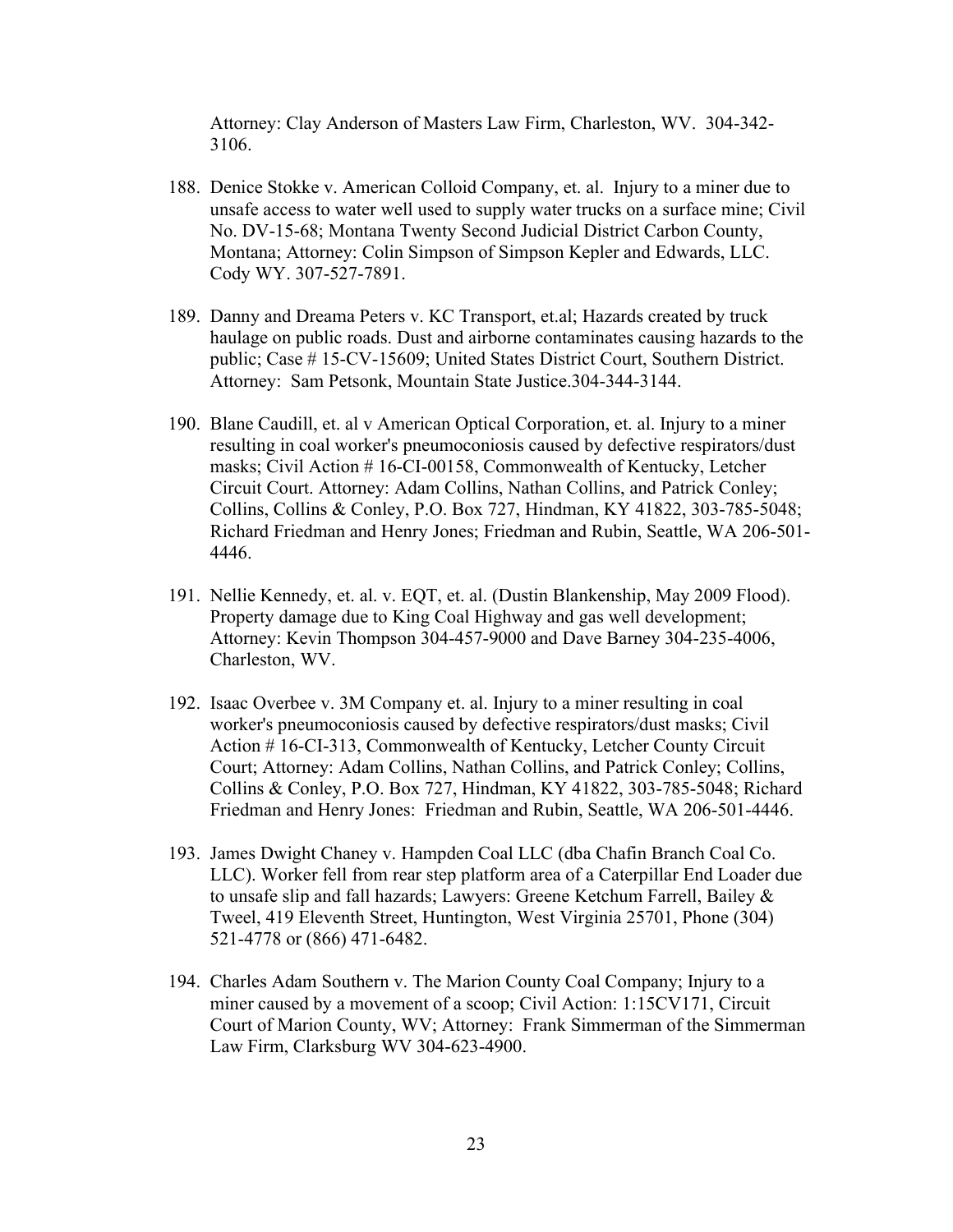- 195. Beau Brooks, et. al. v. Caterpillar, Inc.; Injury to a miner when victim was operating a Caterpillar roof bolting machine; No. 4:14-CV-22-M, United States District Court Attorney: Charles Moore, Malone, and Safreed, Owensboro, KY 270-683-4513.
- 196. Sid Daniels v. EQT Production Company; Damage from flooding Case #11-C-253, Mingo County, WV; Attorney: Kevin Thompson 304-457-9000 and Dave Barney 304-235-4006, Charleston, WV.
- 197. Estate of Wesley Sherwood v. B.S. Quarries Inc. Crusher Feed worker killed when he fell into an operating jaw crusher. Attorney: Michael J. Pisanchyn Jr., Esquire; The Pisanchyn Law Firm; 524 Spruce Street, Scranton PA; Ph.: 800- 444-5309.
- 198. Andrew Scott v. Rock Springs Development; Involves severe injury to a miner at the Camp Creek Mine when drill steel struck the roof bolting machine operator; Civil Action No. 14-C-463; Circuit Court of Cabell County, WV, Attorney: Chad Hatcher, Huntington, WV 304-523-3217.
- 199. Chris Hager v. Spartan Mining Company. Involves injury to miner at the Ruby Energy Mine by moving shuttle car; Case # 15-C-16; Circuit Court of Raleigh County, WV; Attorney: Rob Berthold III, 304-605-2040.
- 200. Lotts Creek Community School v. Great American Insurance Co. Structural damage to a school due to foundation movement; Hazard County, KY; Attorney: Patrick Conley of Collins, Collins and Conley 606-785-5048.
- 201. Kenneth W. Carter, et.al v. Cast & Baker, Central Regional Airport Authority, et.al. Damages caused by March 12, 2015 landslide caused by construction and expansion of runway at Yeager Airport; Civil Actions Nos. 15-C-1791, through 15-C-1794; Circuit Court of Kanawha County, Judge Charles E. King; Attorney: Roger Decanio and Marvin Masters of Masters Law Firm, Charleston, WV. 304-342-3106.
- 202. Donald Taylor and Jessica Taylor v. Arch Coal, Inc., and ICG Tygart Valley, LLC. Fall from roof bolting machine causing permanent injuries; Civil Action No. 2:15-cv-0004JPB. United States District, Northern District, Elkins, WV; Attorney: James R. Fox of Fox Law Office, PLLC, Hurricane, WV. 304-562- 9202.
- 203. Leslie and Michael Cox v. 3M [Burnis Hall et. al. v. 3M Company]. Injury to a miner resulting in coal worker's pneumoconiosis caused by defective respirators/dust masks; Civil Action No. 16-CI-00100 Attorney: Adam Collins, Nathan Collins, and Patrick Conley; Collins, Collins & Conley, P.O. Box 727, Hindman, KY 41822, 303-785-5048; Richard Friedman and Henry Jones: Friedman and Rubin, Seattle, WA 206-501-4446.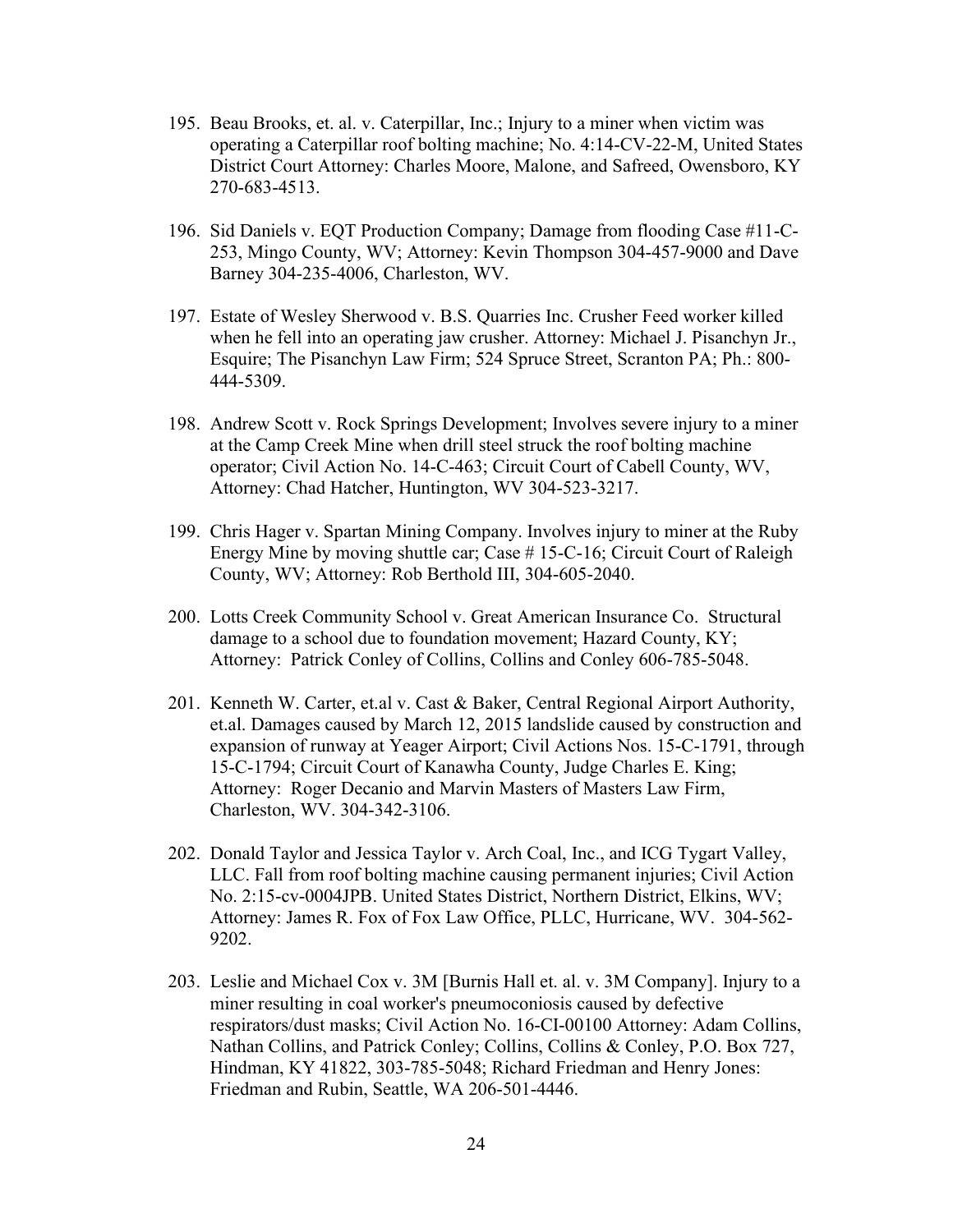- 204. Jeanne L. Rogers (Executor to John Rogers) V. DeSoto Pipeline, Inc. (Cargill Inc., et. al.) Involves contamination of ground water and surface water use in adjoining properties related to salt mine; Case No. 69,193 Section G; 16th Judicial Court, St. Martin Parish, State of LA; Attorney: Sean Cassidy of Smith Stag, LLC, New Orleans, LA 504-593-9600.
- 205. Henry Napier v. 3M. [Clifford Hoskins, et al. v. 3M Company, et al]. Injury to a miner resulting in coal worker's pneumoconiosis caused by defective respirators/dust masks; Civil Action No. 16-CI-00283; Attorney: Adam Collins, Nathan Collins, and Patrick Conley; Collins, Collins & Conley, P.O. Box 727, Hindman, KY 41822, 303-785-5048; Richard Friedman and Henry Jones: Friedman and Rubin, Seattle, WA 206-501-4446.
- 206. Fred F. Williams v. 3M. [Clifford Hoskins, et al. v. 3M Company, et al]. Injury to a miner resulting in coal worker's pneumoconiosis caused by defective respirators/dust masks; Civil Action No. 16-CI-01061; Attorney: Adam Collins, Nathan Collins, and Patrick Conley; Collins, Collins & Conley, P.O. Box 727, Hindman, KY 41822, 303-785-5048; Richard Friedman and Henry Jones: Friedman and Rubin, Seattle, WA 206-501-4446.
- 207. David Allen, et.al v. 3M. Company, et al. Injury to a miner resulting in coal worker's pneumoconiosis caused by defective respirators/dust masks; Civil Action No. 16-CI-00159; Attorney: Adam Collins, Nathan Collins, and Patrick Conley; Collins, Collins & Conley, P.O. Box 727, Hindman, KY 41822, 303- 785-5048; Richard Friedman and Henry Jones: Friedman and Rubin, Seattle, WA 206-501-4446.
- 208. Jerry Terry v. 3M Company, et al. Injury to a miner resulting in coal worker's pneumoconiosis caused by defective respirators/dust masks; Civil Action No. 16-CI-00159; Attorney: Adam Collins, Nathan Collins, and Patrick Conley; Collins, Collins & Conley, P.O. Box 727, Hindman, KY 41822, 303-785-5048; Richard Friedman and Henry Jones: Friedman and Rubin, Seattle, WA 206- 501-4446.
- 209. Ashley Morales V. Mississippi Sand LLC. Involving the death of a conveyor belt operator at a sand processing facility related to lack of adequate safety features; Cause No. 15-06-17052; Gaines County, TX, 106th Judicial District, Attorney: Carl Crow, PLLC. Houston, TX. 713-650-3433.
- 210. Judy Akers et al v. EQT Production Company; Damage from flooding; Case # 11-C-257 Mingo County, WV; Attorney: Kevin Thompson 304-457-9000 and Dave Barney 304-235-4006, Charleston, WV.
- 211. Brandon Crum and Denise Crum v. Coal-Mac LLC and Arch Coal, Inc.; Welder injured by fall from scaffolding. US District Court, Southern District of WV;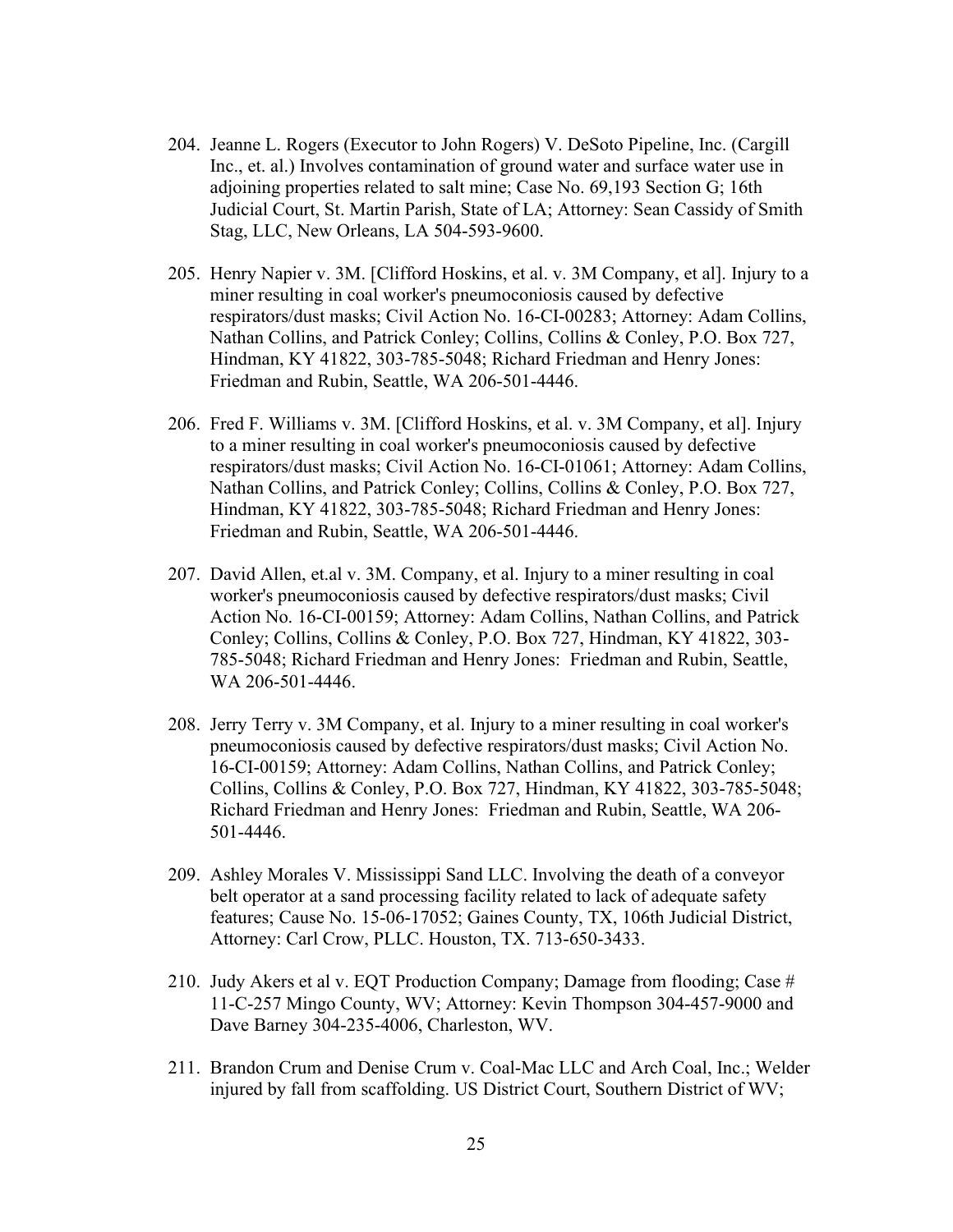Civil Action No: 2:17-cv-01931; Attorney: Karen S. Hatfield, PLLC. RT 52 Main Street/P.O. Box 427, Gilbert, West Virginia. (304) 664-5000.

- 212. Ricky Allen Johnson v. Pinnacle Mining Company. Injury to the leg of a maintenance employee caused by an explosion and subsequently falling in a coal preparation plant; Attorney: Kevin Burgess in Oak Hill, WV. Hamilton, Burgess, Young & Pollard, PLLC Fayetteville office: 5493 Maple Lane P.O. Box 959 Fayetteville, WV 25840 Phone: 304-574-2727.
- 213. Rebecca Bare, et. al. v. Rabel Development, et. al. (Eagle View Apartment Complex Flooding Case). Flood damage to homes on Snowhill Drive caused by excessive runoff from the Eagle View housing development; Case numbers: 15- C-2231, through 15-C-2241. Kanawha Circuit Court; Lawyer: Pat Jacobs of Jacobs Law Office, 7020 MacCorkle Ave. S.E. Charleston, WV 25304 304 926- 6676.
- 214. Richard Hunt v. Tunnel Ridge LLC and Joy Manufacturing; Injury to a roof bolting machine operator on a continuous mining machine caused by the malfunction of the rib control device causing amputation of his right arm; Civil Action 15-C-58; Circuit Court of Ohio County, WV; Attorney: Robert and Clay Fitzsimmons, Wheeling, WV 304-277-1700.
- 215. Gaddy Hall v. 3M and American Optical Corporation. Injury to a miner resulting in coal worker's pneumoconiosis caused by defective respirators/dust masks; Civil Action No. 15-CI-00310; Attorney: Adam Collins, Nathan Collins, and Patrick Conley; Collins, Collins & Conley, P.O. Box 727, Hindman, KY 41822, 303-785-5048; Richard Friedman and Henry Jones: Freidman and Rubin, Seattle, WA 206-501-4446.
- 216. Terry Coleman and Tim Arrington v. 3M et.al. Injury to a miner resulting in coal worker's pneumoconiosis caused by defective respirators/dust masks; Civil Action No. 16-CI-00238; Attorney: Adam Collins, Nathan Collins, and Patrick Conley; Collins, Collins & Conley, P.O. Box 727, Hindman, KY 41822, 303- 785-5048; Richard Friedman and Henry Jones: Freidman and Rubin, Seattle, WA 206-501-4446.
- 217. Gary Isaac v. 3M and American Optical Corporation. Injury to a miner resulting in coal worker's pneumoconiosis caused by defective respirators/dust masks; Civil Action No. 16-CI-00159; Attorney: Adam Collins, Nathan Collins, and Patrick Conley; Collins, Collins & Conley, P.O. Box 727, Hindman, KY 41822, 303-785-5048; Richard Friedman and Henry Jones: Freidman and Rubin, Seattle, WA 206-501-4446.
- 218. Ricky Rose v. 3M and American Optical. Injury to a miner resulting in coal worker's pneumoconiosis caused by defective respirators/dust masks; Civil Action No. 16-CI-00158; Attorney: Adam Collins, Nathan Collins, and Patrick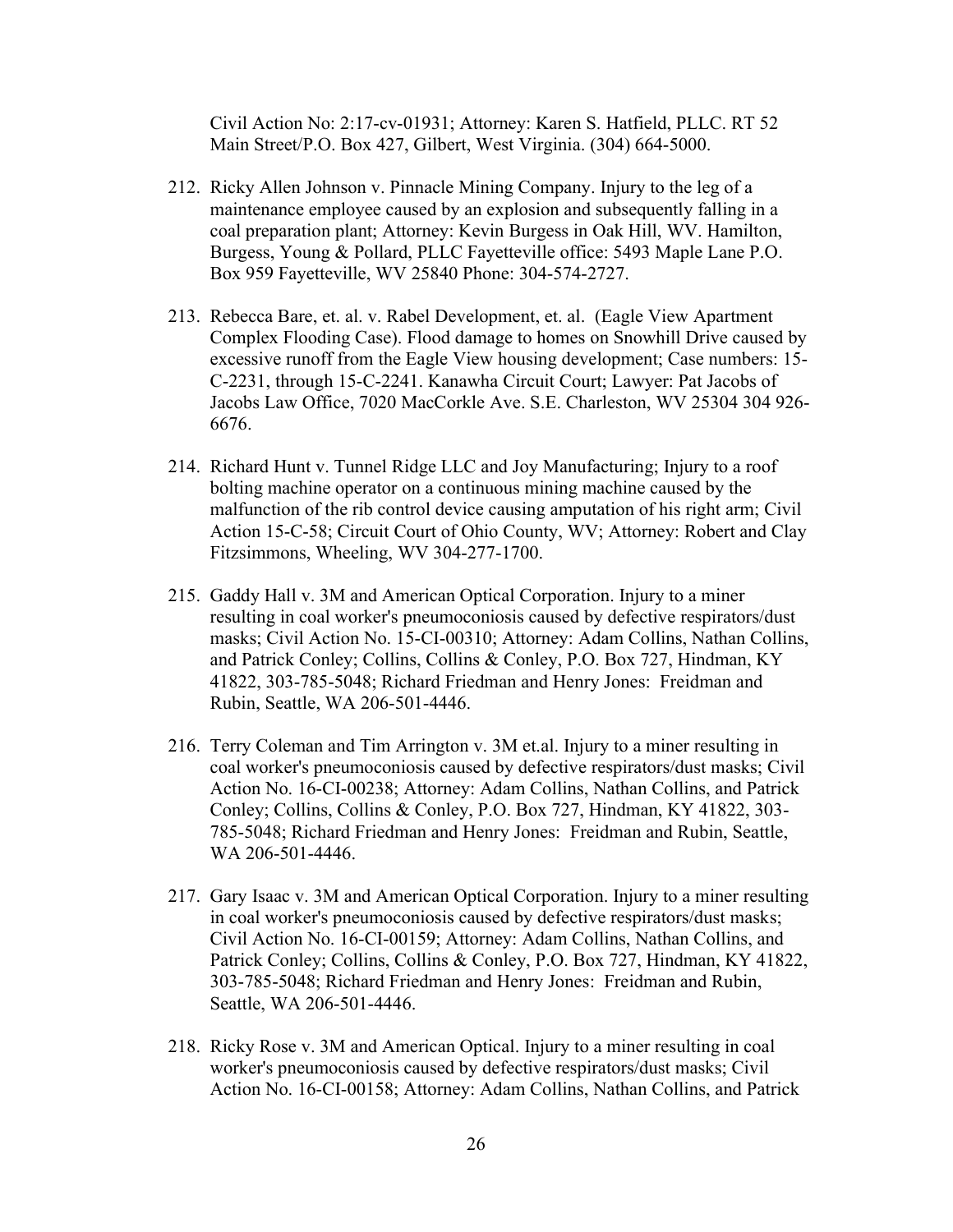Conley; Collins, Collins & Conley, P.O. Box 727, Hindman, KY 41822, 303- 785-5048; Richard Friedman and Henry Jones: Friedman and Rubin, Seattle, WA 206-501-4446.

- 219. Dennis Gene Slone v. American Optical, 3M et.al. Injury to a miner resulting in coal worker's pneumoconiosis caused by defective respirators/dust masks; Civil Action No. 17-CI-00846; Attorney: Adam Collins, Nathan Collins, and Patrick Conley; Collins, Collins & Conley, P.O. Box 727, Hindman, KY 41822, 303- 785-5048; Richard Friedman and Henry Jones: Friedman and Rubin, Seattle, WA 206-501-4446.
- 220. Clyde Sparkman v 3M Company, et.al. Injury to a miner resulting in coal worker's pneumoconiosis caused by defective respirators/dust masks; Civil Action No. 16-CI-00220; Attorney: Adam Collins, Nathan Collins, and Patrick Conley; Collins, Collins & Conley, P.O. Box 727, Hindman, KY 41822, 303- 785-5048; Richard Friedman and Henry Jones: Friedman and Rubin, Seattle, WA 206-501-4446.
- 221. The Estate of Travis Barnes v. Thiele Kaolin Company et. al. Death of an employee in a kaolin processing plant caused by exposure to an oxygen deficient atmosphere while cleaning a railroad tank car. Philadelphia County Pennsylvania, Common Pleas Court Civil Action No. 001085. Attorney: Rebecca Franklin Harris, Franklin Law, LLC, P.O. Box 802, 12 Siebald Street, Statesboro, GA. 30459 912-335-3305.
- 222. Terry Caudill v 3M Company, et.al. Injury to a miner resulting in coal worker's pneumoconiosis caused by defective respirators/dust masks; Civil Action No. (Couch)15-CI-0188; Attorney: Adam Collins, Nathan Collins, and Patrick Conley; Collins, Collins & Conley, P.O. Box 727, Hindman, KY 41822, 303- 785-5048; Richard Friedman and Henry Jones: Friedman and Rubin, Seattle, WA 206-501-4446.
- 223. Yarelis Carrillo [Estate of Julio Flores] v. Trinity Materials Inc & CKJ Trucking LP. Fatal accident on March 14, 2017 occurred when a truck parked with the trailer in the raised position dumped a load of concrete sand burying the driver who was standing behind the truck. Kaufman Texas District Court, cause # 100159-422; Attorney: Darrell W. Calvin, Jr; Crain, Lewis, Brogdon, 3400 Carlisle Street, Suite 200, Dallas, TX 75204, 214-301-5007.
- 224. Mitchell Mullins et.al. v Mine Safety Appliances, et.al. Injury to a miner resulting in coal worker's pneumoconiosis caused by defective respirators/dust masks; Case # 15-CI-00223, Letcher County, KY. Attorney: Michael Martin, Martin /Walton Attorneys at Law, 1335 Space Park Drive, Suite C, Houston TX. 77058, 713-773-2035.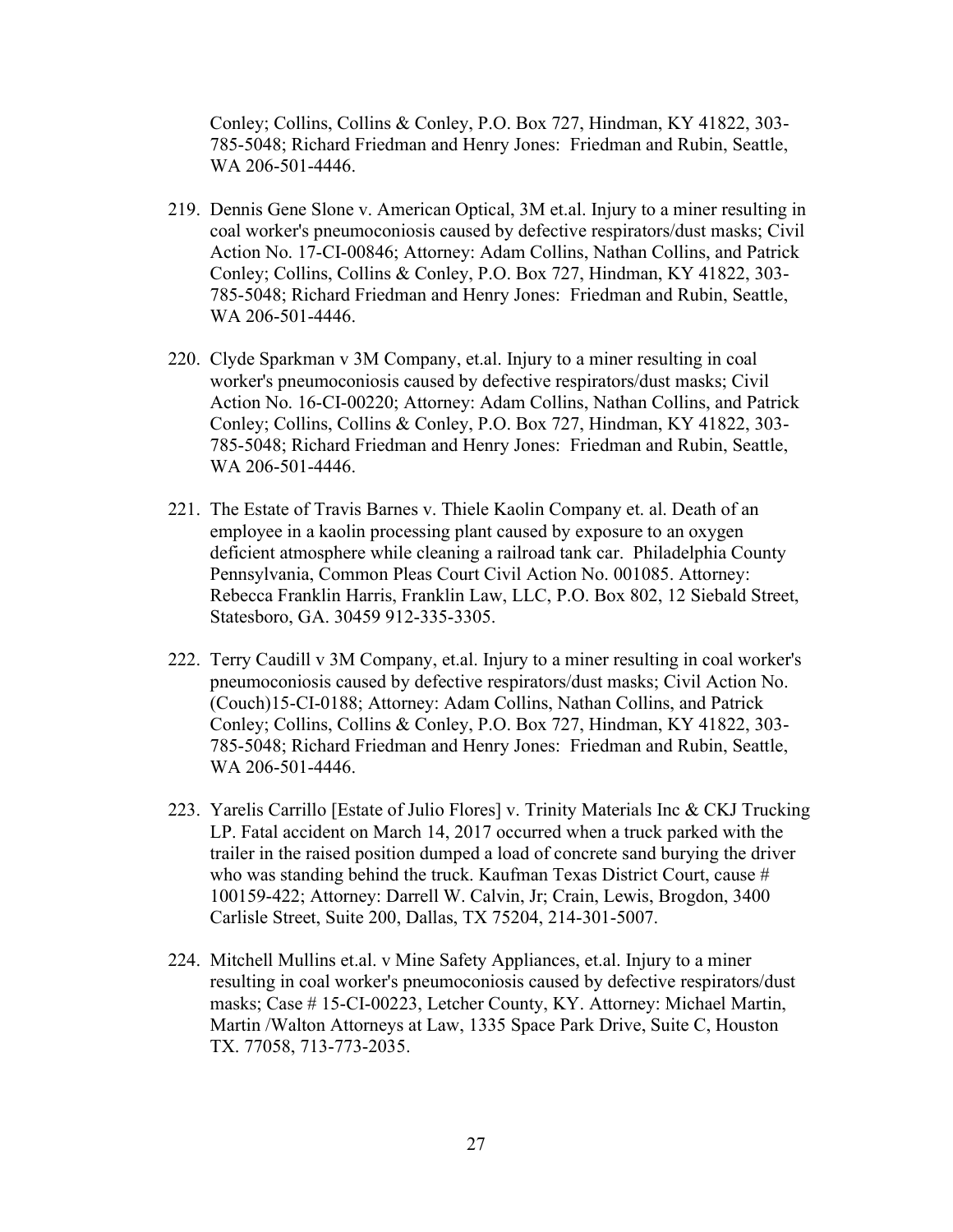- 225. Brian Price v Veolia Water North America Operating Services, LLC and Progress Coal Company. Civil Action # 18-C-53, Boone County, WV. Worker injured by exposure to Hydrogen Sulfide. Attorney: John Skaggs, Calwell Lucas DiTrapano, Law and Arts Center West, 500 Randolph Street, Charleston, WV 25302 (800) 876-5529 Attorney: Patrick Jacobs, Jacobs Law Office, 7020 MacCorkle Ace, Charleston, WV 25304 (304) 926-6676.
- 226. Darrell Cornett v 3M Company, et.al. Injury to a miner resulting in coal worker's pneumoconiosis caused by defective respirators/dust masks; Civil Action No. (Couch)15-CI-0188; Attorney: Adam Collins, Nathan Collins, and Patrick Conley; Collins, Collins & Conley, P.O. Box 727, Hindman, KY 41822, 303-785-5048; Richard Friedman and Henry Jones: Friedman and Rubin, Seattle, WA 206-501-4446.
- 227. Roger Fugate v 3M Company, et.al. Injury to a miner resulting in coal worker's pneumoconiosis caused by defective respirators/dust masks; Civil Action No. (Couch)15-CI-0188; Attorney: Adam Collins, Nathan Collins, and Patrick Conley; Collins, Collins & Conley, P.O. Box 727, Hindman, KY 41822, 303- 785-5048; Richard Friedman and Henry Jones: Friedman and Rubin, Seattle, WA 206-501-4446.
- 228. Eddie Fugate v 3M Company, et.al. Injury to a miner resulting in coal worker's pneumoconiosis caused by defective respirators/dust masks; Civil Action No. (Couch)15-CI-0188; Attorney: Adam Collins, Nathan Collins, and Patrick Conley; Collins, Collins & Conley, P.O. Box 727, Hindman, KY 41822, 303- 785-5048; Richard Friedman and Henry Jones: Friedman and Rubin, Seattle, WA 206-501-4446.
- 229. Gerald Fugate v 3M Company, et.al. Injury to a miner resulting in coal worker's pneumoconiosis caused by defective respirators/dust masks; Civil Action No. (Couch)15-CI-0188; Attorney: Adam Collins, Nathan Collins, and Patrick Conley; Collins, Collins & Conley, P.O. Box 727, Hindman, KY 41822, 303- 785-5048; Richard Friedman and Henry Jones: Friedman and Rubin, Seattle, WA 206-501-4446.
- 230. Kirby Hall v 3M Company, et.al. Injury to a miner resulting in coal worker's pneumoconiosis caused by defective respirators/dust masks; Civil Action No. (Couch)15-CI-0188; Attorney: Adam Collins, Nathan Collins, and Patrick Conley; Collins, Collins & Conley, P.O. Box 727, Hindman, KY 41822, 303- 785-5048; Richard Friedman and Henry Jones: Friedman and Rubin, Seattle, WA 206-501-4446.
- 231. Vernon Fouts v 3M Company, et.al. Injury to a miner resulting in coal worker's pneumoconiosis caused by defective respirators/dust masks; Civil Action No. (Couch)15-CI-0188; Attorney: Adam Collins, Nathan Collins, and Patrick Conley; Collins, Collins & Conley, P.O. Box 727, Hindman, KY 41822, 303-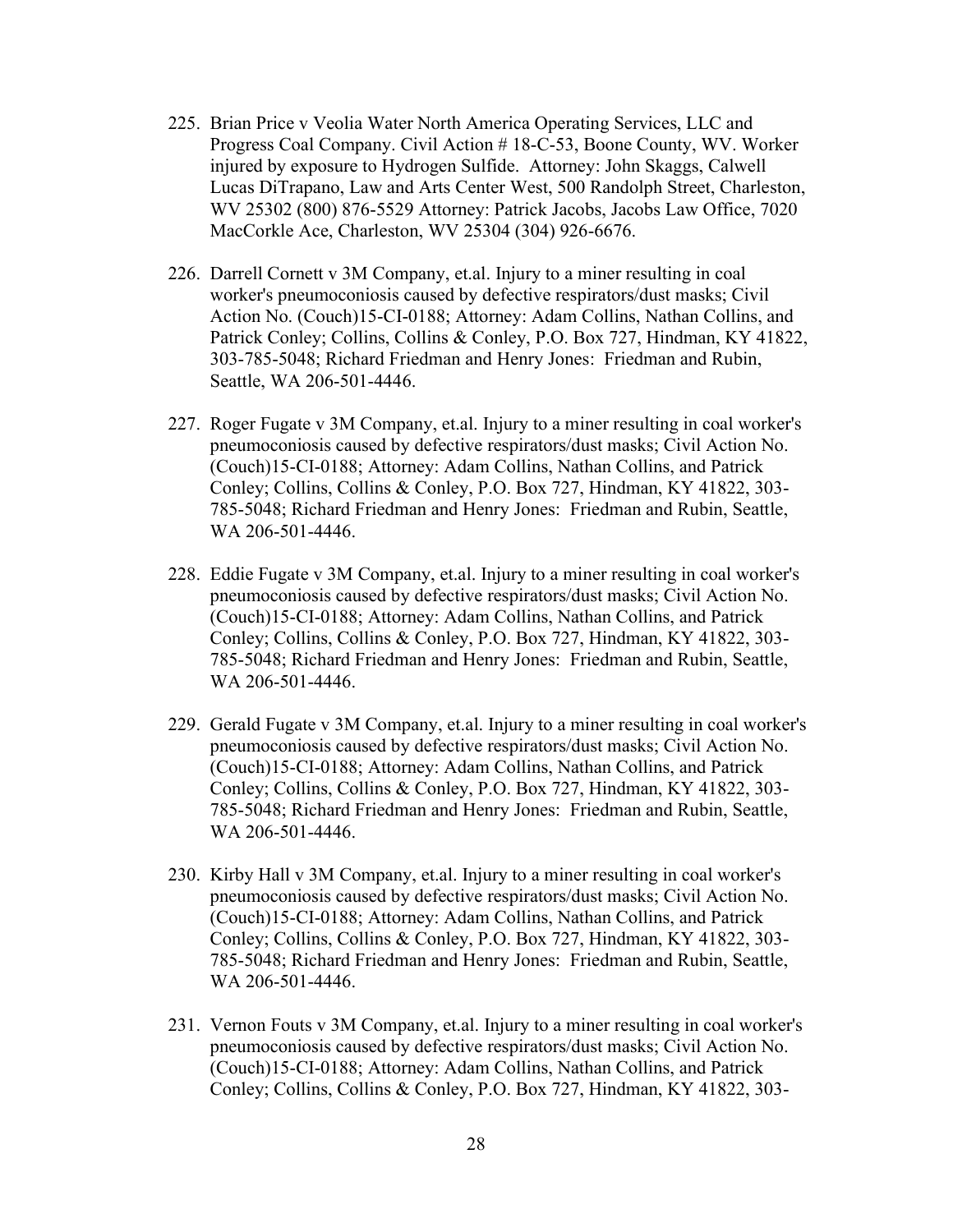785-5048; Richard Friedman and Henry Jones: Friedman and Rubin, Seattle, WA 206-501-4446.

- 232. Timothy Slone v 3M Company, et.al. Injury to a miner resulting in coal worker's pneumoconiosis caused by defective respirators/dust masks; Civil Action No. (Couch)15-CI-0188; Attorney: Adam Collins, Nathan Collins, and Patrick Conley; Collins, Collins & Conley, P.O. Box 727, Hindman, KY 41822, 303-785-5048; Richard Friedman and Henry Jones: Friedman and Rubin, Seattle, WA 206-501-4446.
- 233. Charles Combs v 3M Company, et.al. Injury to a miner resulting in coal worker's pneumoconiosis caused by defective respirators/dust masks; Civil Action No. (Couch)15-CI-0188; Attorney: Adam Collins, Nathan Collins, and Patrick Conley; Collins, Collins & Conley, P.O. Box 727, Hindman, KY 41822, 303-785-5048; Richard Friedman and Henry Jones: Friedman and Rubin, Seattle, WA 206-501-4446.
- 234. Robert Howell v 3M Company, et.al. Injury to a miner resulting in coal worker's pneumoconiosis caused by defective respirators/dust masks; Civil Action No. (Howell)17-CI-142 Knott County; Attorney: Adam Collins, Nathan Collins, and Patrick Conley; Collins, Collins & Conley, P.O. Box 727, Hindman, KY 41822, 303-785-5048; Richard Friedman and Henry Jones: Friedman and Rubin, Seattle, WA 206-501-4446.
- 235. Gary Mitchell v 3M Company, et.al. Injury to a miner resulting in coal worker's pneumoconiosis caused by defective respirators/dust masks; Civil Action No. (Howell)17-CI-142 Knott County; Attorney: Adam Collins, Nathan Collins, and Patrick Conley; Collins, Collins & Conley, P.O. Box 727, Hindman, KY 41822, 303-785-5048; Richard Friedman and Henry Jones: Friedman and Rubin, Seattle, WA 206-501-4446.
- 236. Gregory Maggard v 3M Company, et.al. Injury to a miner resulting in coal worker's pneumoconiosis caused by defective respirators/dust masks; Civil Action No. (Howell)17-CI-142 Knott County; Attorney: Adam Collins, Nathan Collins, and Patrick Conley; Collins, Collins & Conley, P.O. Box 727, Hindman, KY 41822, 303-785-5048; Richard Friedman and Henry Jones: Friedman and Rubin, Seattle, WA 206-501-4446.
- 237. David Justice v 3M Company, et.al. Injury to a miner resulting in coal worker's pneumoconiosis caused by defective respirators/dust masks; Civil Action No. (Howell)17-CI-142 Knott County; Attorney: Adam Collins, Nathan Collins, and Patrick Conley; Collins, Collins & Conley, P.O. Box 727, Hindman, KY 41822, 303-785-5048; Richard Friedman and Henry Jones: Friedman and Rubin, Seattle, WA 206-501-4446.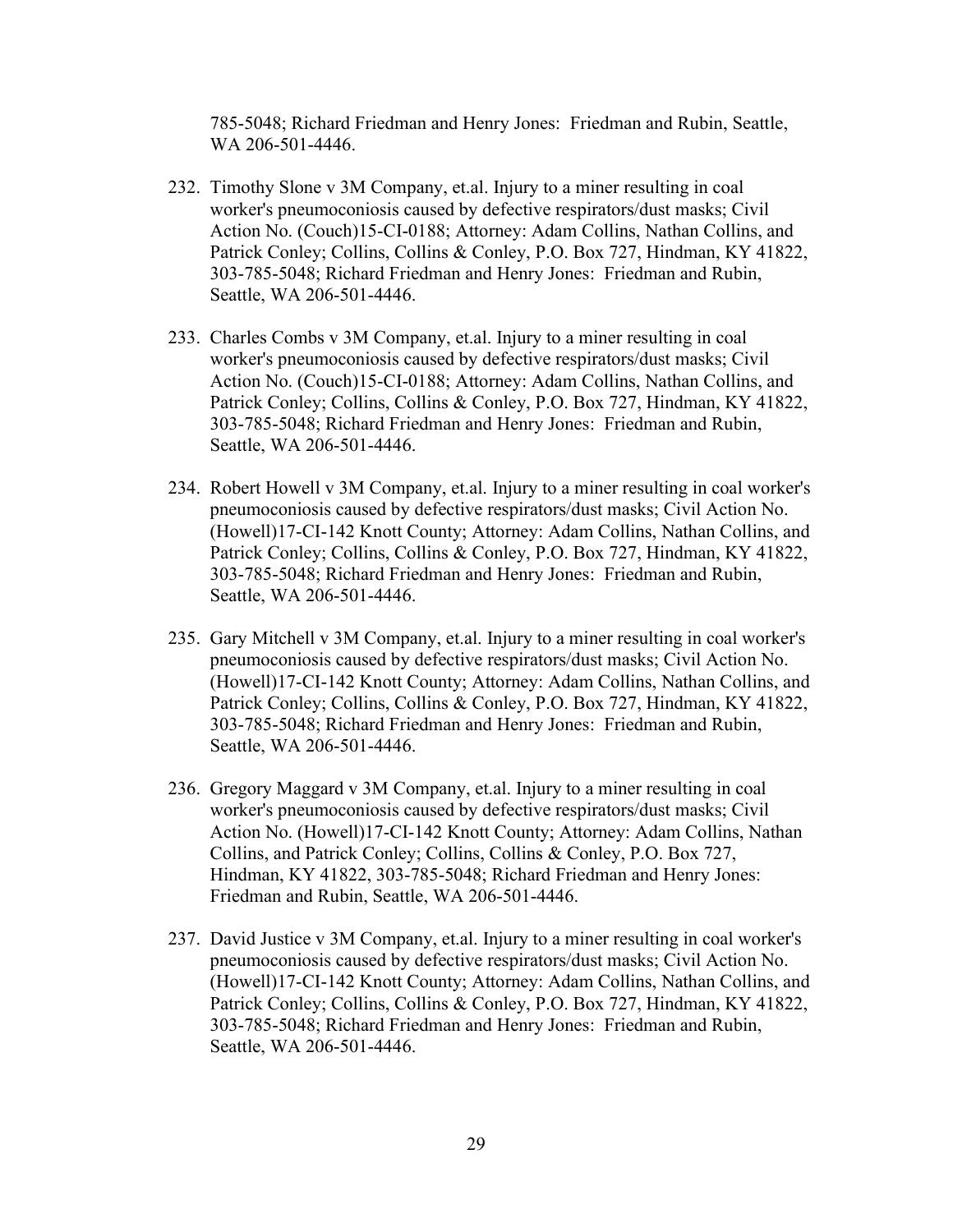- 238. Tracy Stumbo v 3M, et. al. Injury to a miner resulting in coal worker's pneumoconiosis caused by defective respirators/dust masks; Pike Civil Action No. 18-CI-00961; Attorney: Adam Collins, Nathan Collins, and Patrick Conley; Collins, Collins & Conley, P.O. Box 727, Hindman, KY 41822, 303-785-5048; Richard Friedman and Henry Jones: Friedman and Rubin, Seattle, WA 206- 501-4446.
- 239. Charles Hall v 3M et. al. Injury to a miner resulting in coal worker's pneumoconiosis caused by defective respirators/dust masks; Pike Civil Action No. 18-CI-00961; Attorney: Adam Collins, Nathan Collins, and Patrick Conley; Collins, Collins & Conley, P.O. Box 727, Hindman, KY 41822, 303-785-5048; Richard Friedman and Henry Jones: Friedman and Rubin, Seattle, WA 206- 501-4446.
- 240. Ace Gilbert v American Optical, et. al. Injury to a miner resulting in coal worker's pneumoconiosis caused by defective respirators/dust masks; Pike Civil Action No. 18-CI-00961; Attorney: Adam Collins, Nathan Collins, and Patrick Conley; Collins, Collins & Conley, P.O. Box 727, Hindman, KY 41822, 303- 785-5048; Richard Friedman and Henry Jones: Friedman and Rubin, Seattle, WA 206-501-4446.
- 241. Carlos Osborne v American Optical, et. al. Injury to a miner resulting in coal worker's pneumoconiosis caused by defective respirators/dust masks; Pike Civil Action No. 18-CI-00961; Attorney: Adam Collins, Nathan Collins, and Patrick Conley; Collins, Collins & Conley, P.O. Box 727, Hindman, KY 41822, 303- 785-5048; Richard Friedman and Henry Jones: Friedman and Rubin, Seattle, WA 206-501-4446.
- 242. Michael Banks v 3M Company, et.al. Injury to a miner resulting in coal worker's pneumoconiosis caused by defective respirators/dust masks; Pike Civil Action No. 18-CI-00961; Attorney: Adam Collins, Nathan Collins, and Patrick Conley; Collins, Collins & Conley, P.O. Box 727, Hindman, KY 41822, 303- 785-5048; Richard Friedman and Henry Jones: Friedman and Rubin, Seattle, WA 206-501-4446.
- 243. Roger Hughes and Tommy Ramey v 3M Company, et.al. Injury to a miner resulting in coal worker's pneumoconiosis caused by defective respirators/dust masks; Martin Civil Action No. 18-CI-0001; Attorney: Adam Collins, Nathan Collins, and Patrick Conley; Collins, Collins & Conley, P.O. Box 727, Hindman, KY 41822, 303-785-5048; Richard Friedman and Henry Jones: Friedman and Rubin, Seattle, WA 206-501-4446.
- 244. Linda Jane Bailey v Premier Elkhorn Coal Co. Case No. 14-CI-00203; Circuit Court of Letcher County, Kentucky; Attorney: Adam Collins, Nathan Collins, and Patrick Conley; Collins, Collins & Conley, P.O. Box 727, Hindman, KY 41822, 303-785-5048.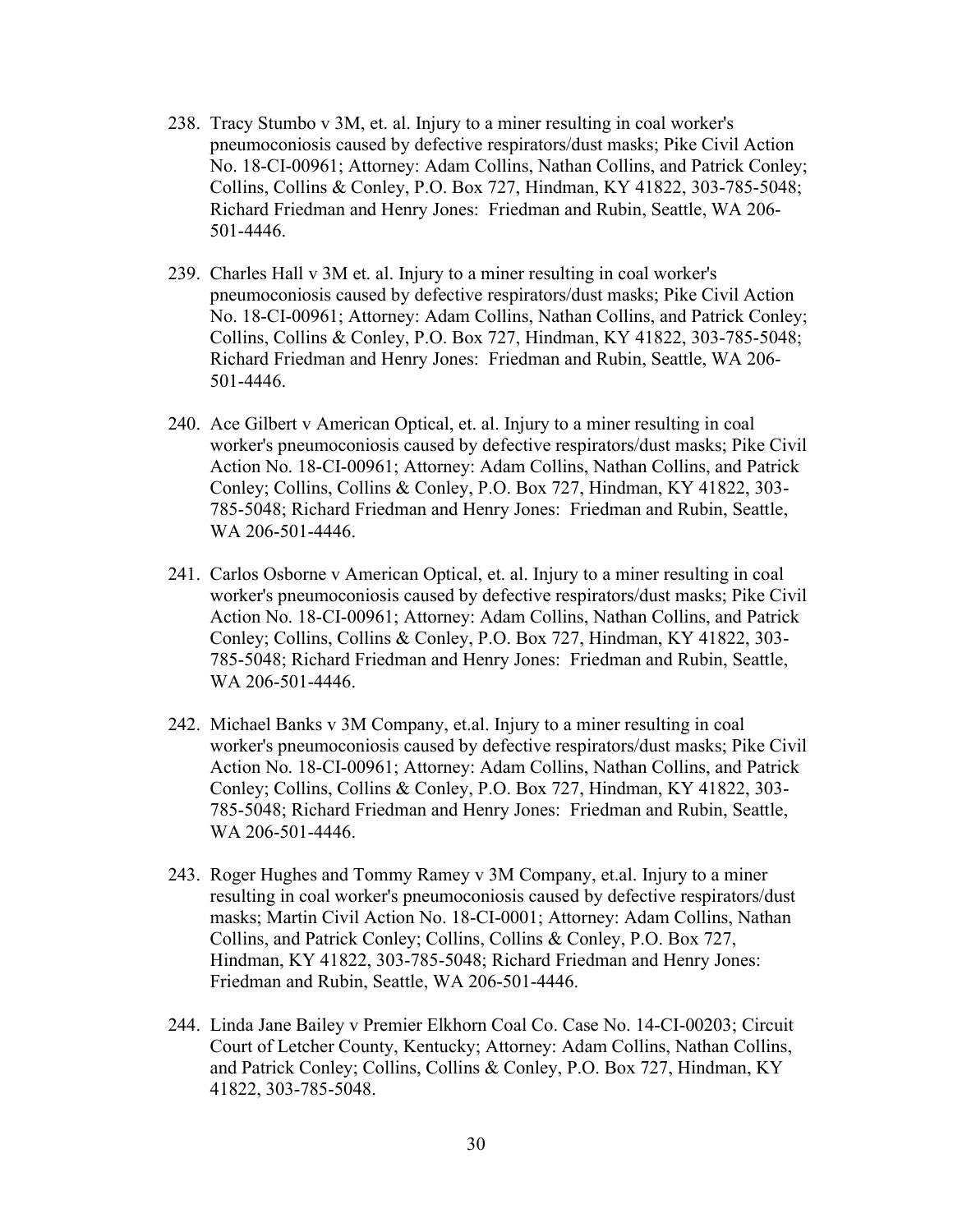- 245. Joey P. Walker v 3M Company, et.al. Injury to a miner resulting in coal worker's pneumoconiosis caused by defective respirators/dust masks; Civil Action No. 16--CI-0220; Attorney: Adam Collins, Nathan Collins, and Patrick Conley; Collins, Collins & Conley, P.O. Box 727, Hindman, KY 41822, 303- 785-5048; Richard Friedman and Henry Jones: Friedman and Rubin, Seattle, WA 206-501-4446.
- 246. James Adams v 3M Company, et.al. Injury to a miner resulting in coal worker's pneumoconiosis caused by defective respirators/dust masks; Civil Action No. 15-CI-191; Attorney: Adam Collins, Nathan Collins, and Patrick Conley; Collins, Collins & Conley, P.O. Box 727, Hindman, KY 41822, 303-785-5048; Richard Friedman and Henry Jones: Friedman and Rubin, Seattle, WA 206- 501-4446.
- 247. Dennis Adams v 3M Company, et.al. Injury to a miner resulting in coal worker's pneumoconiosis caused by defective respirators/dust masks; Civil Action No. 15-CI-191; Attorney: Adam Collins, Nathan Collins, and Patrick Conley; Collins, Collins & Conley, P.O. Box 727, Hindman, KY 41822, 303-785-5048; Richard Friedman and Henry Jones: Friedman and Rubin, Seattle, WA 206- 501-4446.
- 248. Dwight Kincer v 3M Company, et.al. Injury to a miner resulting in coal worker's pneumoconiosis caused by defective respirators/dust masks; Civil Action No. 15-CI-191; Attorney: Adam Collins, Nathan Collins, and Patrick Conley; Collins, Collins & Conley, P.O. Box 727, Hindman, KY 41822, 303- 785-5048; Richard Friedman and Henry Jones: Friedman and Rubin, Seattle, WA 206-501-4446.
- 249. Tim Lucas v. American Optical, 3M et.al. Injury to a miner resulting in coal worker's pneumoconiosis caused by defective respirators/dust masks; Civil Action No. (Couch)CI-00158; Attorney: Adam Collins, Nathan Collins, and Patrick Conley; Collins, Collins & Conley, P.O. Box 727, Hindman, KY 41822, 303-785-5048; Richard Friedman and Henry Jones: Friedman and Rubin, Seattle, WA 206-501-4446.
- 250. Kevin Mullins v Panther Creek Mining, LLC., et.al. Civil Action No. 19-C-167, Kanawha County Circuit Court. Injury of a contract employee while working on a conveyor belt. Attorneys: Michael Ranson of Ranson Law Offices, 1562 Kanawha Blvd. E, Charleston, WV 25311, 304 345-1990.
- 251. Estate of Lana Rodgers and Amos Rodgers (a minor) by Timothy Rodgers v. Sterling Materials, et. al. Death of a motorist caused by vehicle sliding at intersection of a main highway and haul road used by Sterling Materials, Inc. The spillage from trucks caused hazardous road conditions at location of fatal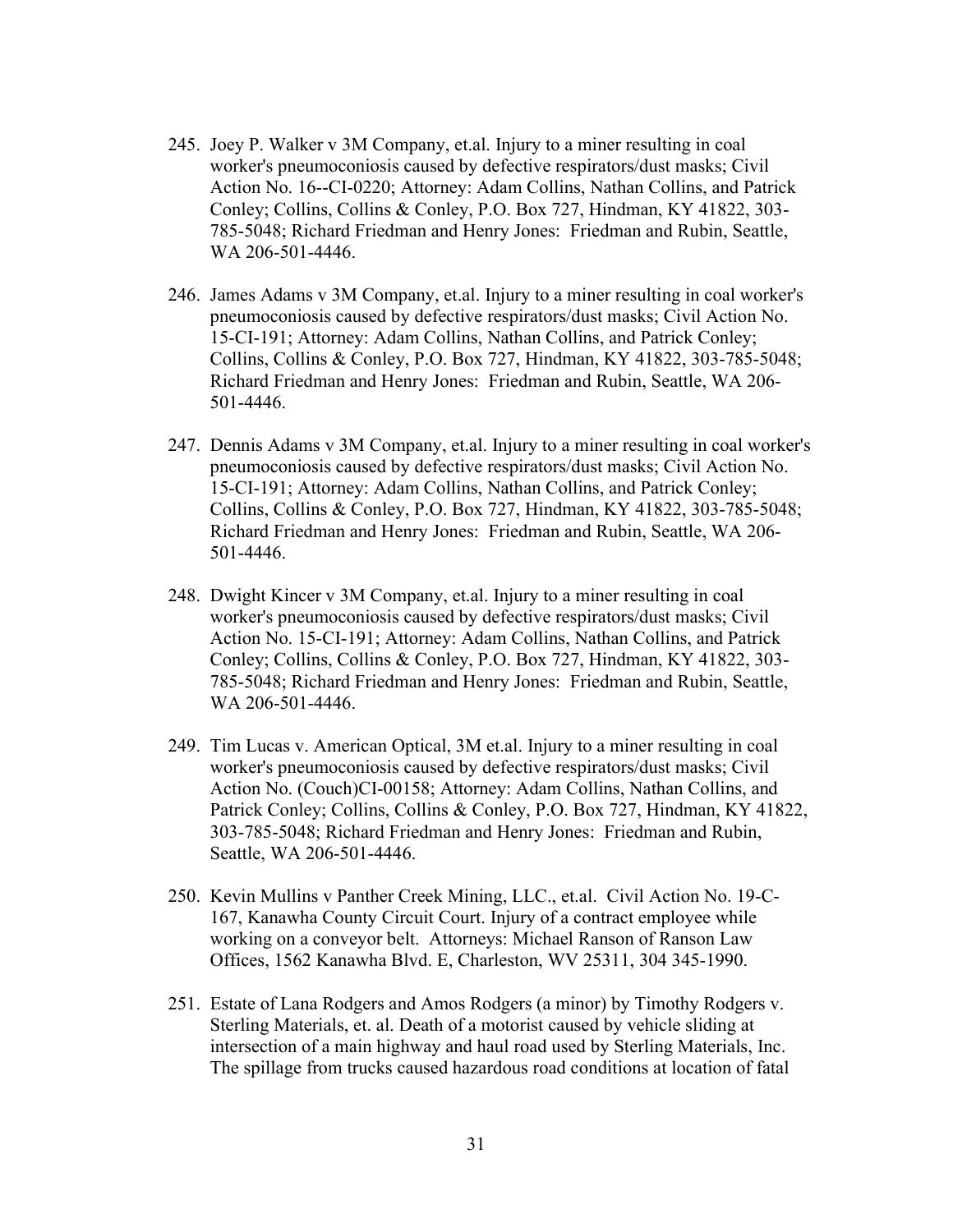automobile accident. Case Number: 15-CI-00794; Attorney: Marcus S. Carey, Erlanger KY (859) 727-8005.

- 252. Dreama Dotson v Twin Star Mining. Damage from flooding on Bull Creek properties located below surface mine. Attorney: Kevin Thompson 304-457- 9000 and Dave Barney 304-235-4006, Charleston, WV.
- 253. Titus Rice v. Arch Coal, Inc. et.al [US District Court Southern District of WV Civil Action # 2:19-CV-00812]. Miner injured in a roof fall at Mountaineer 11 Mine operated by Mingo Logan Coal Company with Arch Coal, Inc. Warner Law Offices; attorney Andrew Byrd; 227 Capitol Street, Charleston, WV 25301 (304) 345-6789.
- 254. Brandon Mitchell v Rockwell Mining, LLC. [Black Oak Mine] Miner injured by a roof fall while operating a scoop without a canopy. Attorney: Andrew Byrd, Warner Law Offices, 227 Capitol Street, Charleston, WV 25301. Contact: Tara Chandler. (304) 345-6789.
- 255. Frank Hatfield v Pocahontas Development Corporation. Damage to houses caused by mining related landslides. Attorney: Larry Webster, 206 Second Street, Pikeville, KY 41502. 606 437-4029.
- 256. Rose Mary Damron v Big Sandy Company L.P. Damage to houses caused by mining related landslides. Attorney: Larry Webster, PO Drawer 712, Pikeville, KY 41502. 606 437-4029.
- 257. Paula Kincaid v Jim Grose. Property damage caused by construction activities on adjoining access road. Attorney: Phil Tissue, 303 Jones Ave., Oak Hill, WV 25901. 304 469-4431
- 258. Jason Farmer v. Spartan Mining Company. The wrongful discharge of a miner claiming inadequate ventilation in the mine. Case No: 5:18-CV-0534 US District Court, Southern District of WV. Attorney: Sam B. Petsonk, Esq., Mountain State Justice, Inc. 223 Prince St, Beckley, WV 25801; 681 207-7510.
- 259. Eliab Silva v. Cemex, Inc. While executing repair work on the overhead crane north walkway, Mr. Silva was injured when he came in contact with the overhead crane. Miami-Dade County, Florida, Case No. 2018-011348 Ca 34. Attorneys: Brill and Ranaldi - 2100 Coral Way Suite 304, Miami, FL 33145
- 260. Martin Shunk v. Murray Energy et. al. Injury to miner on 10/3/2017 when a rock fell from the mine roof landing on miner's leg, breaking his tibia and fibula resulting in amputation of the lower leg below the knee. J. Zachary Zatezalo of Bordas and Bordas Law Firm, Wheeling WV (304) 242-8410.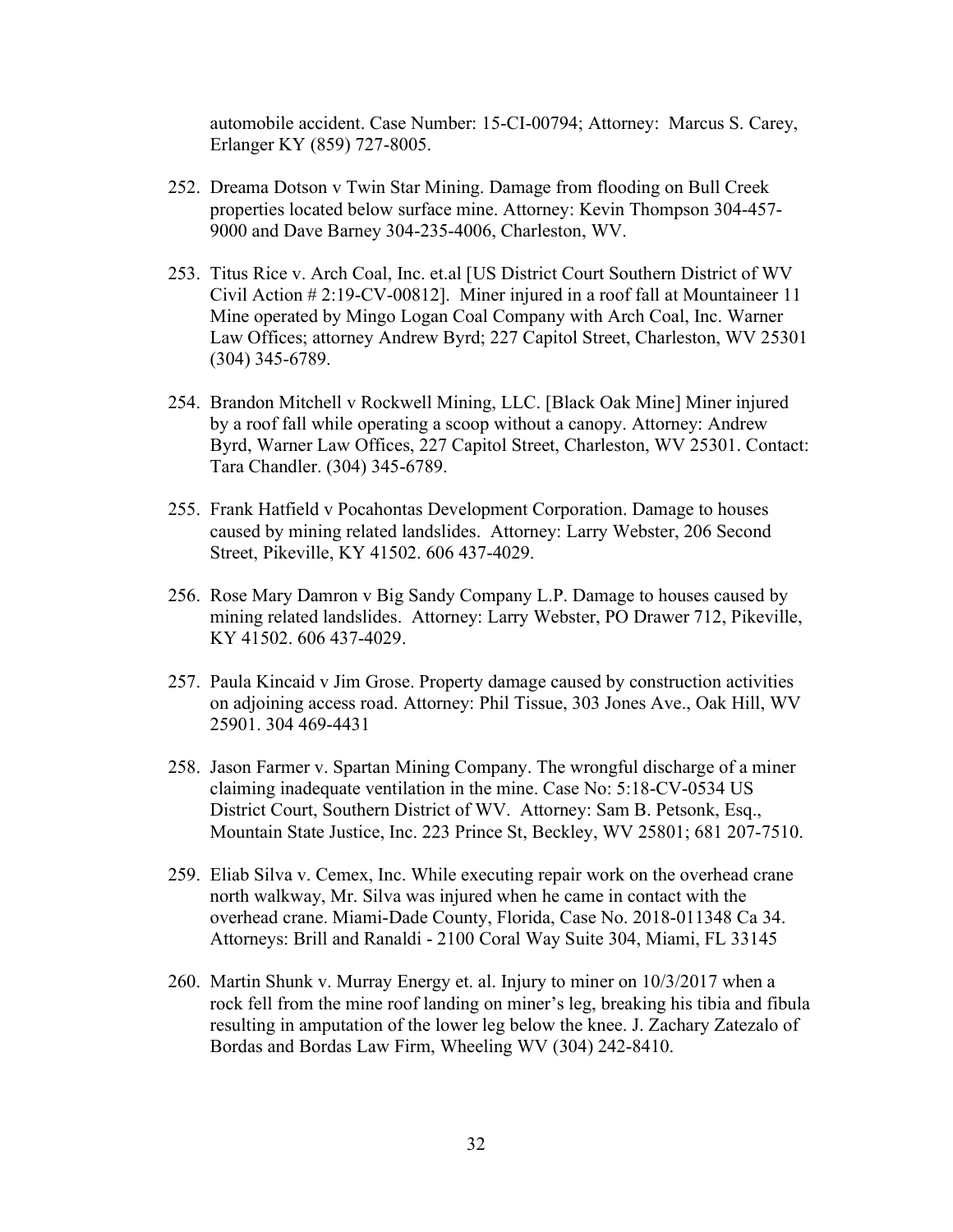- 261. Tom S. Clay v. American Tower Company. Damage to property from landslide caused by tower site construction. Attorney: Kevin Thompson 304-457-9000 and Dave Barney 304-235-4006, Charleston, WV.
- 262. Estate of Jason Matthews v. Justice Low Seam Mining; Death occurred when plant attendant fell onto a conveyor while performing repair work in a coal prep plant. Attorney: J. Zachary Zatezalo of Bordas and Bordas Law Firm, Wheeling WV (304) 242-8410.
- 263. Warren Lynn McClung, Jr. v. Mingo Logan Coal, LLC, et.al. Severe injuries to a miner when a Brookville motor collided with a mantrip in the Mountaineer No. 2 Mine on May 25, 2017. Attorney: Jeffrey S. Simpkins, Williamson WV (304) 235-2735
- 264. Estate of Roger King v. McElroy Coal Co. Fatal injury to miner involving use of cable and chain to move a longwall panel resulting in fatal head injury. Civil Action No. 15-C-169. Attorney: Kelly Elswick of Masters Law Firm, Charleston, WV 304-342-3106.
- 265. Roy M. Davis, Jr., et. al. v. Litwar Processing Company, et. al. Incident involving injury when employee for Superior Carriers, Inc. fell from ladder when footwear became slick due to flocculent; Civil Action No. 12-C-2(Couch)M; Circuit Court of McDowell County, WV; Attorney: Marvin Masters of Masters Law Firm, Charleston, WV. 304-342-3106.
- 266. James D. Dickens v Prime Processing, Inc. Unlawful termination of employee. Attorney: Tod Bailess, 108 ½ Capitol St. Suite 300, Charleston, WV 25301 304 342-0550.
- 267. Phillip and Anna Hatfield v Ben's Creek Operations WV, LLC, et.al. Civil Action No. 19-C-66, Mingo County, W.Va. Damage caused to property on Beech Creek Road by a mine blowout on July 1, 2017. Attorney: Kevin Thompson, 304-457-9000 and David Barney, 304-235-4006, 2030 Kanawha Blvd. E, Charleston, WV 25311.
- 268. Sharon Lanham v TransCanada USA Services Inc., Columbia Gas Transmission, LLC, et.al. Damage as a result of the construction of the Mount Olive Pumping Station causing cracks, mold, flooding and subsidence to property. US District Court for the Southern District of West Virginia; Civil Action 2:20-cv-00398: Attorney: Timothy LaFon of Ciccarello, Del Giudice, & LaFon, 1219 Virginia St. E., Suite 100, Charleston, WV 25301: 304 343-4440.
- 269. Roger Walker, et.al v Top Down Development LLC, et.al. US District Court For The Southern District Of West Virginia Charleston Division, civil Action No. 2:19-Cv-00272. Walker, et.al allege that the Top Down Development LLC improperly designed and constructed a housing development near their homes,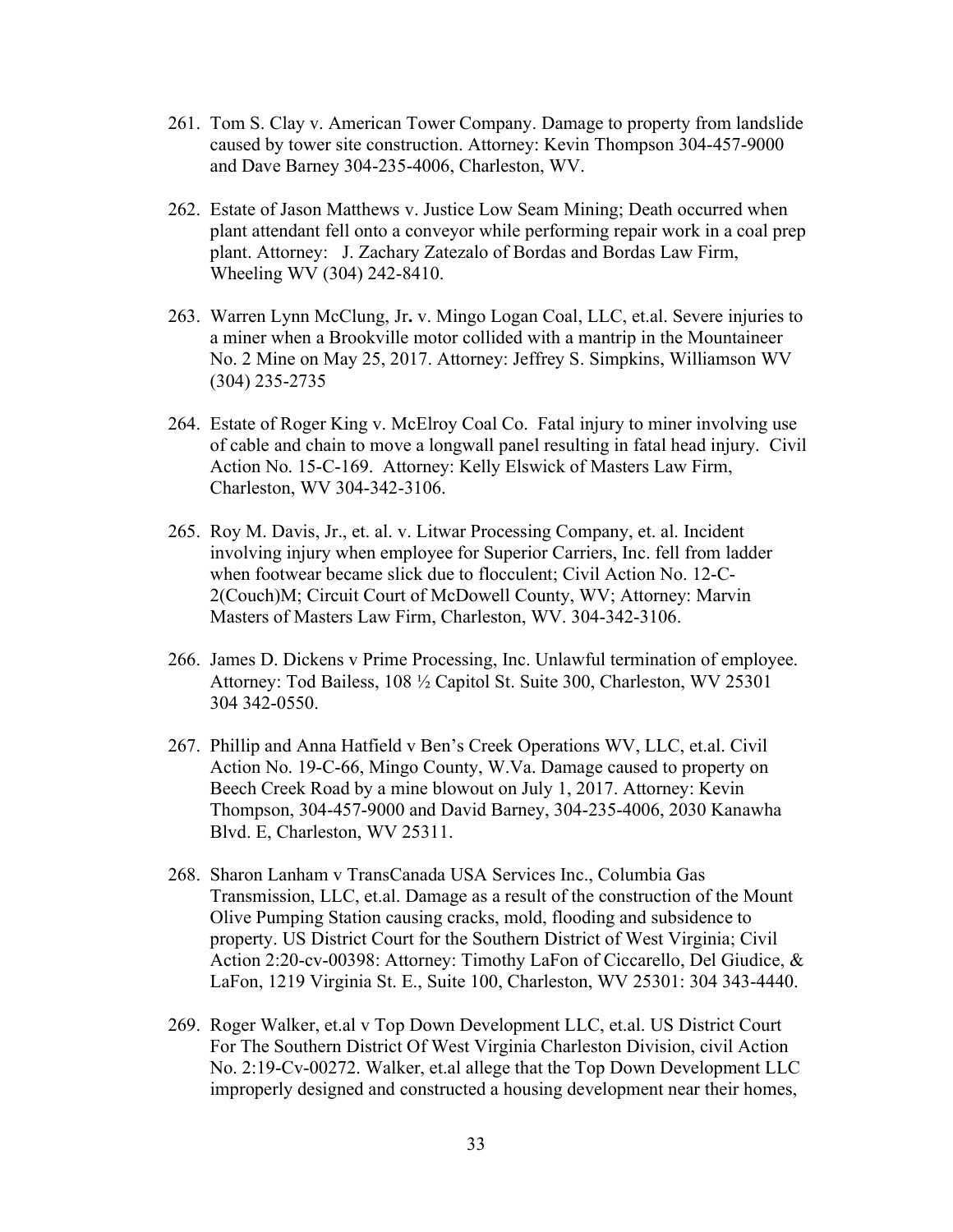which caused damage to their property. Attorney: Kevin Thompson, 304-457- 9000 and David Barney, 304-235-4006, 2030 Kanawha Blvd. E, Charleston, WV 25311.

- 270. Brian Swindle v. Warrior Met Coal Mining LLC, et.al. Coal miner injured when doors closed on arm. Attorneys: Aaron Maples; Cunningham Bounds, LLC PO Box 66705, Mobile, AL 66705. (251) 471-6191 x 230. Attn: Katie Herndon.
- 271. Dallas Ray Prater v. R. Alexander Acosta, Secretary of Labor, US Department of Labor. Plaintiff claims discrimination in firing from MSHA. Civil Action 5:18-CV-01174.US District Court, Southern District of WV, Beckley, WV. Attorney: Aubrey Leigh Sparks, Mountain State Justice, Inc.; 1217 Quarrier Street, Charleston, WV 25301.
- 272. David and Jamie Deem v. Village of Pomeroy, Ohio, et. al. Landslide damages caused to house by defective public water system; Case No. 13 CV099; Meigs County Court of Common Pleas.
- 273. Woodsdale United and Dale and Sharon Travis /Zak and Kathy Loughman v. GC&P Development LLC, et. al. Involves timbering, landslide, and flooding damage caused by development of a hilltop and slopes above the Woodsdale Community; Civil No. (Couch)C-9; Circuit Court of Ohio County, WV; Attorney: Patrick Cassidy and Irving Shapell of Cassidy, Cogen, Shapell & Voegelin, Wheeling, WV. 304-232-8100.
- 274. Carol Sue Huffman v. Appalachian Aggregates, LLC, Flanigan Field Services, LLC., and Charles W. Beckner. Woman severely injured when stone fell from dump truck and hit her car windshield. Civil Action 20-C-112, Kanawha County Court. Attorneys: Travis Mohler and Dino Colombo; Colombo Law, 3410Chaplin Road 2nd Floor, Morgantown, WV 26501. 304 599-4229.
- 275. Christopher Hunt, et.al. v 3M Company, et.al. Injury to a miner resulting in coal worker's pneumoconiosis caused by defective respirators/dust masks; Civil Action No.17-CI-00437. Attorney: Brian Vines; Hare/Wynn/Newell, and Newton, 325 W Main St., Suite 210, Lexington, KY 40507. 855-202-2628.
- 276. Benny Chapman, et.al. v 3M Company, et.al. Injury to a miner resulting in coal worker's pneumoconiosis caused by defective respirators/dust masks; Civil Action No.18-CI-00409. Attorney: Brian Vines; Hare/Wynn/Newell, and Newton, 325 W Main St., Suite 210, Lexington, KY 40507. 855-202-2628.
- 277. James Hairston v Ramaco Resources LLC, and Chad Runyon. Injury caused by a ribroll while Mr. Hairston was operating a roof bolting machine. Attorney: Michael Ranson of Ranson Law Offices, 1562 Kanawha Blvd. E, Charleston, WV 25311, 304 345-1990.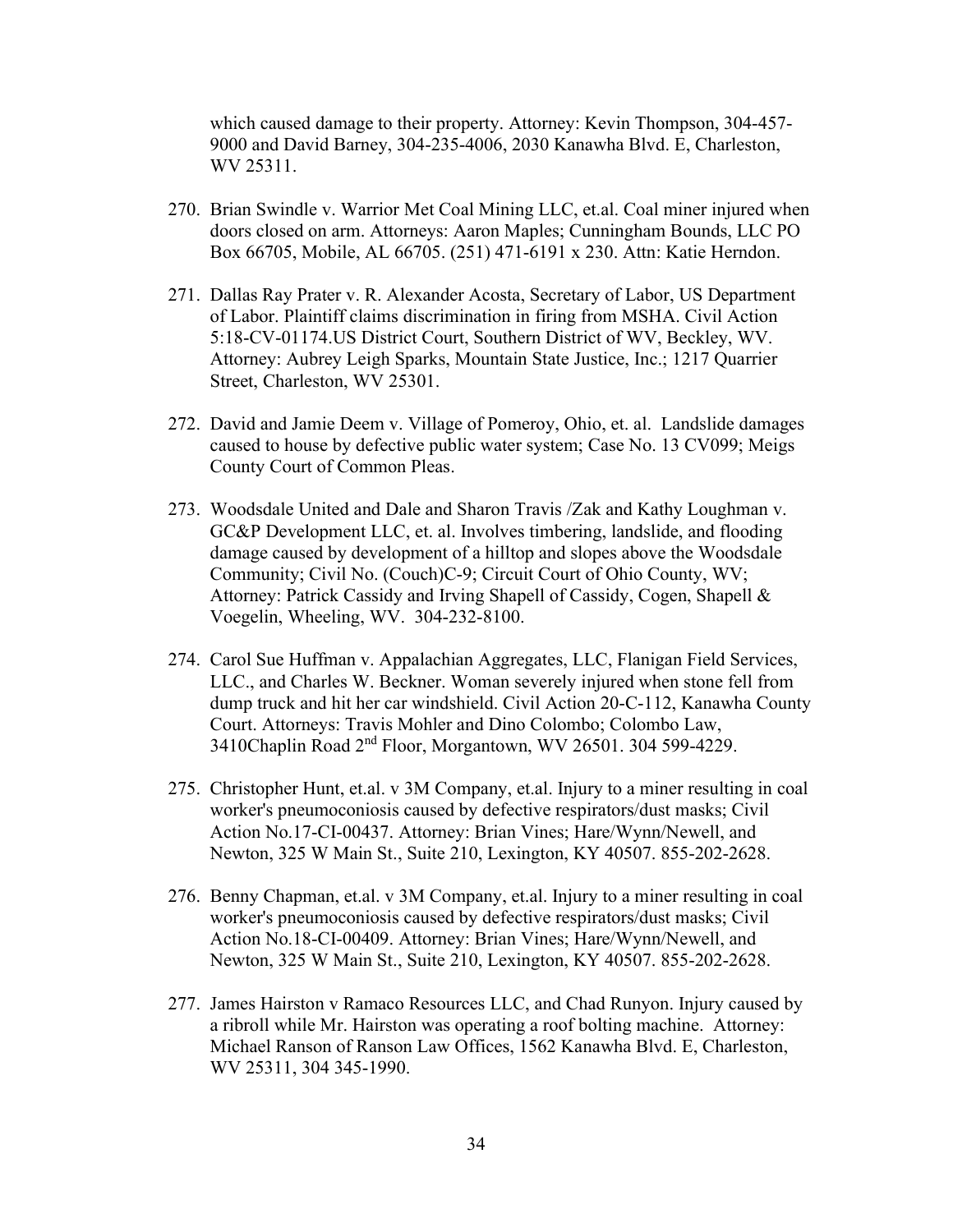- 278. Kenneth and Patsy Horrocks v. Kanawha Energy Company LLC, et.al. Civil Action # 2:18-cv-01202. Property damage from landslide and flooding at Buckles Branch of Twenty Mile Creek: Calwell, Luce, and DiTrapano Law; Lawyers- Alex McLaughlin and Ben Adams 304.343.4323.
- 279. Larry Roark v 3M Company. Injury to a miner resulting in coal worker's pneumoconiosis caused by defective respirators/dust masks; Attorney: Mr. Starnes, Robert Pierce & Associates, 707 Grant St. Suite 125, Pittsburgh, PA. 15219. 844-383-0565.
- 280. Joshua Hatfield v Superior Coal Services, et.al. Miner injured when a chain ratchet gave away and struck him. Attorney: Ed Pancake of Maroney, Williams, Weaver, & Pancake. 608 Virginia Street, East, Charleston, WV 25301. 304 346- 9629.
- 281. Leslie Blankenship v 3M Company and Aearo Technologies, LLC. Injury to a miner resulting in coal worker's pneumoconiosis caused by defective respirators/dust masks; US District Court, District of Minnesota. Court file # 0:20-CV0000-9 (WMW-DTS) Attorney: Mike Martin; Martin/Walton, 699 S. Friendswood Drive, Suite 107, Houston, TX 77546-4580. 713-773-2035.
- 282. John N. Teets and Debra Teets v. Mine Safety Appliances Company, et.al. Injury to a miner resulting in coal worker's pneumoconiosis caused by defective respirators/dust masks; US District Court for the Northern District of West Virginia Martinsburg; Civil Action No. 3:19-cv-00195, Judge Gina M. Groh. Attorney: Mike Martin; Martin/Walton, 699 S. Friendswood Drive, Suite 107, Houston, TX 77546-4580. 713-773-2035.
- 283. Larry George v Medford Trucking LLC, et.al. Truck driver injured when assistance was not provided during a health crisis. Attorney: Kelly Elswick – Hall of The Masters Law Firm, 181 Summers Street, Charleston, WV 25301, 304 342-3106.
- 284. Sandra Wells, et. al. v. EQT Production Company, Rutherford Hollow 2009 flooding; Flooding damage due to runoff from roads, gas well sites and landslides caused by EQT; Civil Action 11-C-128; Circuit Court of Mingo County, WV. Attorney: Alex McLaughlin with The Calwell Practice, Charleston, WV 304-343-4323.
- 285. Lonnie Dillon, et. al v. Consol of Kentucky. Marrowbone Creek, Mingo County, Contamination of domestic water wells due to seepage of mine water into the ground water system; Attorney: Kevin Thompson 304-457-9000 and Dave Barney 304-235-4006, Charleston, WV.